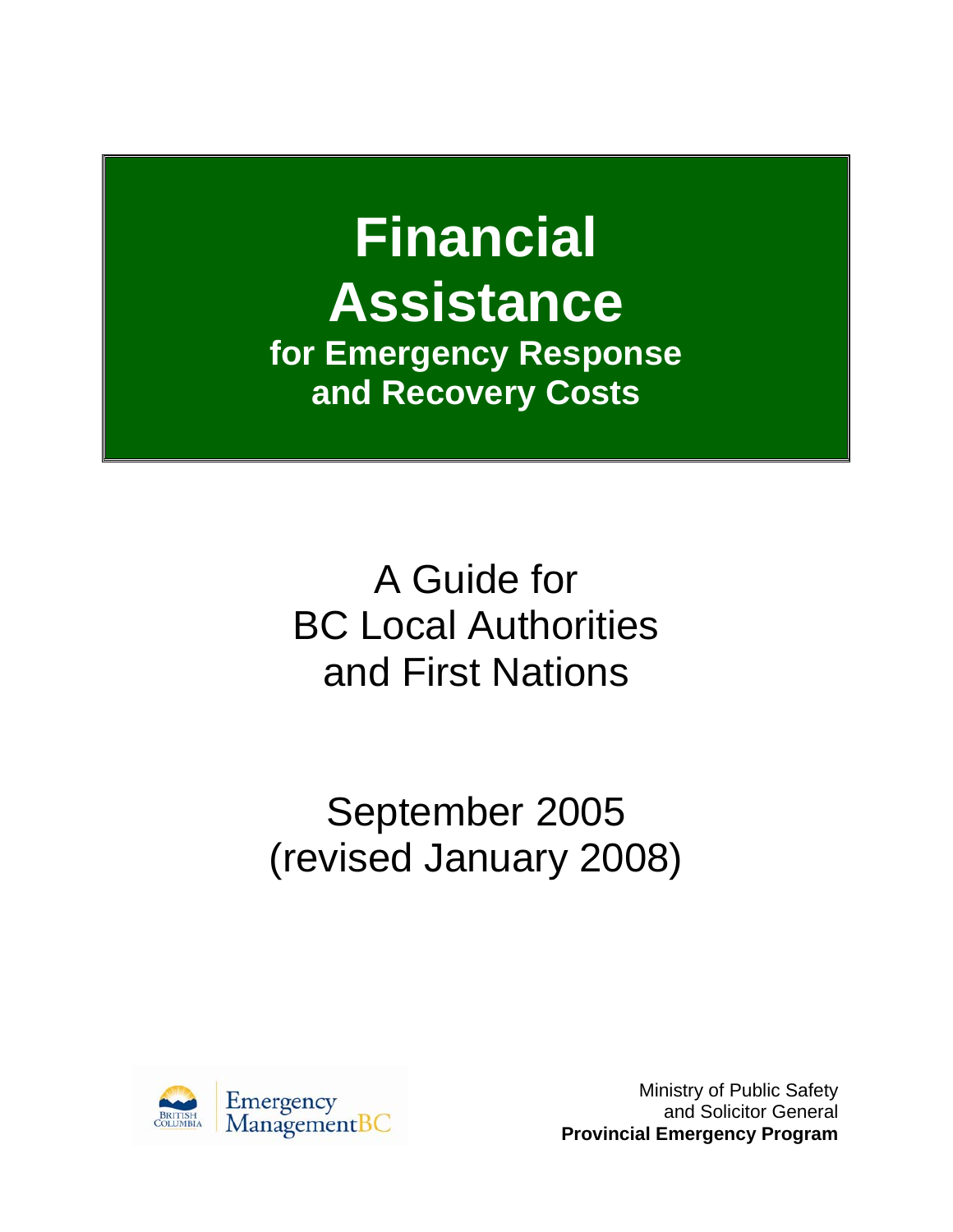# **Financial Assistance Guide for Emergency Response and Recovery Costs**

## **Amendments**

| <b>Date</b>    | <b>Pages Effected</b> | <b>Description of Change(s)</b>                                                                                                                                                               |  |
|----------------|-----------------------|-----------------------------------------------------------------------------------------------------------------------------------------------------------------------------------------------|--|
| September 2005 | All                   | Release of Guide to Local Authorities and First Nations                                                                                                                                       |  |
| August 2007    | No page #             | Title page updated - Revised August 2007<br>$\bullet$                                                                                                                                         |  |
|                | 32                    | Removed PEP logo and added EMBC logo (top right)                                                                                                                                              |  |
|                | 49                    | • #1 "DFA Registration of Intent to Claim" changed to<br>"Local Government Application for Disaster Financial<br>Assistance (DFA)"                                                            |  |
|                | 50-52                 | Removed Local Government Intent to Claim form and<br>replaced with updated Local Government Application<br>for DFA - Revised August 2007                                                      |  |
|                | 53                    | Removed PEP logo and added EMBC logo (top right)                                                                                                                                              |  |
| January 2008   | No page #             | Title page updated - Revised January 2008                                                                                                                                                     |  |
|                | No page #             | Added Amendments page (before Table of Contents<br>at the front, following the title page)                                                                                                    |  |
|                | 9                     | Updated Equipment Rental Rate Guide (Blue Book)<br>link from                                                                                                                                  |  |
|                |                       | http://www.roadbuilders.bc.ca/bluebook_index.htm to<br>http://www.roadbuilders.bc.ca/bluebook.php                                                                                             |  |
|                | 44                    | Step 2: Removed "DFA Registration of Intent Claim"<br>and replaced with "Local Government Application for<br>DFA"                                                                             |  |
|                | 50-52                 | Inserted updated Local Government Application for<br>DFA - Revised November 2007 (90-day application<br>deadline information added to bottom of first page)                                   |  |
|                | 57                    | Ministry of Environment - Changed WLAP to MOE<br>٠<br>and updated links for Office of the Fire Commissioner,<br>Ministry of Forests and Range, and Equipment Rental<br>Rate Guide (Blue Book) |  |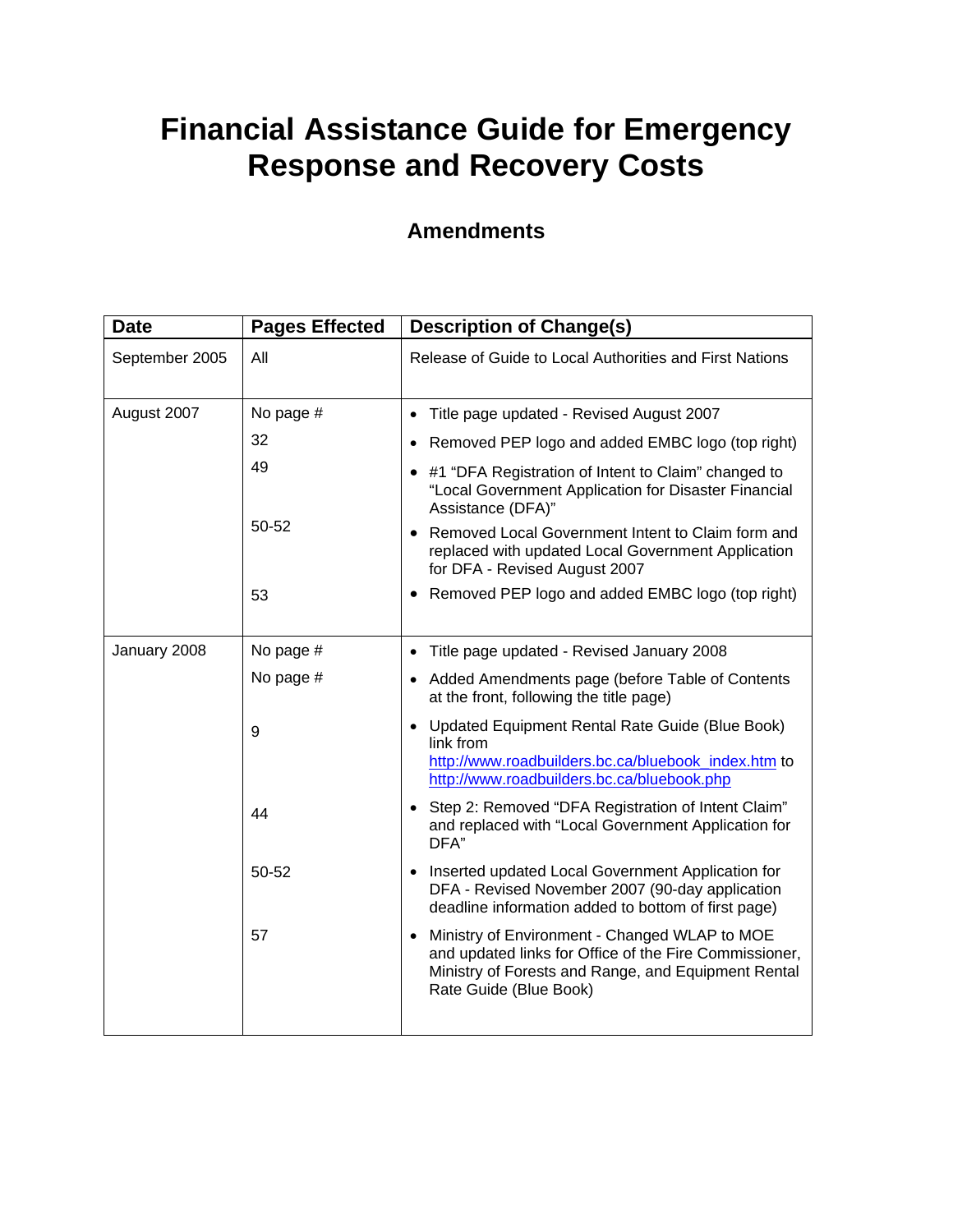# **Table of Contents**

| $\mathbf{m}$<br>SECTION<br>_______ |  |
|------------------------------------|--|
|                                    |  |

| 1. |                                                      |    |
|----|------------------------------------------------------|----|
|    |                                                      |    |
|    |                                                      |    |
|    |                                                      |    |
|    |                                                      |    |
| 2. | ASSISTANCE FOR LOCAL AUTHORITY RESPONSE COSTS  6     |    |
|    |                                                      |    |
|    |                                                      |    |
|    |                                                      |    |
|    |                                                      |    |
|    |                                                      |    |
|    |                                                      |    |
|    |                                                      |    |
|    | <b>ASSISTANCE FOR LOCAL AUTHORITY RECOVERY COSTS</b> | 33 |
|    |                                                      |    |
|    |                                                      |    |
|    |                                                      |    |
|    |                                                      |    |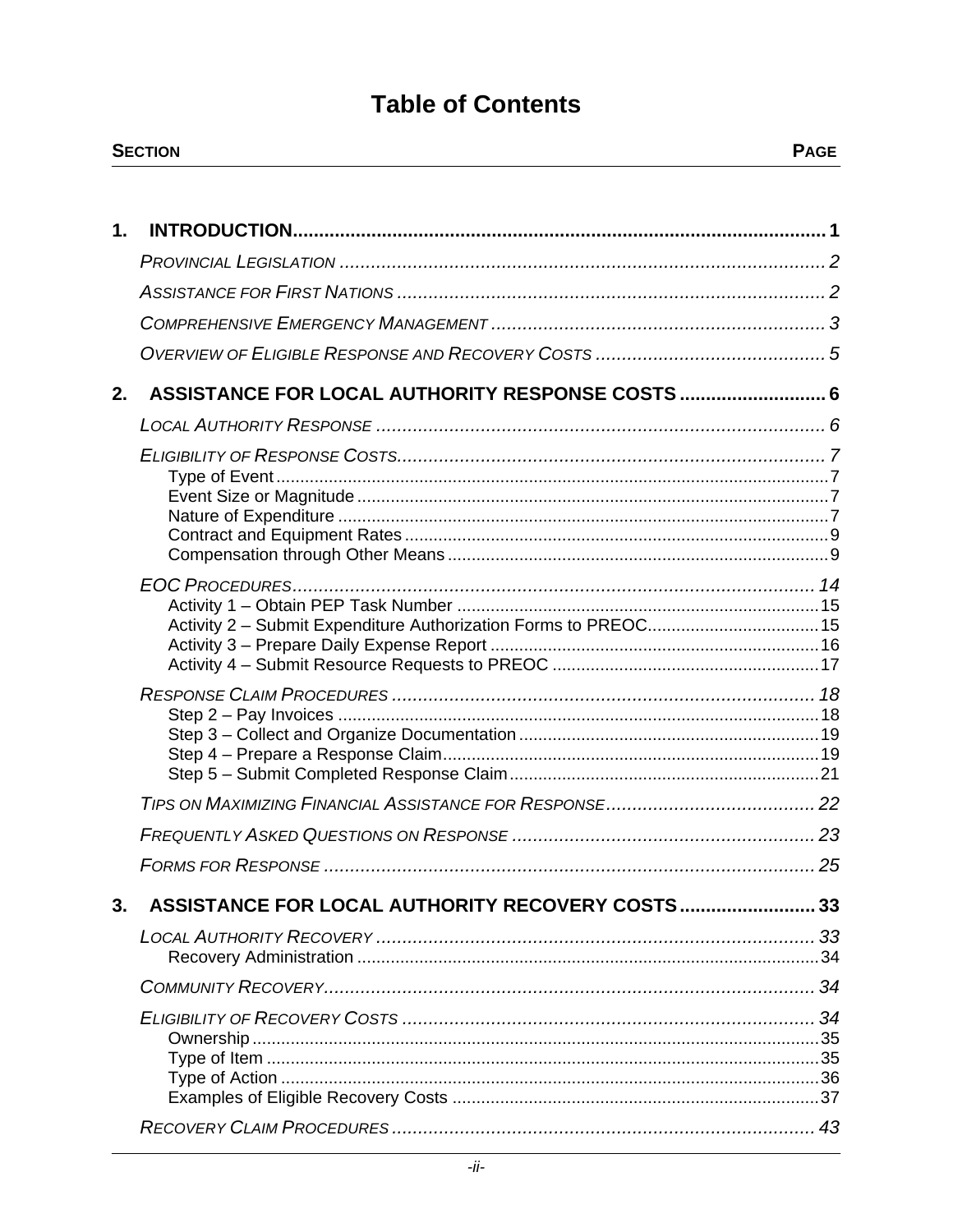| Step 2 - Complete and Submit "Local Government Application for DFA" Form  44<br>Step 3 – Complete and Submit "Recovery Plan" and Documentation 44<br>Step 4 - Complete and Submit "Recovery Claim Submission" and Documentation44 |  |
|-----------------------------------------------------------------------------------------------------------------------------------------------------------------------------------------------------------------------------------|--|
|                                                                                                                                                                                                                                   |  |
|                                                                                                                                                                                                                                   |  |
|                                                                                                                                                                                                                                   |  |
|                                                                                                                                                                                                                                   |  |
|                                                                                                                                                                                                                                   |  |
|                                                                                                                                                                                                                                   |  |
|                                                                                                                                                                                                                                   |  |
|                                                                                                                                                                                                                                   |  |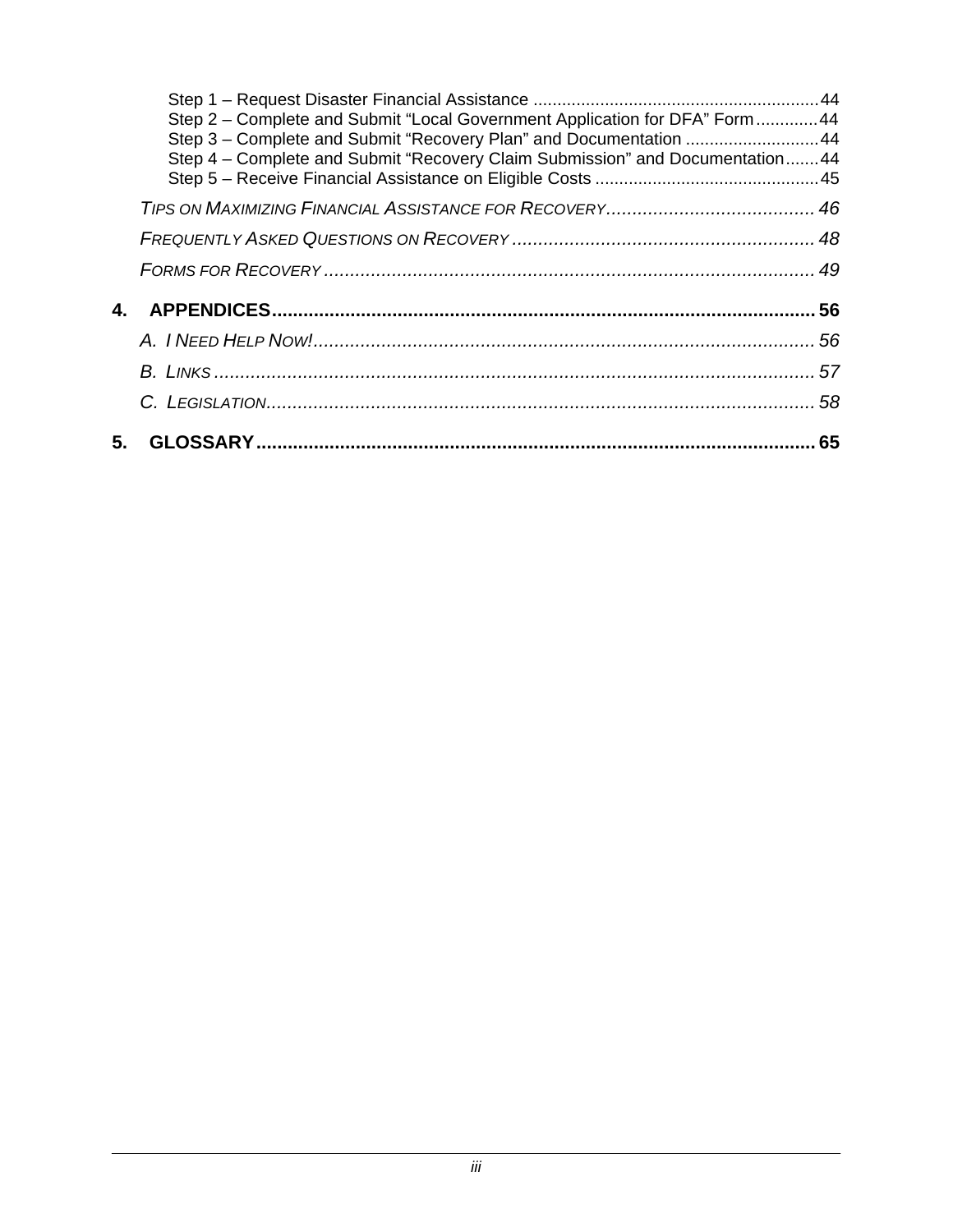# <span id="page-4-0"></span>**Financial Assistance for Emergency Response and Recovery Costs**

A Guide for BC Local Authorities and First Nations

# **1. Introduction**

The BC Provincial Emergency Program (PEP) leads the province in response to and recovery from major emergencies and disasters, such as floods, earthquakes, wildlandurban interface fires, landslides, and severe storms.

Among other programs, PEP administers provincial legislation designed to minimize loss of life, reduce suffering, safeguard public health, protect property and the environment, and reduce economic and social impacts to the citizens of British Columbia.

Under the *Emergency Program Act* and the *Compensation and Disaster Financial Assistance Regulation*, local authorities can receive financial assistance for eligible emergency response costs incurred during a disastrous event, and assistance for some post-disaster recovery costs expended to repair or restore public works and facilities that are essential to their operation.

Local authorities are defined by the *BC Emergency Program Act* to include:

- For a municipality, the municipal council
- For an electoral area in a regional district, the board of the regional district
- For a national park, the park superintendent or the park superintendent's delegate if an agreement has been entered into with the government of Canada under section 4 (2) (e) in which it is agreed that the park superintendent is a local authority for the purposes of this Act

The Nisga'a government and other First Nations are also eligible under federal legislation to receive financial assistance for eligible response and recovery costs.

This guide provides local authorities and First Nations in British Columbia with information on the procedures required to maximize claims for financial assistance with the costs of both response and recovery.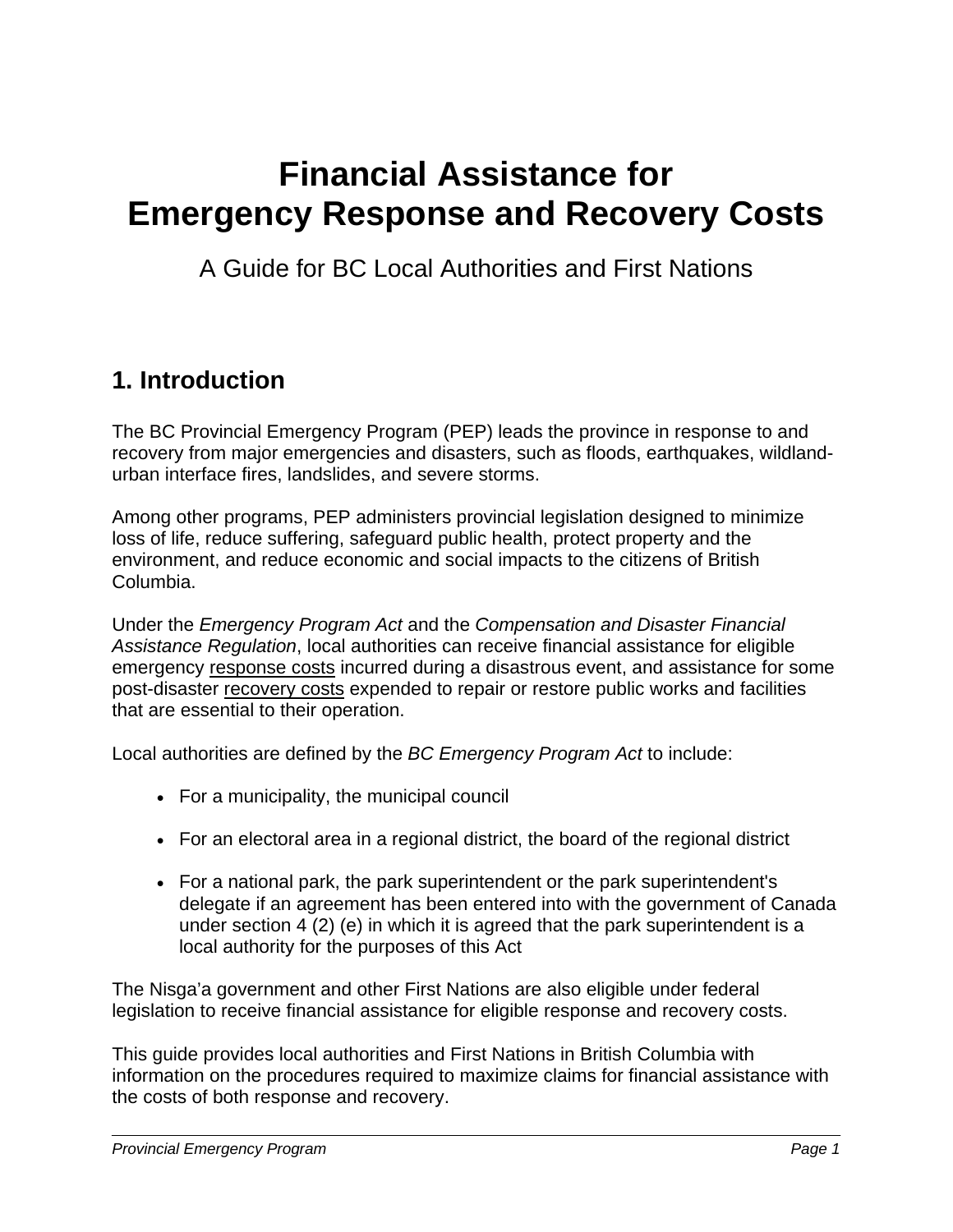## <span id="page-5-0"></span>*Provincial Legislation*

PEP's mandate includes minimizing the economic and social impact from emergencies and disasters. To accomplish this, PEP administers the *BC Emergency Program Act* and the *Compensation and Disaster Financial Assistance Regulation* (C & DFA Regulation). Under this legislation, PEP is authorized to assist local authorities with eligible costs for response and recovery, providing there is sufficient documentation.

Figure 1 illustrates that assistance with response and recovery expenditures is provided through the *Compensation and Disaster Financial Assistance Regulation (C&DFA Reg)*.



*Figure 1. Legislation for Assistance of Response and Recovery Costs* 

## *Assistance for First Nations*

First Nations in BC qualify for federal assistance. The Government of Canada and the Province of BC have agreed to work together in assisting First Nations for eligible expenditures.

Through an agreement with Indian and Northern Affairs Canada, claims and payments are administered through PEP for First Nations in the same manner as for local authorities. The same eligibility and documentation requirements for disaster financial assistance in BC that apply to local authorities also apply to First Nations.

First Nations are required to prepare and submit their own claims to PEP, even if they participate with a local authority in response. Local authorities are not responsible for claiming costs incurred by First Nations, even if they share emergency operations.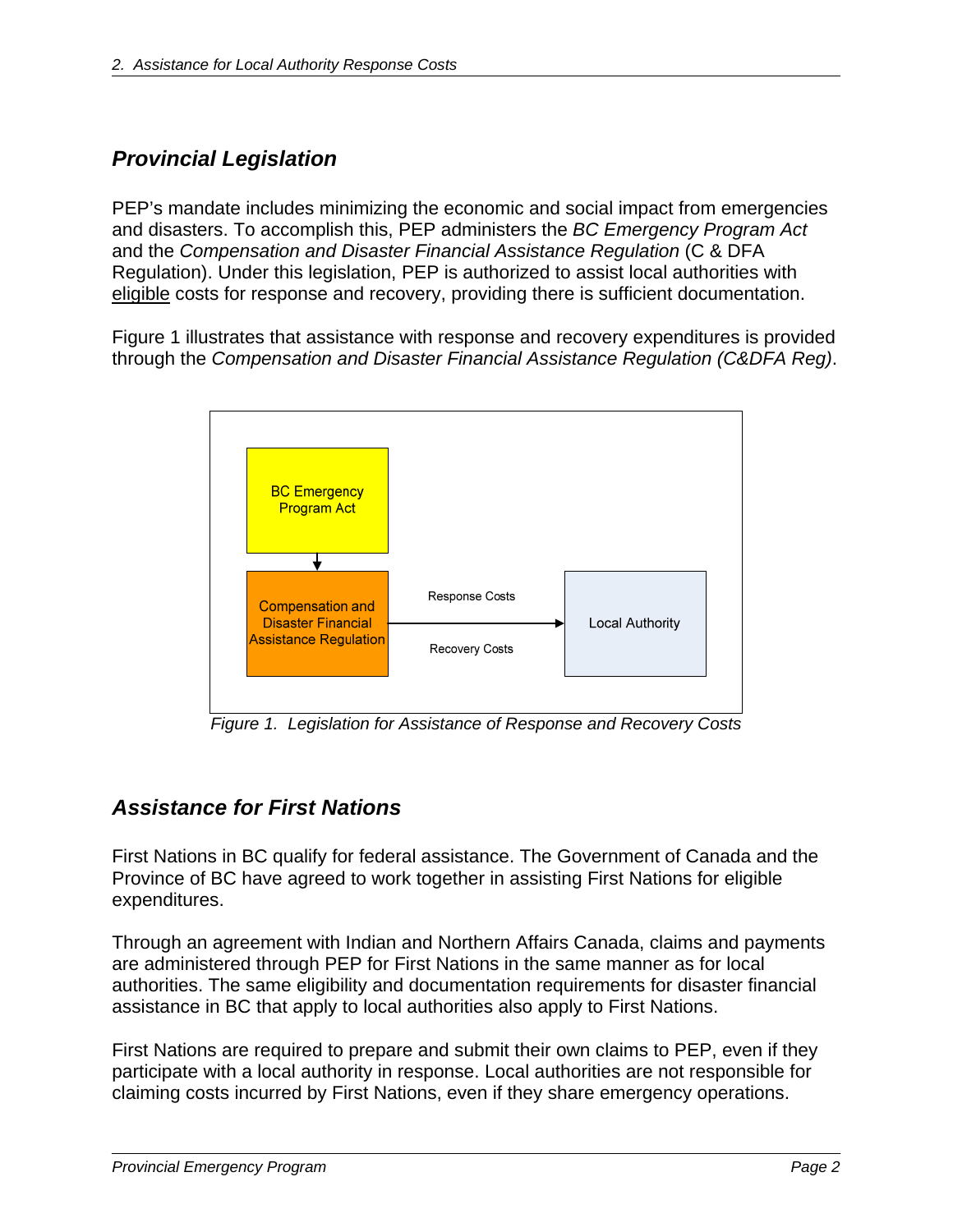## <span id="page-6-0"></span>*Comprehensive Emergency Management*

As many local governments know first-hand, emergencies can be expensive. The cost of responding to events can quickly reach tens or hundreds of thousands of dollars. Safeguarding the public, protecting property, and implementing other response objectives can require substantial short-term expenditures that may present a financial challenge for local governments.

Financial impacts can lead to a secondary crisis, especially where a facility that is critical to a public service has been impacted. Not only may local authorities be hit by major response costs, they may be required to invest immediately in costly repairs or replacement.

Provincial legislation and policies are designed to assist local governments that face substantial expenditures caused by an emergency or disaster. Although not all losses qualify for financial assistance, the province may make some funds available.

In this context, it would help to define the terms "response" and "recovery." Different legislated programs apply to these phases of an emergency, and it is important to distinguish between them.

Figure 2 shows the approximate relationship between response and two types of recovery for local authorities, and suggests these phases may overlap in time.



*Figure 2. Comprehensive View of Emergency Management for Local Authorities* 

This comprehensive view of emergency management highlights the following categories of response and recovery costs:

**Local Authority Response Costs** – Response means all efforts to save lives, reduce suffering, protect property, and other immediate objectives to reduce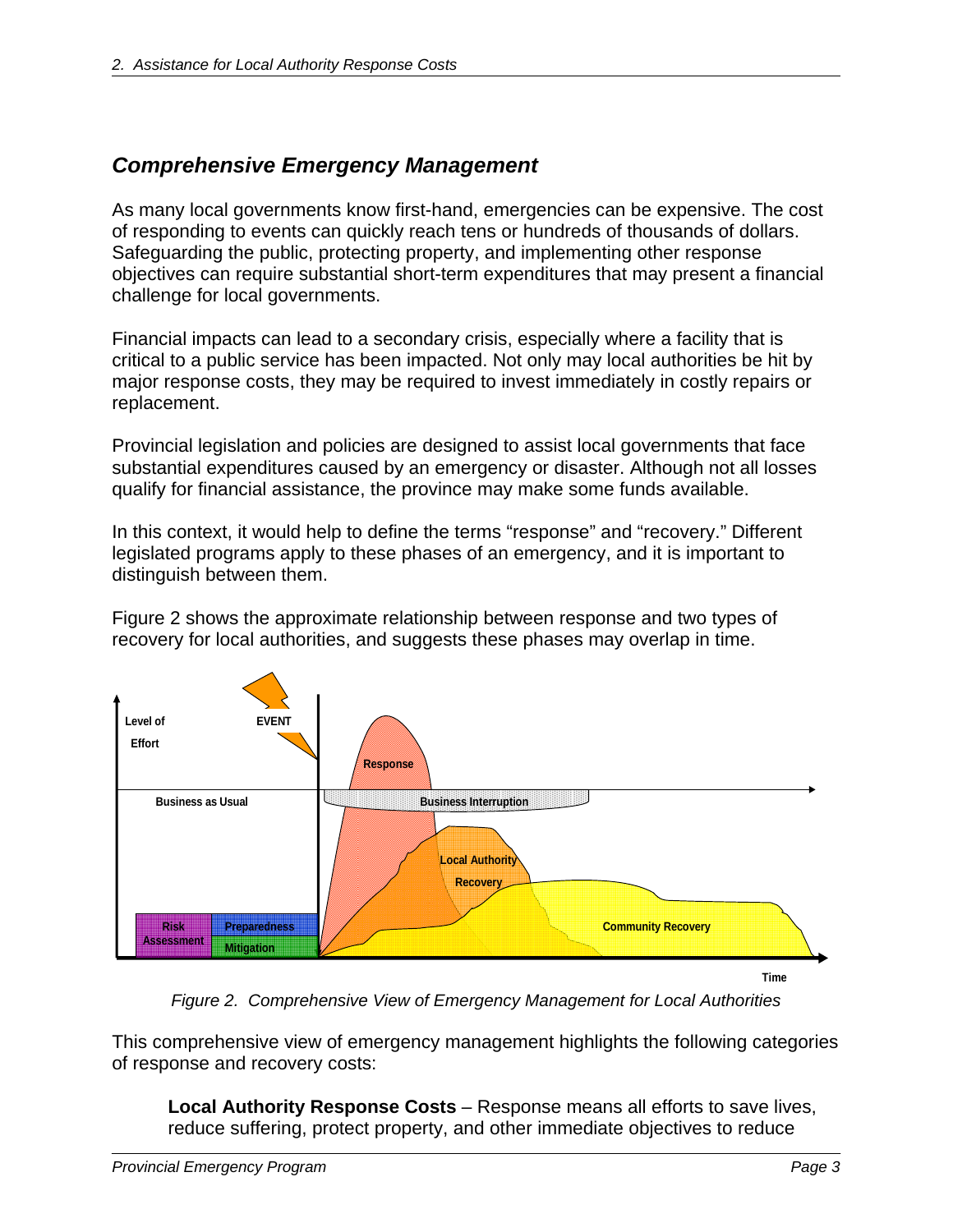threats from emergencies. Response may begin before impact if early information warns of an imminent event, and may continue as long as the event is in progress or the imminent threat exists. Examples of response costs include flood fighting and evacuation activities.

PEP is permitted under the *C & DFA Regulation* to assist a local authority with 100 percent of eligible response costs. For example, a local authority may receive financial assistance for paid overtime costs of local authority staff while responding to an emergency with the submission of approved time sheets. On the other hand, a local authority will not receive assistance for ineligible costs, such as base salaries or wages for regular staff, or expenditure claims that are not supported by documentation.

**Local Authority Recovery Costs** – Recovery involves efforts to return local authority infrastructure to pre-disaster condition. Local authority recovery applies to the repair or replacement of structures, equipment and materials that are essential to the local authority's functions and operations.

Under the *C & DFA Regulation*, PEP is allowed to assist local authorities with 80 percent of eligible costs required to repair or restore public facilities and replace materials, including costs associated with Community Recovery, on the amount of accepted claim that exceeds \$1,000 per event. To qualify for such payments, the local authority must follow a defined set of steps in planning and documentation, outlined in Section 3.0 of this Guide.

Local authorities may claim recovery costs incurred to repair and/or restore to pre-disaster condition any public facilities or materials that are essential to local authority functions and operations.

A local authority will not receive assistance for recovery costs that are not eligible under the Regulation. For example, PEP will not assist a local authority with stockpiling supplies or with replacing equipment that may have been damaged by incidents other than the event.

General administrative costs associated with individual recovery projects may qualify for financial assistance for amounts up to 10 percent of eligible costs incurred, as deemed appropriate by PEP.

**Community Recovery Costs** – The Emergency Program Act also allows financial assistance for local authority efforts to support community recovery. Local authorities may qualify for up to 80 percent of eligible costs, including efforts to coordinate local recovery organizations and service providers.

**Business Interruption Losses** – This category of loss by local authorities does not qualify for financial assistance under BC legislation. This includes local authority costs and interrupted revenues that may not be immediately obvious, including lost income from public facilities and lost tax base. These loss types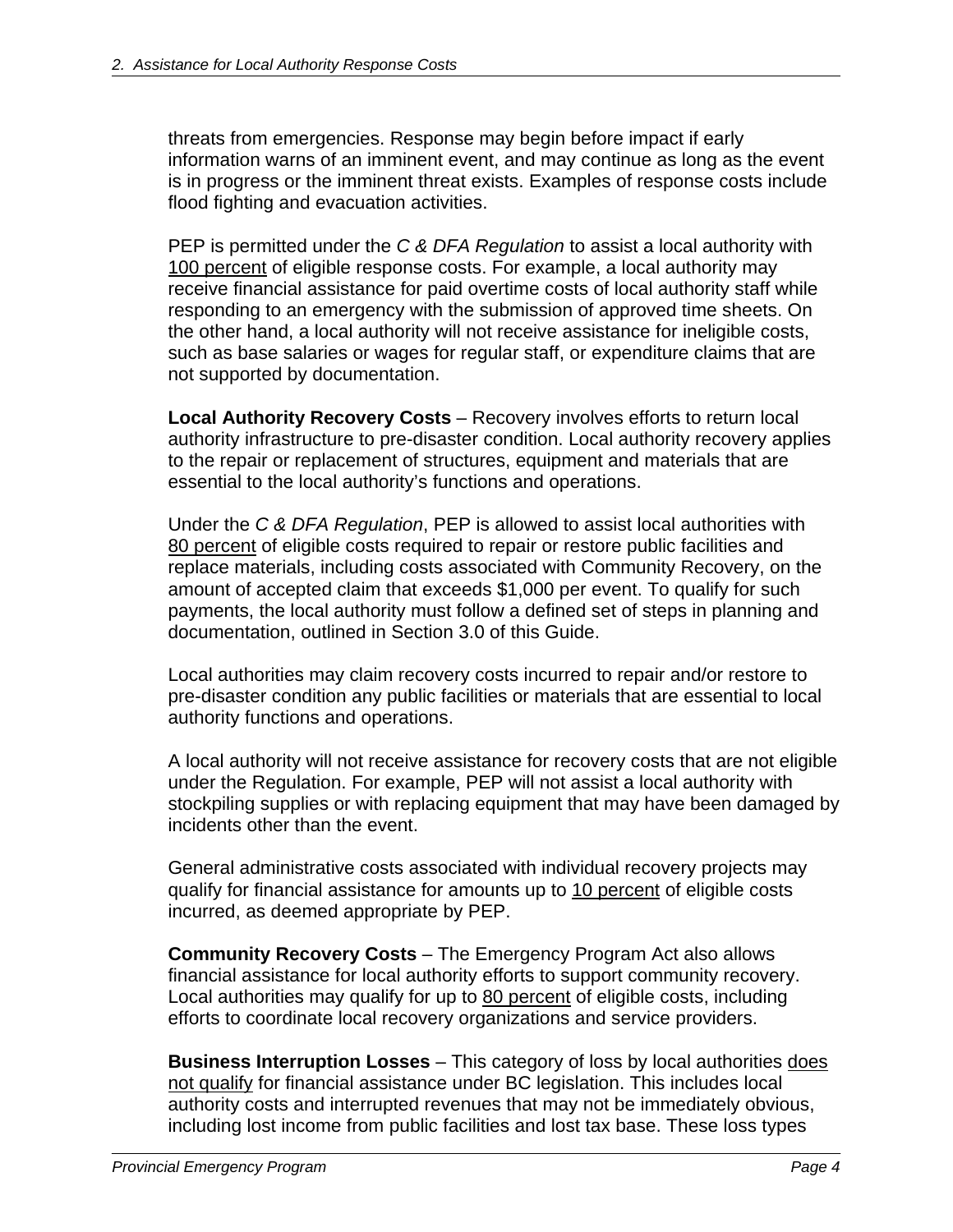<span id="page-8-0"></span>may arise from other impacts, such as public works and facilities damage, or the commitment of key local authority personnel to the emergency event.

## *Overview of Eligible Response and Recovery Costs*

Figure 3 summarizes the ratios of provincial financial assistance available for eligible costs for the expense types noted above.

| <b>Expense Type</b>                                               | % of Eligible Costs |  |
|-------------------------------------------------------------------|---------------------|--|
| <b>Local Authority Response</b>                                   | $100\%$             |  |
| Local Authority Recovery (accepted<br>claim that exceeds \$1,000) | 80%                 |  |
| Community Recovery (accepted<br>claim that exceeds \$1,000)       | 80%                 |  |
| <b>Recovery Administration</b>                                    | $10\%$              |  |
| <b>Business Interruption</b>                                      | No eligible costs   |  |

*Figure 3. Summary of Assistance Ratios by Expense Type* 

Figure 3 illustrates that local authorities may receive financial assistance from the province for 100 percent of eligible response costs. Under provincial regulation, local authorities may receive 80 percent of recovery and/or Community Recovery costs that exceed \$1,000 in total per event. Local authorities are responsible for the remaining 20 percent of eligible costs and all response and recovery costs that are not eligible for financial assistance from the province.

Two criteria are common to all categories to qualify for financial assistance:

- 1) Costs must be eligible, and
- 2) Costs must be documented.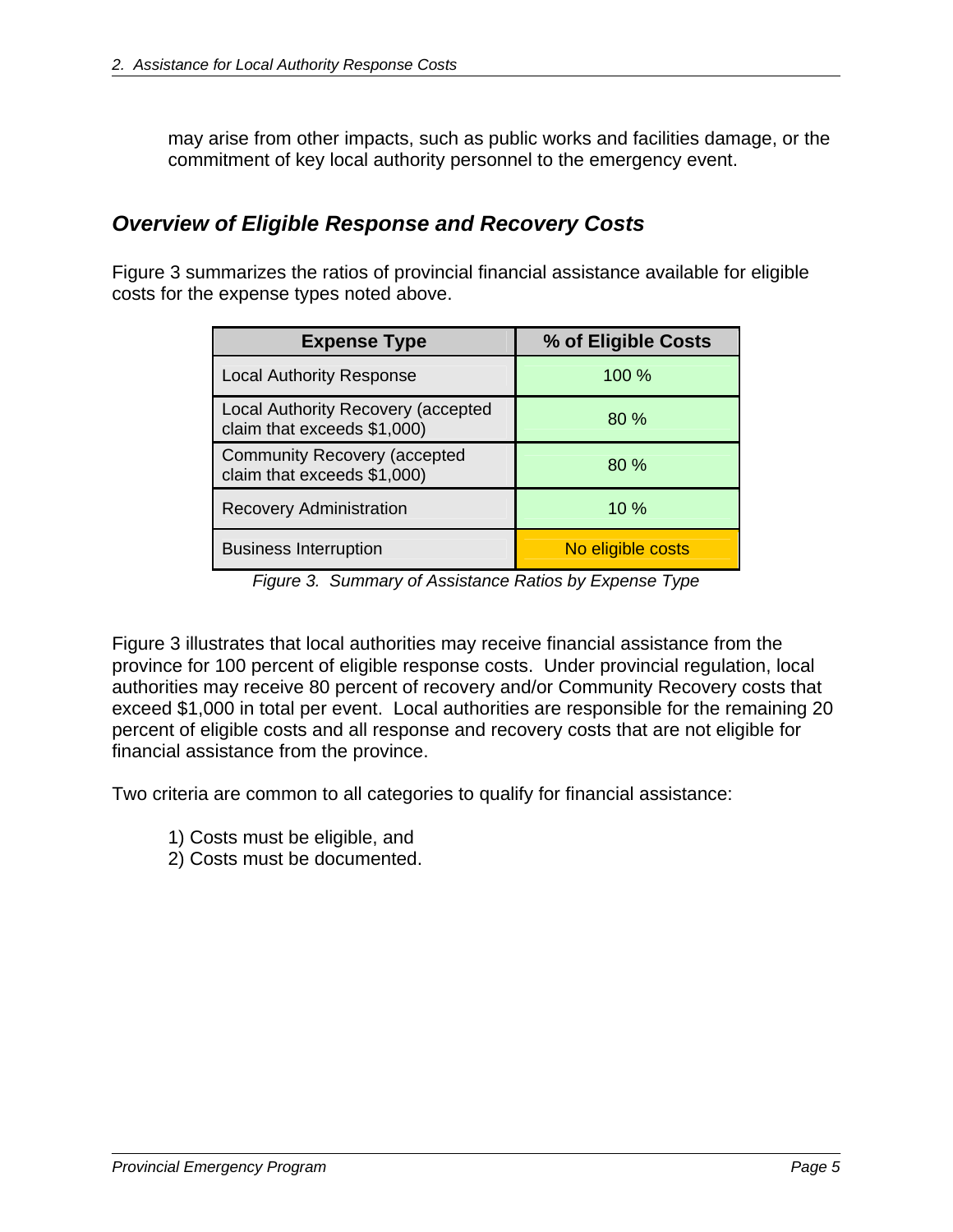# <span id="page-9-0"></span>**2. Assistance for Local Authority Response Costs**

## *Local Authority Response*

BC's *Compensation and Disaster Financial Assistance Regulation* defines **response measures** as the wide array of efforts needed to remove hazards, rescue persons, and reduce the extent of damage during an emergency. Response may include actions to:

- Determine the area and extent of the disaster
- Contain the disaster, including protective works
- Remove assets from the area of immediate risk
- Implement special security measures
- Provide emergency medical care to casualties of the disaster
- Provide transportation, food, shelter, clothing, and health care for evacuated persons
- Shelter and feed livestock (see Glossary for definition)
- Operate special communications, inquiry, control, and health and sanitation facilities

Refer to Schedule 5 section 1(d) of the *C & DFA Regulation* for exact wording.

Local authorities should keep in mind these critical concepts in preparing a successful request for assistance with response expenditures:

- **Eligibility** Response costs must be eligible. The province applies specific principles in determining eligibility.
- **Evidence** Assistance will only be approved if the local authority provides proper documentation.

Said another way, local authorities must demonstrate with clear evidence that they incurred response expenditures that are eligible for financial assistance. The onus of proof is on the local authority.

**Local authorities are expected to pay response costs first, then to submit claims to PEP for processing**, as shown in Figure 4.



*Figure 4. Local Authorities Pay Suppliers Before Submitting Claims*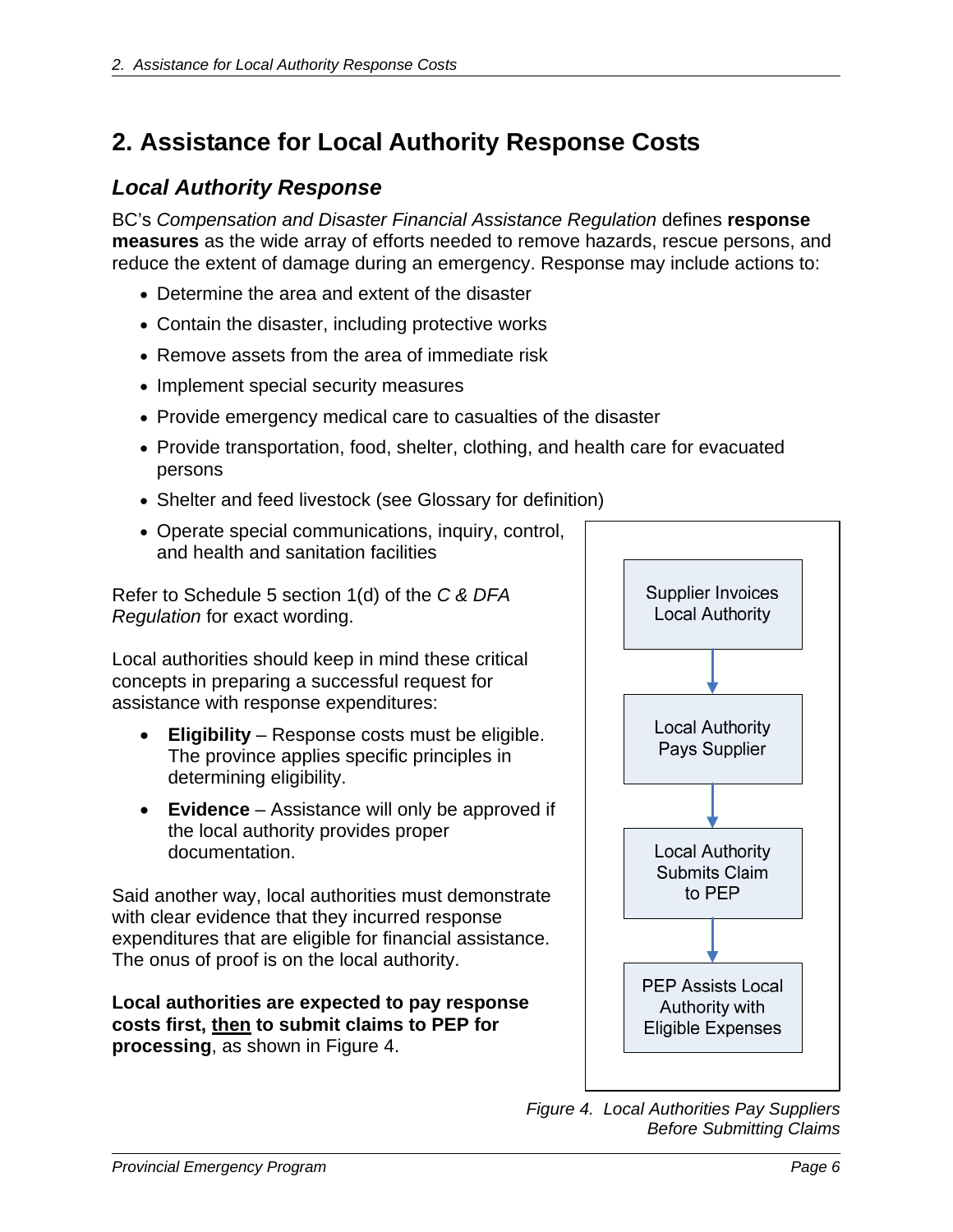<span id="page-10-0"></span>There is another reason for municipalities and regional districts to carefully track their costs in emergency response. Local authorities are permitted under Section 17 of the Emergency Program Act to seek recovery of response costs from persons that cause emergencies. To make such a claim, the local authority would need a detailed accounting of its response expenditures.

## *Eligibility of Response Costs*

Eligibility is such an important factor in successful claims for local authority response expenditures it is worth examining in some detail. Eligibility depends on a number of factors, shown in Figure 5 and addressed in the following paragraphs.

# Will Response Costs Be Eligible for Assistance? It Depends on... Type of Event Event Size or Magnitude Nature of Expenditure Contract and Equipment Rates Compensation Through **Other Means**

*Figure 5. Factors Considered in Response Eligibility* 

## **Type of Event**

Most disasters caused by natural hazards may be considered for financial assistance under BC legislation, including floods, severe winter storms, landslides and mudslides, and some wildfire situations. However, not all emergencies or disasters will qualify for financial assistance.

## **Event Size or Magnitude**

Most emergency events a local authority may face will be small in size and require relatively little response effort. The province reserves the right to refuse claims from local authorities. Minor floods or snow storms, for example, would not automatically trigger provincial assistance for response costs. If in doubt about a specific incident, contact your PEP Regional Manager for advice.

## **Nature of Expenditure**

The nature of the response expenditure is an

important factor to consider. Only response expenses and staff time over and above normal day-to-day costs are eligible for assistance.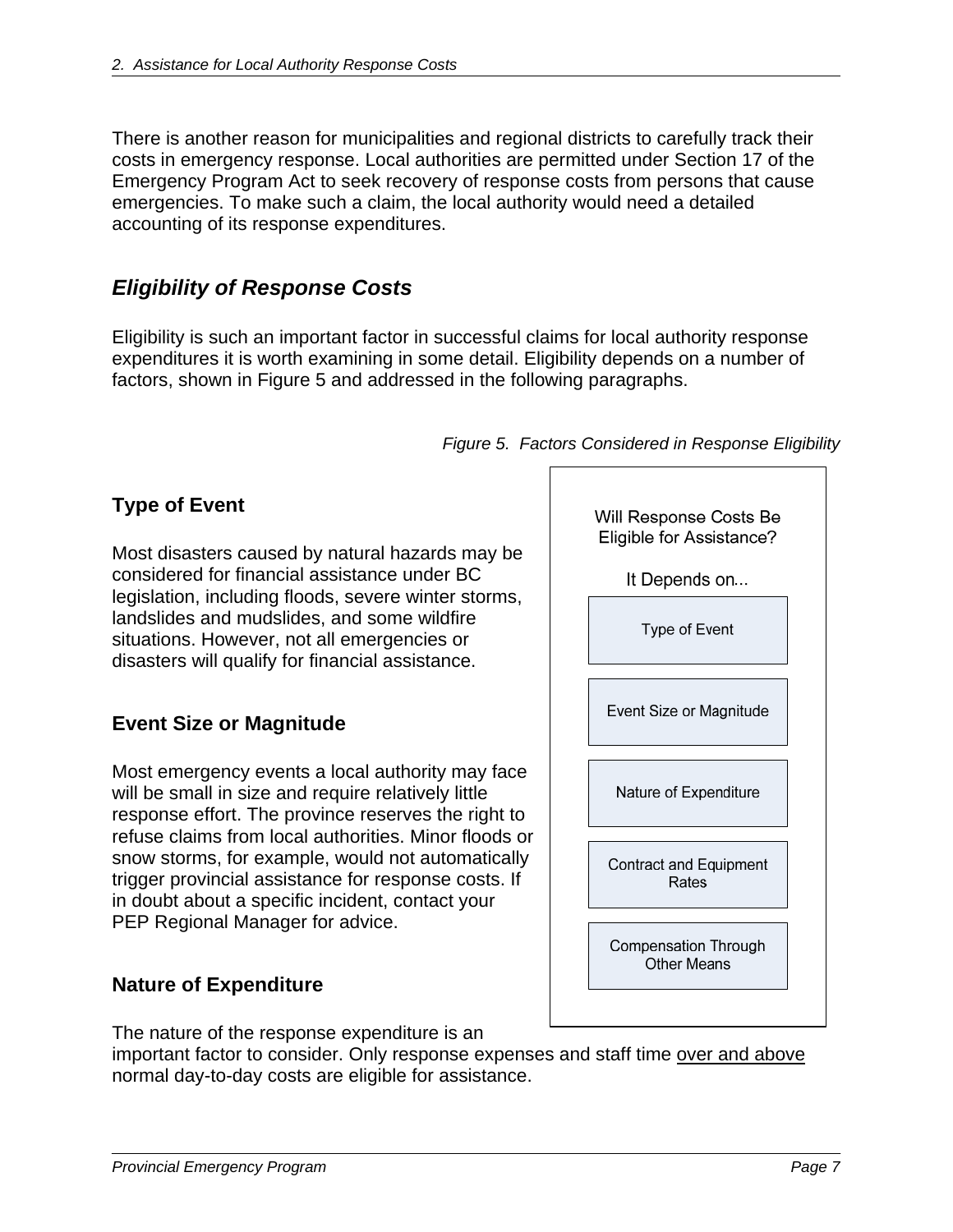Also, eligibility pertains to response costs for efforts needed to preserve public safety related to a specific event. This means that other non-event objectives, such as promoting tourism to protect the local economy, are not eligible.

In general, a local authority will be able to claim most of the costs involved with emergency response, including:

- Site costs
- Emergency Operation Centre costs
- Emergency Social Services costs

There are exceptions, however, and it is important that each local authority understand the rules of eligibility that apply to the nature of response expenditures.

Response activities may include a wide range of actions, depending on the type of event and need for protective action. Eligible costs for response actions at the site of an emergency may include:

- Purchasing sandbags and sand, and renting bag-filling machines during a flood
- Hiring tree experts to remove dangerous trees following a wildfire or wind storm
- Hiring contract security crews to patrol evacuated neighbourhoods
- Purchasing food and fuel for Emergency Social Services volunteers
- Renting private property as a staging area for heavy equipment
- Immediate and temporary repairs to potable water lines following an earthquake

In addition to site-related costs, response costs could also include site-support actions that take place at the Emergency Operations Centre (EOC) or other facility, including these examples:

- Renting rooms and furniture for EOC facilities
- Purchasing paper, folders, labels, and other office supplies for the EOC
- Renting computers, printers, fax machines and other office equipment for the EOC
- Service charges for connecting telephones and data lines
- Purchasing food and water for EOC personnel
- Contract charges for paid EOC personnel
- Overtime costs for local authority staff supporting emergency response
- Travel and accommodation charges for EOC personnel
- Contracted janitorial and security services for the EOC and other response **facilities**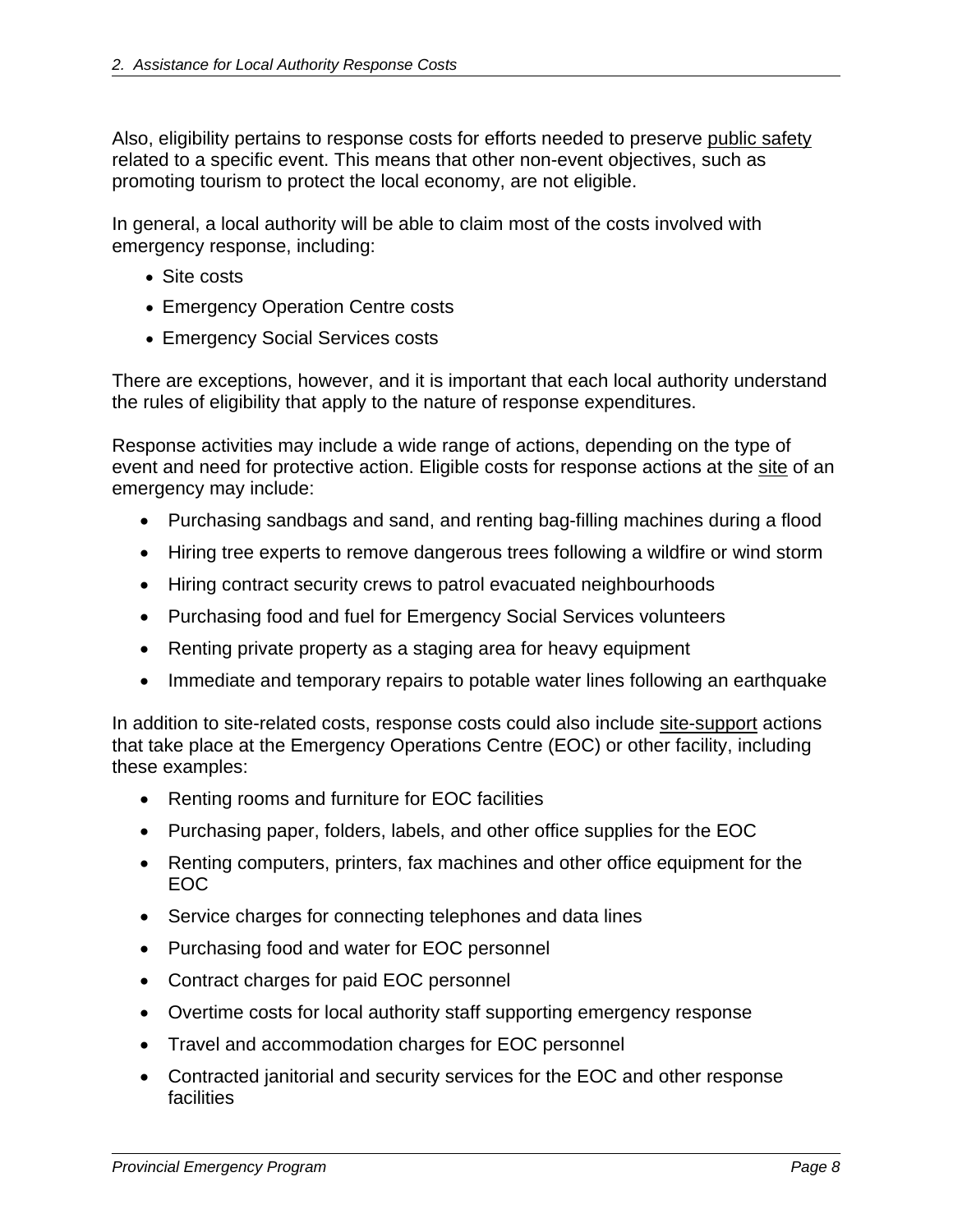## <span id="page-12-0"></span>**Contract and Equipment Rates**

There are, of course, no provincial limits on what a local authority may pay for service contracts and equipment rentals during response. However, there are limits on the rates eligible for financial assistance from the province.

Contractors come with a wide range of fees, depending on the uniqueness of their skills. Most contractors will charge their standard hourly or daily rates for work during emergencies. If in doubt, talk with your PEP Regional Manager to verify if the province will assist with the full amount of the contract.

Contracts should also specify either provincial Group 1 or Group 2 rates for meal allowances, travel, and accommodation.

The province will only assist a local authority with equipment rental costs up to the rates accepted by the province. These rates are readily available in the *Blue Book - Equipment Rental Rate Guide*, including values for a wide range of heavy equipment. The Blue Book is available from this web site: <http://www.roadbuilders.bc.ca/bluebook.php>

Refer to the Glossary for more information on contracts.

## **Compensation through Other Means**

If the local authority has access to funds for response expenditures through other means, the province may reduce or forego payment to the local authority. For example, if the local authority seeks legal compensation from a person who caused an emergency under the BC Emergency Program Act, the province will account for such claims in calculating the amount of provincial assistance to the local authority.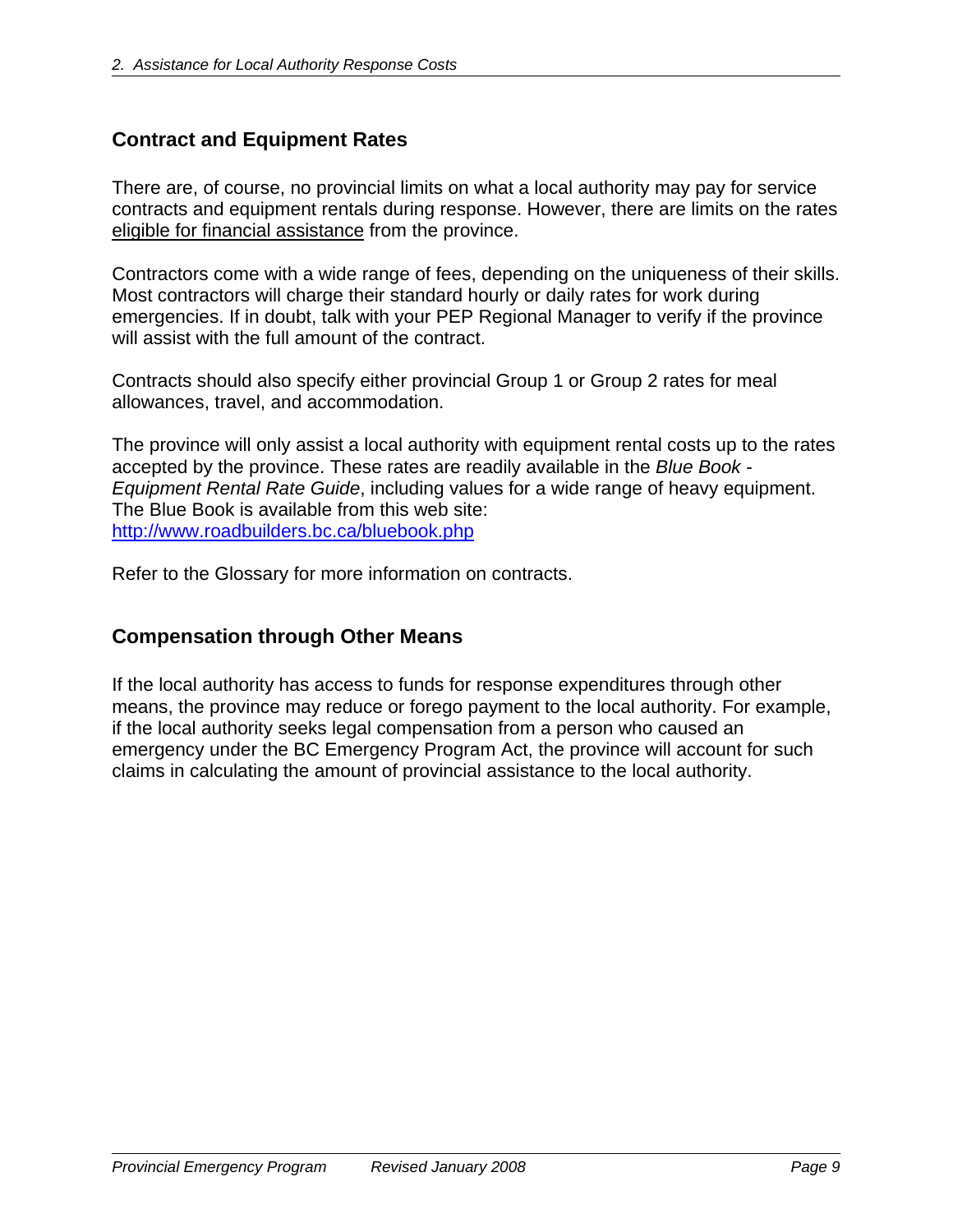| <b>Figure 6. Examples of Eligible and Ineligible Response Costs</b><br>(This table presents examples only and is not comprehensive. Refer to the C & DFA Reg for exact wording.) |                                                                                                                                                                                                                                                                                                                                                                                                                                                                                                                                                                                                                                                                                                                                                                                                                      |                                                                                                                                                                                                                                                                                                          |  |  |
|----------------------------------------------------------------------------------------------------------------------------------------------------------------------------------|----------------------------------------------------------------------------------------------------------------------------------------------------------------------------------------------------------------------------------------------------------------------------------------------------------------------------------------------------------------------------------------------------------------------------------------------------------------------------------------------------------------------------------------------------------------------------------------------------------------------------------------------------------------------------------------------------------------------------------------------------------------------------------------------------------------------|----------------------------------------------------------------------------------------------------------------------------------------------------------------------------------------------------------------------------------------------------------------------------------------------------------|--|--|
| <b>Response</b><br><b>Item</b>                                                                                                                                                   | <b>Eligible</b><br><b>Not Eligible</b>                                                                                                                                                                                                                                                                                                                                                                                                                                                                                                                                                                                                                                                                                                                                                                               |                                                                                                                                                                                                                                                                                                          |  |  |
| Animal<br>Evacuation<br>and Rescue                                                                                                                                               | • Evacuation, shelter and feeding for livestock and<br>poultry, including the restoration of facilities used for<br>those purposes                                                                                                                                                                                                                                                                                                                                                                                                                                                                                                                                                                                                                                                                                   | • Evacuation and rescue costs for pets,<br>backyard or hobby animals                                                                                                                                                                                                                                     |  |  |
| <b>Assets</b>                                                                                                                                                                    | • Assets under \$100 (e.g., white boards)<br>• Assets over \$100 pre-approved by PEP through use of<br>an Expenditure Authorization Form (EAF)                                                                                                                                                                                                                                                                                                                                                                                                                                                                                                                                                                                                                                                                       | • Purchases where there is no approved EAF<br>• Assets where there is a suitable rental<br>alternative                                                                                                                                                                                                   |  |  |
| <b>Backfilling</b><br><b>Positions</b>                                                                                                                                           | Backfilling positions to temporarily cover full-time staff<br>٠<br>coordinating emergency response                                                                                                                                                                                                                                                                                                                                                                                                                                                                                                                                                                                                                                                                                                                   | Regular wages / benefits of employees<br>٠<br>Compensatory time off (CTO) or banked time<br>$\bullet$                                                                                                                                                                                                    |  |  |
| Civil<br>Litigation                                                                                                                                                              | • Response costs not reimbursed through civil litigation<br>award                                                                                                                                                                                                                                                                                                                                                                                                                                                                                                                                                                                                                                                                                                                                                    | • Assistance may be withheld pending outcome<br>of proceedings, or amount must be refunded                                                                                                                                                                                                               |  |  |
| Clean-up                                                                                                                                                                         | • Clean-up necessary to ensure public safety or is<br>essential for public works                                                                                                                                                                                                                                                                                                                                                                                                                                                                                                                                                                                                                                                                                                                                     | • Clean-up that is not essential to public safety<br>or for public works                                                                                                                                                                                                                                 |  |  |
| Damaged<br>Equipment                                                                                                                                                             | Equipment damaged during eligible response activities<br>may be considered as a recovery cost item                                                                                                                                                                                                                                                                                                                                                                                                                                                                                                                                                                                                                                                                                                                   | Equipment damaged by events other than the<br>$\bullet$<br>emergency or disaster incident                                                                                                                                                                                                                |  |  |
| <b>Debris</b><br>Removal                                                                                                                                                         | • Costs of debris removal necessary to ensure public<br>safety or essential for public works<br>Necessary clearance from channels, streams, intakes<br>& outfalls of sewers & storm drains, water supply<br>reservoirs                                                                                                                                                                                                                                                                                                                                                                                                                                                                                                                                                                                               | Debris removal that is not essential to public<br>safety or for public works                                                                                                                                                                                                                             |  |  |
| Emergency<br>Operations<br>Centre                                                                                                                                                | • Facility rental if other than local authority facility<br>EOC assets under \$100 (e.g., white boards)<br>Equipment rental<br>٠<br>Cost of feeding EOC staff during an emergency<br>Contractors serving in support capacities<br>٠<br>EOC materials and supplies<br>$\bullet$<br>Telephone and data services, including installation and<br>٠<br>operation while EOC is active<br>• After-action debrief costs, pre-approved by PEP                                                                                                                                                                                                                                                                                                                                                                                 | • EOC assets over \$100, except where PEP<br>pre-approves the purchase through use of an<br>Expenditure Authorization Form (EAF)<br>Telephone or data services in place prior to<br>EOC activation, and emergency installs that<br>are not removed upon EOC deactivation                                 |  |  |
| Emergency<br>Response<br><b>Measures</b>                                                                                                                                         | • Establishment, operation of communication facilities<br>• Establishment of registration, inquiry services,<br>emergency control headquarters<br>Determining the areas and extent of the disaster<br>٠<br>Human rescue, transport & emergency health activities<br>Food, clothing and shelter for evacuees<br>٠<br>Medical care to casualties and transportation, moving<br>patients or casualties, their return after the disaster<br>Protective health and sanitation facilities<br>٠<br>Remove hazardous materials, chattels, assets, and<br>٠<br>related storage and transportation costs<br>• Protection of publicly-owned institutions, utilities<br>including equipment, materials, and labour<br>Shelter and feeding for livestock, including the<br>٠<br>restoration of facilities used for those purposes | • Normal operating costs of government owned<br>equipment<br>• Purchase of special, additional equipment to<br>fight the disaster<br>• Costs incurred as a result of a disaster that<br>are recovered from agencies such as the<br>Canadian Disaster Relief Fund or from<br>disaster fund raising drives |  |  |

## **Examples of Eligible Response Costs**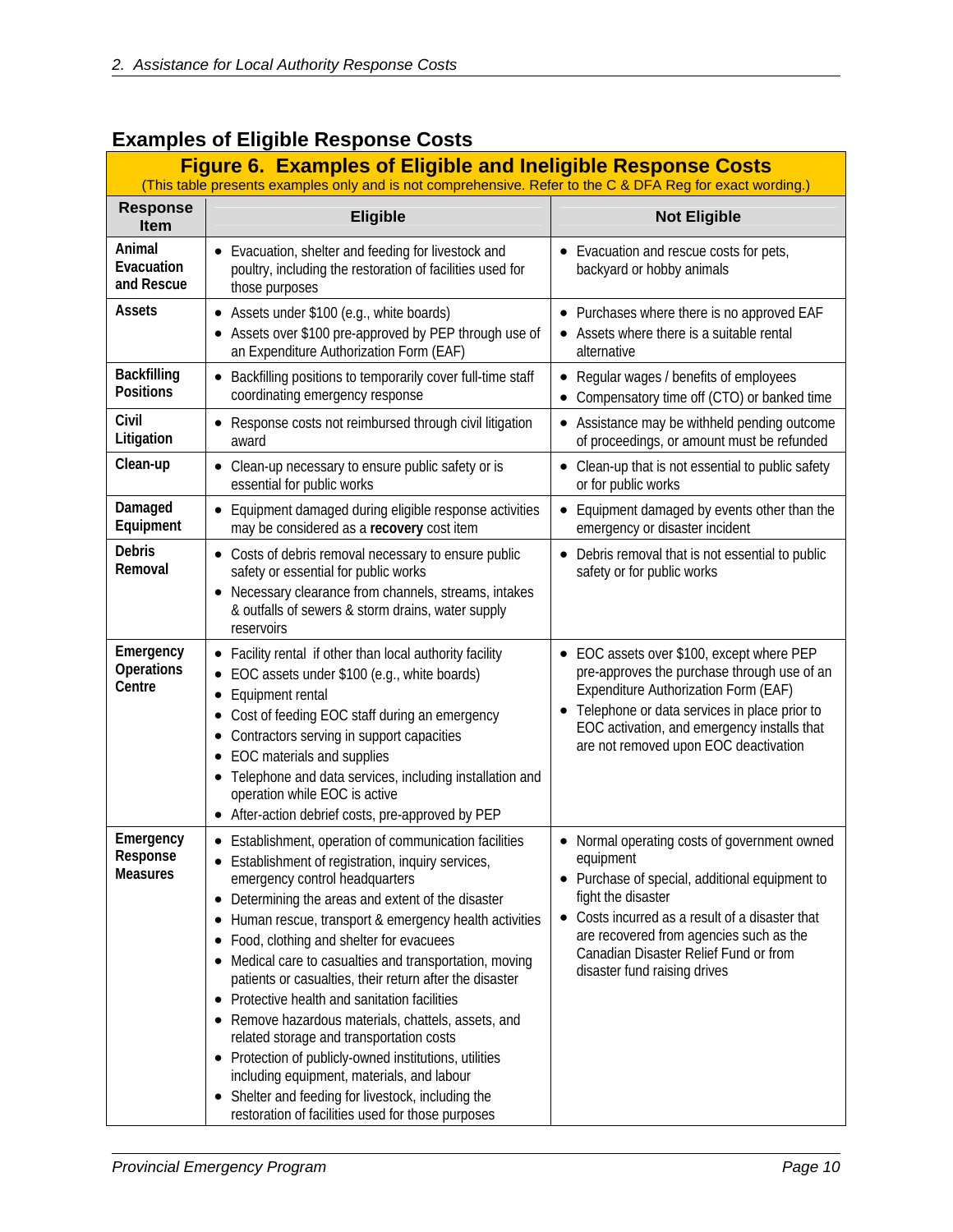| <b>Figure 6. Examples of Eligible and Ineligible Response Costs</b><br>(This table presents examples only and is not comprehensive. Refer to the C & DFA Reg for exact wording.) |                                                                                                                                                                                                                                                                                                                                                                                                                                                        |                                                                                                                                         |  |  |
|----------------------------------------------------------------------------------------------------------------------------------------------------------------------------------|--------------------------------------------------------------------------------------------------------------------------------------------------------------------------------------------------------------------------------------------------------------------------------------------------------------------------------------------------------------------------------------------------------------------------------------------------------|-----------------------------------------------------------------------------------------------------------------------------------------|--|--|
| <b>Response</b><br><b>Item</b>                                                                                                                                                   | <b>Eligible</b><br><b>Not Eligible</b>                                                                                                                                                                                                                                                                                                                                                                                                                 |                                                                                                                                         |  |  |
| Emergency<br>Social<br><b>Services</b>                                                                                                                                           | • Non-government owned facility rental if serving as a<br>reception centre<br>Materials, supplies required to operate reception<br>٠<br>centres<br>Transportation of evacuees, including those in need of<br>٠<br>medical care, to a reception centre or other lodging<br>and return home from same.                                                                                                                                                   |                                                                                                                                         |  |  |
| Environment<br>al Protection                                                                                                                                                     | • Actions needed during response to protect potable<br>water supplies, essential public lands, and health-<br>related air quality                                                                                                                                                                                                                                                                                                                      | • Response activities intended to protect other<br>environments                                                                         |  |  |
| Equipment                                                                                                                                                                        | Equipment over \$100, except where PEP pre-<br>Equipment under \$100 (e.g., shovels)<br>٠<br>$\bullet$<br>approves<br>Equipment if justified by cost efficiencies of purchase<br>$\bullet$<br>over rental or lease options, or if rentals are not<br>• Normal operating costs or usage charges of<br>available. Must be pre-approved by PEP through use<br>local authority-owned equipment<br>of an EAF<br>• Purchase of special, additional equipment |                                                                                                                                         |  |  |
| Equipment<br>Rental                                                                                                                                                              | Equipment needed during response to support<br>Equipment rented to conduct normal<br>٠<br>$\bullet$<br>operations<br>objectives<br>Costs of rented equipment in feeding staff during an<br>Rental equipment rates that exceed BC<br>Equipment Rental Rates Guide<br>event                                                                                                                                                                              |                                                                                                                                         |  |  |
| Evacuation                                                                                                                                                                       | • Food, shelter, clothing for persons evacuated<br>Evacuation costs for other populations at risk (e.g.,<br>٠<br>elderly in care home) as determined by the EOC and<br>PREOC                                                                                                                                                                                                                                                                           | Evacuation costs before an Evacuation Order<br>is issued or after an order has been rescinded<br>(e.g., costs of transporting evacuees) |  |  |
| Facility<br>Rental                                                                                                                                                               | Rental of non-local authority community hall or facility<br>Incremental janitorial and utilities<br>Facility damage due to occupation<br>٠                                                                                                                                                                                                                                                                                                             | • Hall, facility rental to own community (self) or<br>loss of use charges                                                               |  |  |
| <b>Fire Services</b>                                                                                                                                                             | Costs of special fire protection of local authority<br>$\bullet$<br>facilities (e.g., external sprinklers) not otherwise<br>reimbursed<br>Use of fire vehicles outside local authority jurisdiction<br>٠<br>under conditions of PEP Policy Bulletin 00-11                                                                                                                                                                                              | Costs of fire protection of private facilities<br>• Fire service charges reimbursed through the<br>Office of the Fire Commissioner      |  |  |
| Fuel, Oil,<br>Lubricants                                                                                                                                                         | Incremental costs related to the response efforts<br>during the event                                                                                                                                                                                                                                                                                                                                                                                  | Normal consumption of fuel, oil, lubricants for<br>non-emergency activities                                                             |  |  |
| Fundraising                                                                                                                                                                      | Not Applicable<br>Expenses that are recovered from agencies,<br>٠<br>such as Canadian Disaster Relief Fund, or<br>from disaster fundraising drives                                                                                                                                                                                                                                                                                                     |                                                                                                                                         |  |  |
| Goods and<br>Services Tax                                                                                                                                                        | GST for the portion not recoverable by GST rebate. All<br>GST that is recoverable by rebate<br>٠<br>$\bullet$<br>local authorities are eligible, except municipalities and<br>• GST paid by municipalities and regional<br>regional districts.<br>districts                                                                                                                                                                                            |                                                                                                                                         |  |  |
| Inventory                                                                                                                                                                        | Supplies related to the response operations in support<br>٠<br>of public safety                                                                                                                                                                                                                                                                                                                                                                        | Stockpiling of inventory by the local authority<br>٠                                                                                    |  |  |
| Materials                                                                                                                                                                        | Materials needed during response to protect public<br>٠<br>safety<br>Costs of materials in feeding response personnel                                                                                                                                                                                                                                                                                                                                  | Materials used to conduct normal operations<br>$\bullet$                                                                                |  |  |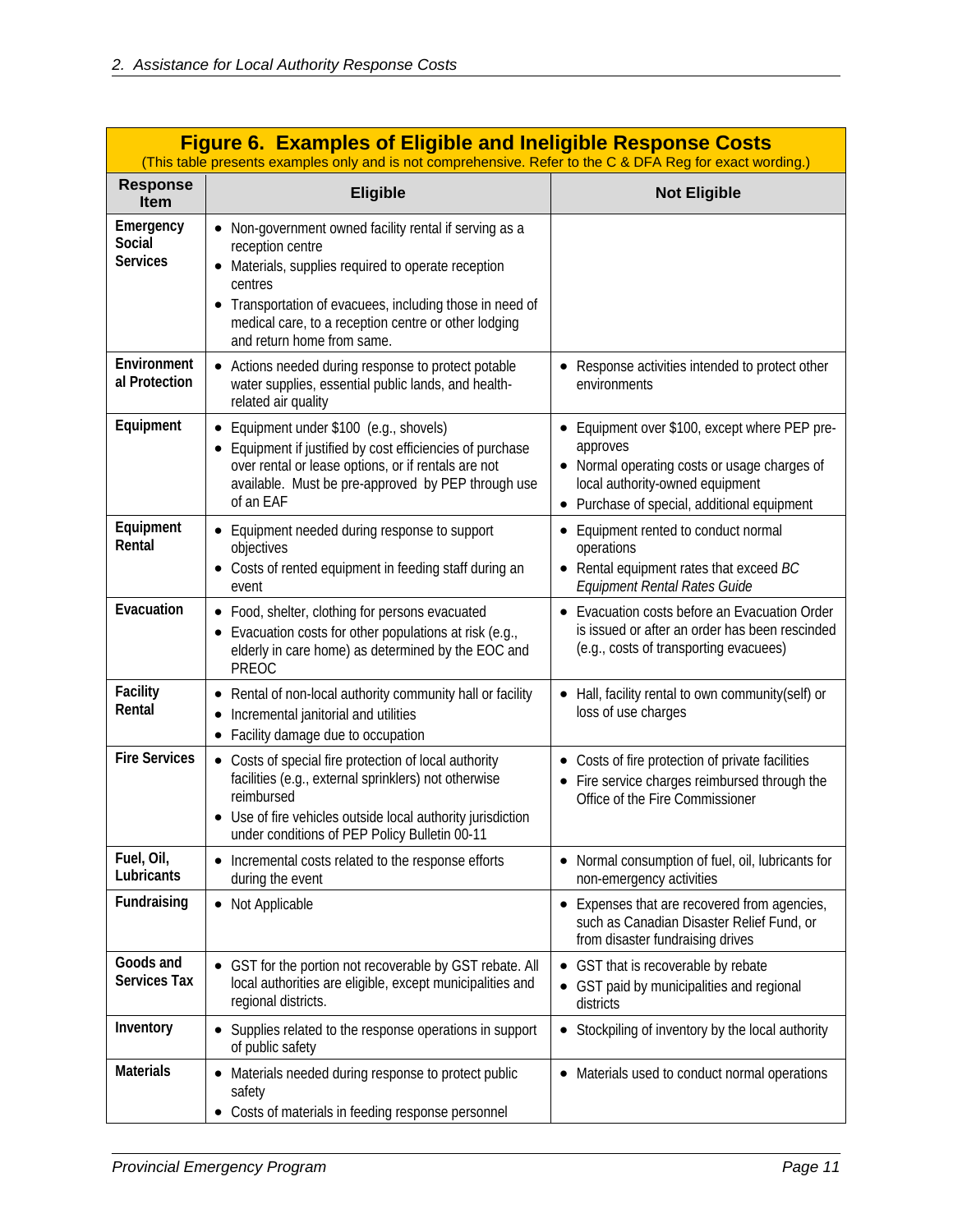| <b>Figure 6. Examples of Eligible and Ineligible Response Costs</b><br>(This table presents examples only and is not comprehensive. Refer to the C & DFA Reg for exact wording.) |                                                                                                                                                                                                                                                                                   |                                                                                                                                                                                                                                                                                 |  |  |  |
|----------------------------------------------------------------------------------------------------------------------------------------------------------------------------------|-----------------------------------------------------------------------------------------------------------------------------------------------------------------------------------------------------------------------------------------------------------------------------------|---------------------------------------------------------------------------------------------------------------------------------------------------------------------------------------------------------------------------------------------------------------------------------|--|--|--|
| <b>Response</b><br><b>Item</b>                                                                                                                                                   | <b>Not Eligible</b><br><b>Eligible</b>                                                                                                                                                                                                                                            |                                                                                                                                                                                                                                                                                 |  |  |  |
| Medical<br>Care, Health<br><b>Services</b>                                                                                                                                       | • Medical care to casualties, moving patients, and their<br>return following the disaster<br>• Protective health and sanitation facilities                                                                                                                                        | Normal medical care and health service<br>operational costs<br>• Purchase of special, additional medical or<br>health care equipment to assist response                                                                                                                         |  |  |  |
| <b>Mutual Aid</b><br>Costs                                                                                                                                                       | • Resources (personnel, equipment, materials) needed<br>during response at site or site support to protect public<br>safety                                                                                                                                                       | • Costs associated with backfilling personnel by<br>the lending jurisdiction                                                                                                                                                                                                    |  |  |  |
| Office<br><b>Supplies</b>                                                                                                                                                        | Related to the operation of special communication<br>$\bullet$<br>facilities, emergency control headquarters, reception<br>centres                                                                                                                                                | Stockpiling of office supplies by the local<br>authority                                                                                                                                                                                                                        |  |  |  |
| Overtime<br>Wages                                                                                                                                                                | Incremental costs related to the event, plus reasonable<br>٠<br>benefits                                                                                                                                                                                                          | • Overtime wages that cannot be attributed to<br>event<br>Regular wages, benefits of employees<br>Base operating costs, such as salaries or<br>regular wages of employees, Compensatory<br>Time Off (CTO) or banked overtime<br>Excessive overtime and benefit rate<br>payments |  |  |  |
| Police<br><b>Services</b>                                                                                                                                                        | • Costs of police protection and security to enhance<br>public safety, including mutual aid from other municipal<br>police forces, e.g., patrols of hazardous areas,<br>evacuated areas<br>Evacuation costs and resources when evacuation<br>order in place, including mutual aid | • Costs of police protection of private facilities<br>Mutual aid charges from RCMP sources<br>under provincial contract                                                                                                                                                         |  |  |  |
| Preventative<br>Works and<br>Mitigation                                                                                                                                          | Protection of publicly-owned institutions and utilities<br>$\bullet$<br>from the current threat, including equipment, materials,<br>and labour                                                                                                                                    | • Works undertaken as preventative measures<br>to guard against future disasters without prior<br>approval from PEP<br>Damage to local authority facilities if prior<br>$\bullet$<br>assistance was not used for the preventative<br>work as required                           |  |  |  |
| Provincial<br><b>Sales Tax</b>                                                                                                                                                   | $\bullet$ All PST                                                                                                                                                                                                                                                                 | Not Applicable                                                                                                                                                                                                                                                                  |  |  |  |
| <b>Public Works</b>                                                                                                                                                              | Emergency repairs to public works required to support<br>$\bullet$<br>response objectives                                                                                                                                                                                         | Repair or replacement of public works may be<br>eligible under recovery<br>• Costs to enhance public works to better than<br>pre-disaster condition                                                                                                                             |  |  |  |
| Scalping of<br><b>Gravel Beds</b>                                                                                                                                                | • Scalping when there is an unusually heavy disaster-<br>related deposition, and then only the cost of removing<br>the deposition                                                                                                                                                 | • All other scalping of gravel beds                                                                                                                                                                                                                                             |  |  |  |
| Search and<br>Rescue                                                                                                                                                             | Rescue, transportation, emergency health<br>٠<br>arrangements                                                                                                                                                                                                                     | • SAR services not related to the event                                                                                                                                                                                                                                         |  |  |  |
| Service<br>Contracts                                                                                                                                                             | Contracts directly related to the response efforts<br>$\bullet$                                                                                                                                                                                                                   | • Contracts not related to the event                                                                                                                                                                                                                                            |  |  |  |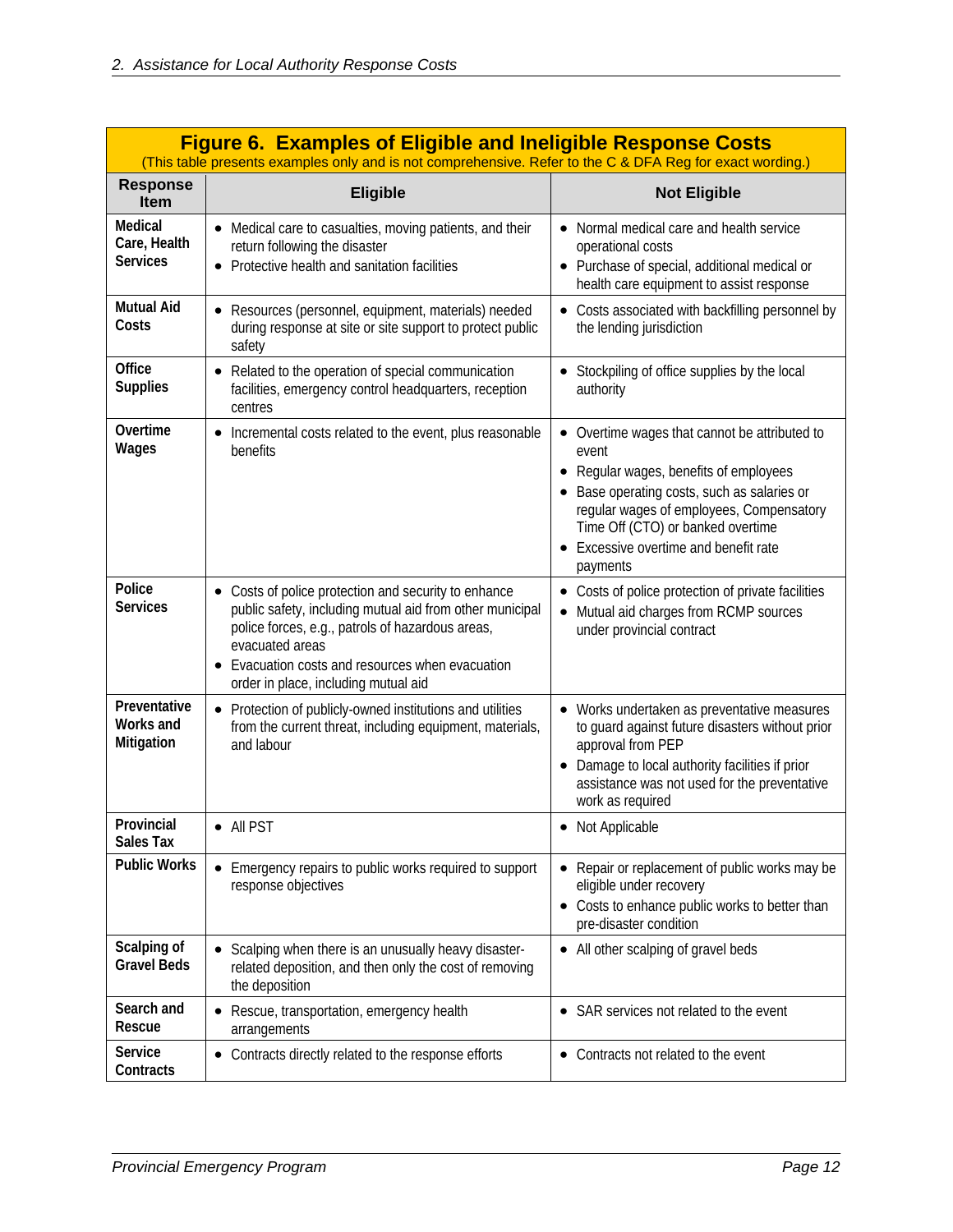|                                    | <b>Figure 6. Examples of Eligible and Ineligible Response Costs</b><br>(This table presents examples only and is not comprehensive. Refer to the C & DFA Reg for exact wording.)            |                                                                                                                                                                                                                                       |  |  |  |
|------------------------------------|---------------------------------------------------------------------------------------------------------------------------------------------------------------------------------------------|---------------------------------------------------------------------------------------------------------------------------------------------------------------------------------------------------------------------------------------|--|--|--|
| <b>Response</b><br><b>Item</b>     | <b>Eligible</b>                                                                                                                                                                             | <b>Not Eligible</b>                                                                                                                                                                                                                   |  |  |  |
| <b>Staffing</b><br><b>Expenses</b> | • Paid overtime costs and benefits<br>• Feeding emergency response staff during an event<br>that would not usually be provided                                                              | • Regular wages, benefits of employees<br>Base operating costs, such as salaries or<br>regular wages of employees, Compensatory<br>Time Off (CTO) or banked overtime<br>Excessive overtime and benefit rates                          |  |  |  |
| <b>Supplies</b>                    | • Supplies from local government stores consumed in<br>response                                                                                                                             | • Stockpiling costs, materials, equipment or<br>other costs related to these activities                                                                                                                                               |  |  |  |
| Telephone<br>Charges               | • All telephone charges if rented or leased for event<br>Airtime charges only if not rented for event (volunteer<br>or staff private phone)                                                 | • Telephone charges and equipment used for<br>normal operations                                                                                                                                                                       |  |  |  |
| Temporary<br>Wages                 | Costs of backfilling a regular position with a temporary<br>employee due to incident                                                                                                        | Base salaries or regular wages of regular<br>employees                                                                                                                                                                                |  |  |  |
| <b>Travel</b>                      | Incremental costs related to the event<br>$\bullet$                                                                                                                                         | • Travel costs that cannot be attributed to event                                                                                                                                                                                     |  |  |  |
| <b>Tree</b><br>Pruning,<br>Removal | Pruning or removal of trees that constitute an imminent<br>٠<br>threat to public safety                                                                                                     | • Landscaping not essential to the public<br>welfare                                                                                                                                                                                  |  |  |  |
| Vehicle<br>Repairs                 | Reimbursement for repair or replacement for damage<br>$\bullet$<br>to or loss of vehicles and related equipment will be<br>limited to the lesser of the insurance deductible or<br>\$1,000. | • Cost of maintaining vehicles used in<br>response, including extraordinary<br>maintenance attributable to emergency<br>conditions (e.g., smoke, dust, surface debris)                                                                |  |  |  |
| Volunteer<br><b>Expenses</b>       | • Volunteer expenses that are attributable to the event<br>(e.g., mileage, meal reimbursement, phone charges) in<br>accordance with PEP Policy rates                                        | • Volunteer expenses that cannot be attributed<br>to event<br>• Loss of volunteer personal equipment (e.g.,<br>eyeglasses, clothing, computer equipment)<br>reimbursed directly from PEP under policy.<br>Volunteer may submit claim. |  |  |  |
| Wages                              | • Paid overtime costs and benefits                                                                                                                                                          | • Regular wages, benefits of employees<br>Base operating costs, such as salaries or<br>regular wages of employees, Compensatory<br>Time Off (CTO) or banked overtime<br>• Excessive overtime and benefits rates                       |  |  |  |

For more information on eligible and ineligible response costs, refer to Schedule 5 of the *C & DFA Regulation,* and Part 3 of the Regulation, which can be viewed at the PEP website ([www.pep.bc.ca](http://www.pep.bc.ca/)).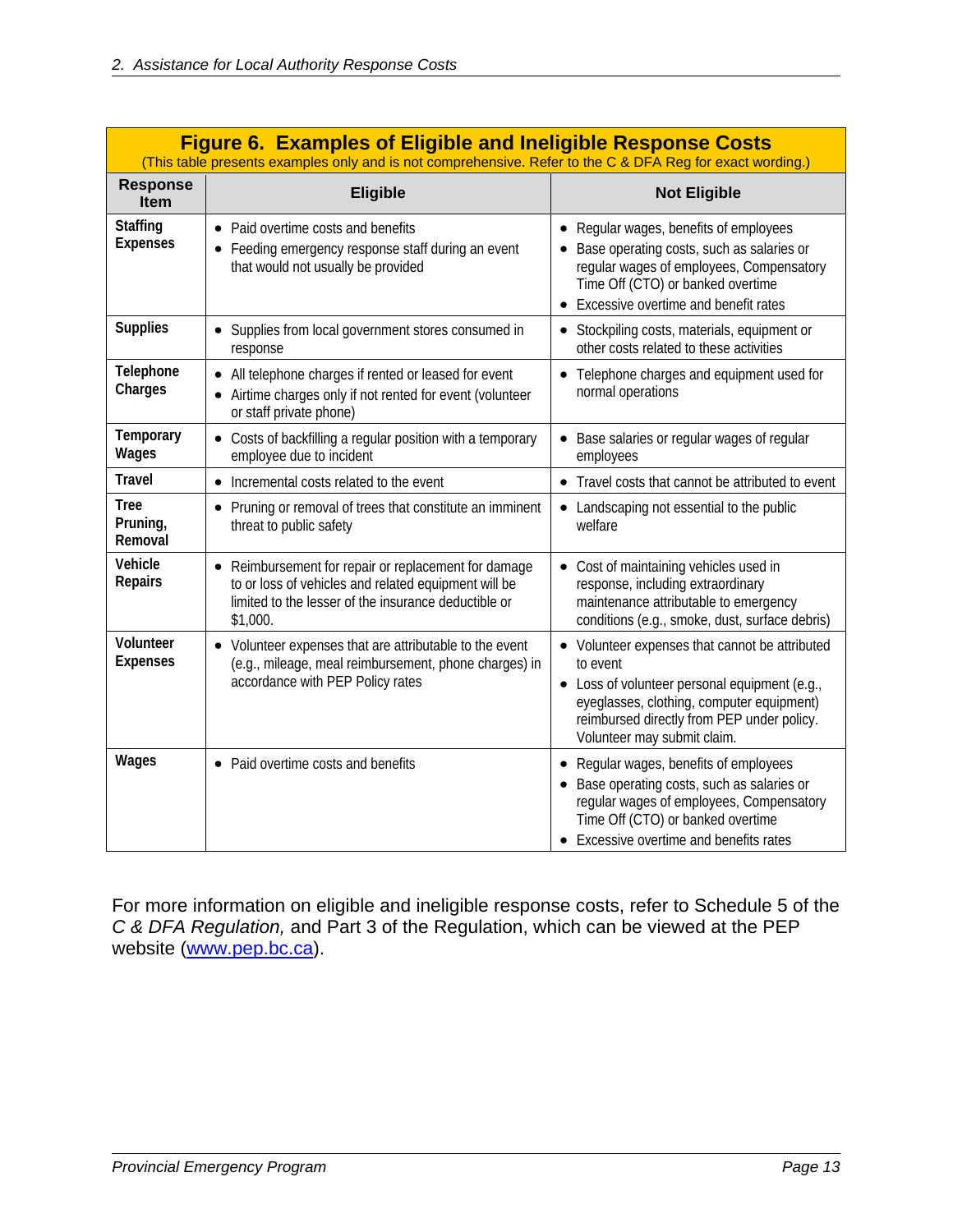## <span id="page-17-0"></span>*EOC Procedures*

Some local authorities may work through an Emergency Operations Centre (EOC) in managing their financial requirements, rather than relying on busy personnel at the site of an emergency or on support personnel at headquarters that may be distant from the required information sources.

To be most effective, the Finance & Administration (F&A) Section of an EOC should be operating as soon as possible in an emergency that generates local authority response costs. The F&A Section is responsible for tracking cost information, and ensuring accurate data make their way into daily summaries and event totals, and into subsequent local authority requests for financial assistance.

Financial tracking means more than simply being accountable to the local authority taxpayers. It may mean significant dollars in response expenditures are returned to the local government. If multiple local authorities are working together in a coordinated response, each requires separate financial tracking systems for response claims.

Even if the local authority requires resources for which the province will not provide assistance, the local authority is usually expected to keep their Policy Group (elected officials or senior administrators) informed as to costs that the organization may be required to absorb.

From the perspective of an Emergency Operations Centre, the local authority should undertake four activities to assist with later claims for response costs. These four activities include:

- Obtain a PEP Task Number
- Submit Expenditure Authorization Forms, where required
- Submit Daily Expense Reports
- Submit Resource Requests

All four activities involve direct communication with the Provincial Regional Emergency Operations Centre (PREOC) serving the local authority, as illustrated in Figure 7.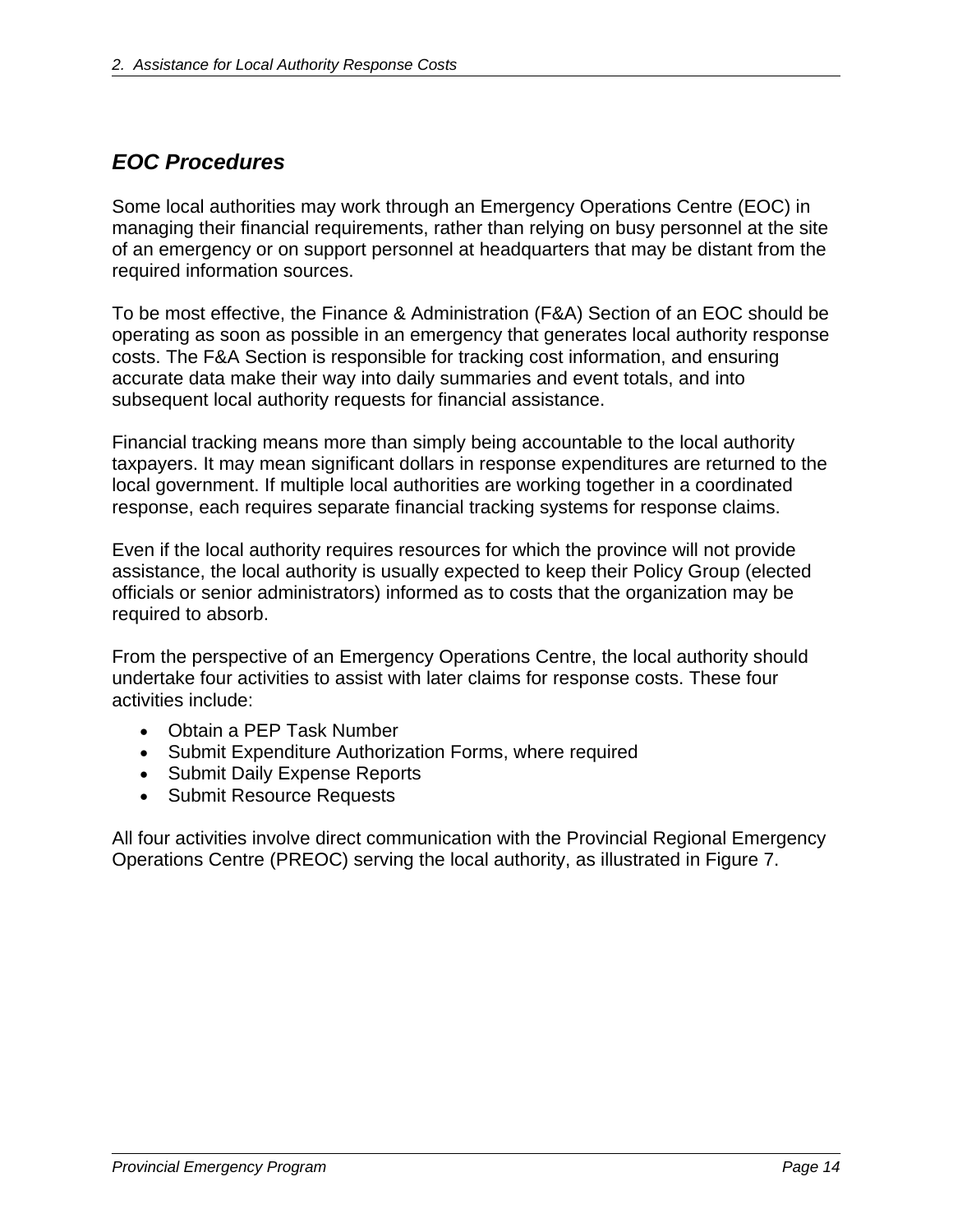<span id="page-18-0"></span>

*Figure 7. EOC Activities That Support Response Expenditure Claims* 

Each activity is described in the paragraphs that follow.

## **Activity 1 – Obtain PEP Task Number**

The Provincial Emergency Program issues "task numbers" to manage information about emergencies that occur in the province.

All local authorities engaged in an emergency should request a Task Number from PEP, either by telephone to the Emergency Coordination Centre in Victoria, or through their PEP Regional Manager. Every supplier and contractor, all staff members working overtime, and all volunteers should record and reference the PEP Task Number in tracking their hours and costs.

## **Activity 2 – Submit Expenditure Authorization Forms to PREOC**

In spite of the eligibility list presented earlier, there is room for interpretation of the provincial financial assistance guidelines under the legislation. This provides the flexibility needed to allow the legislation to work as intended – that is, to help those most in need.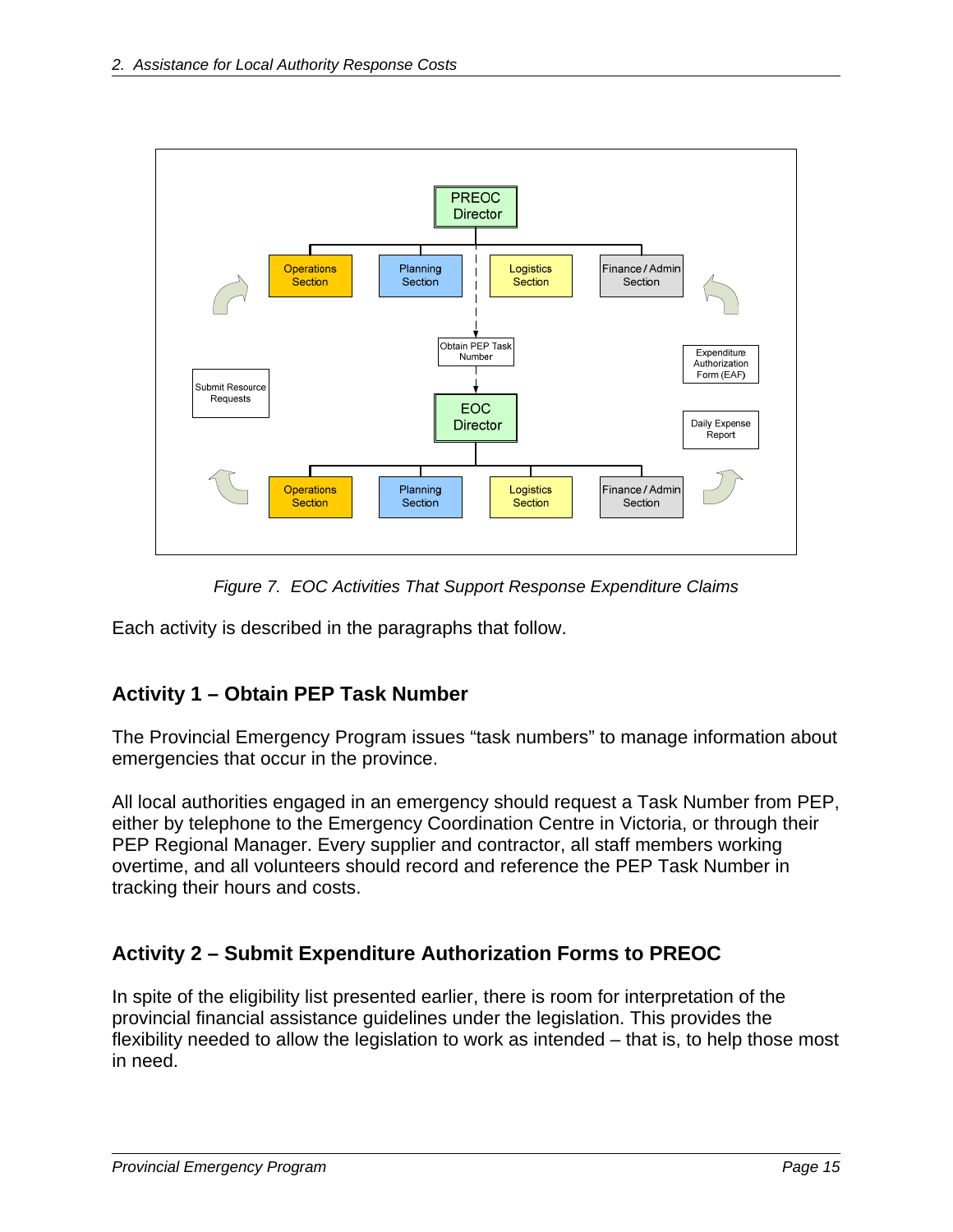<span id="page-19-0"></span>It is, therefore, in the interest of every local authority to check assumptions about the response costs the province will consider eligible and the costs the local authority will be covering, especially when dealing with large cost items.

After referring to this Guide and *C & DFA Regulation*, the best way to confirm if the Province will help with specific response expenses is to prepare and submit an **Expenditure Authorization Form** (EAF) to the PREOC. This form is usually prepared in the local authority's EOC to confirm eligibility of particular response costs for actions being considered by the local authority. Finance Section personnel in a local authority EOC are encouraged to contact their counterparts in the PREOC to discuss eligibility and the requirements of the EAF.

A blank Expenditure Authorization Form (EOC Form 530) is presented under "Forms for Response" in this section.

Once an EAF has been authorized by the PREOC, the local authority is assured the province will provide assistance to the dollar limit identified, as long as the local authority provides the proper documentation with the claim. If circumstances require an increase in the estimate, the local authority should prepare an addendum to the EAF and seek authorization from PEP through the PREOC.

## **Activity 3 – Prepare Daily Expense Report**

Local authority decision-makers will want to make response decisions with full knowledge of the cumulative costs to date. Likewise, the PREOC will monitor local authority costs for which the province may be expected to provide financial assistance.

To accomplish such monitoring, the local authority prepares a daily expense report and submits it to the PREOC. The EOC Form 532 (EOC Daily Expenditures) is recommended for this purpose.

With the daily totals, the local authority will also want to record the total cost amount committed to the entire event to date. The EOC Form 534 "Expenditures Event Totals" serves this function. See "Forms for Response" in this section for these forms.

Additional tips on preparing the daily expense report include:

- Enter each expense item in a daily expenditure spreadsheet.
- Make a photocopy of each invoice and relevant paper work and file the invoice.
- Send originals to the financial officer of the local government for payment.

**Local authorities should advise all personnel, contractors, service providers and volunteers that they should track their time and costs, and include the PEP Task Number and date on each document they produce.**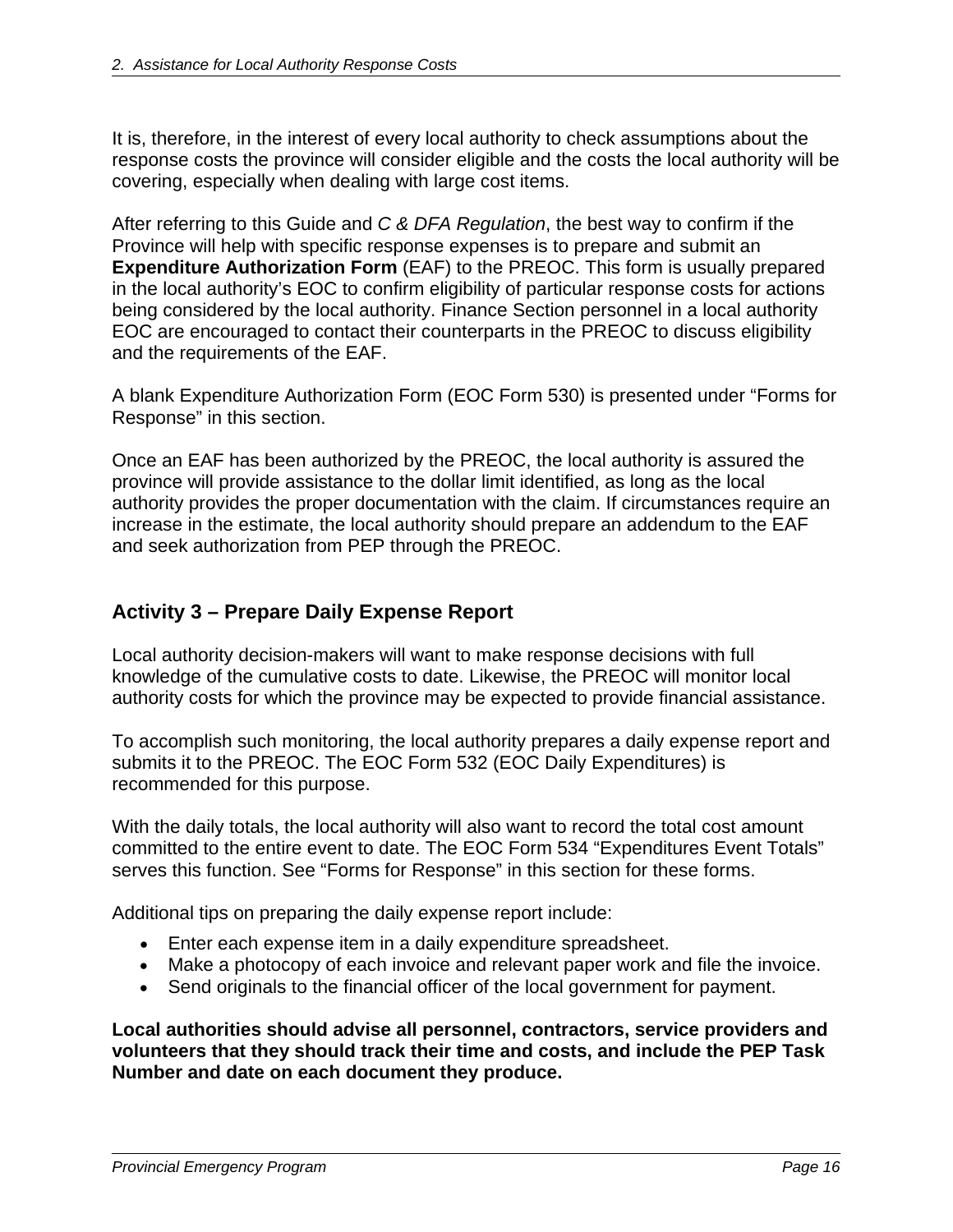<span id="page-20-0"></span>The local authority should also maintain a daily overtime spreadsheet to estimate overtime payments for local authority staff. Consider these tips on procedures: A sample template is presented under "Forms for Response" in this section.

- Ensure all local authority staff complete an individual timesheet daily.
- Enter the staff time on the "master" spreadsheet (a sample template is presented under "Forms for Response" at the end of this section).
- Calculate the cost of overtime (daily) for each employee then transfer total daily cost to EOC Form 532 (using one line only for the daily total).
- For missing timesheet information, consult the EOC's "Check In/Check Out Sheet" (EOC Form 511) or obtain the staffing schedules from EOC supervisors.

## **Activity 4 – Submit Resource Requests to PREOC**

Under the BC Emergency Response Management System (BCERMS), the local authority is responsible for using local resources to fill immediate needs to the greatest extent possible. Resources mean material goods, equipment, or personnel required to assist response objectives.

If locally available resources are insufficient for operational needs, the local authority may request assistance through another local authority or through the PREOC (EOC Form 514 is recommended). For example, the local authority may request additional sandbags or sandbag filling machines from the PREOC to be delivered to the site of flooding.

Using the Resource Request Form 514 helps ensure the PREOC devotes due attention to requests from multiple local authorities and critical requests are not lost. See the "BCERMS Overview and Site Support Guidelines" available through the PEP website for more information on the resource request process.

The Forms for Response section offers information on how to fill out a Resource Request. Sample form 514.

Some Resource Requests will require the local authority to initially pay the supplier, although the PREOC may arrange for the resources. For such Resource Requests with financial impacts, the local authority should ensure the proper codes are noted on the Resource Request Form and on all invoices to support a claim for financial assistance. These codes include:

- PEP Task Number
- Expenditure Authorization Form number, if applicable

The local authority is responsible for ensuring that each Resource Request Form includes the justification for the request, as well as all other pertinent information, including a signature by the EOC Director.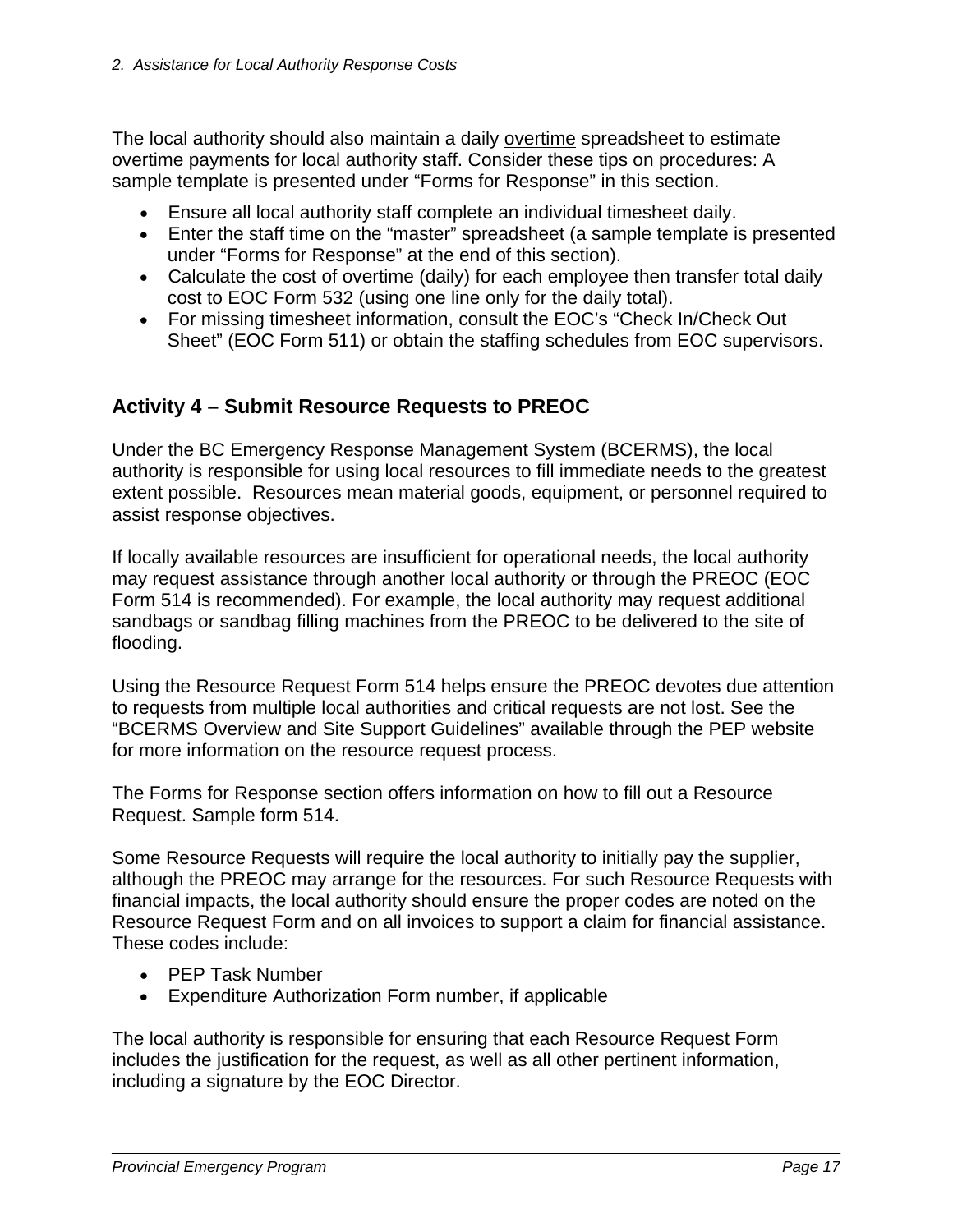## <span id="page-21-0"></span>*Response Claim Procedures*

This section addresses the steps local authorities should follow in seeking financial assistance for response costs.

During the response phase, the local authority should take specific steps to seek assistance from the province for response expenditures, as summarized in Figure 8 and in the paragraphs that follow.

Attention to detail is important to ensure accuracy of the local authority claim. The local authority will want to maximize their claim amount by including all eligible expenses, and to avoid the inadvertent inclusion of ineligible items that may substantially delay the approval process.

#### **Step 1 – Document Rationale for Response Expenditures**

A successful request for financial assistance must include evidence that supports the claim. The local authority must provide documentation that verifies several aspects of each cost item:

- The cost amount of the item
- The date the materials or service was used
- Evidence of the purpose of the goods or services
- Proof that the local authority paid the supplier or contractor

Most of these requirements can be met by providing clear receipts and invoices, and referencing the supporting documentation. The local authority should have recorded the purpose and rationale for each response expenditure identified in a claim at the time of commitment. If required, prepare a brief written rationale for expenditures by consulting the local authority decision-makers, such as the EOC Director.

## **Step 2 – Pay Invoices**

Before claiming response expenditures, the local authority must ensure that all contractors, personnel, and other suppliers have been paid. Invoices are usually received by the local authority via mail or directly from suppliers.



*Figure 8. Response Claim Steps*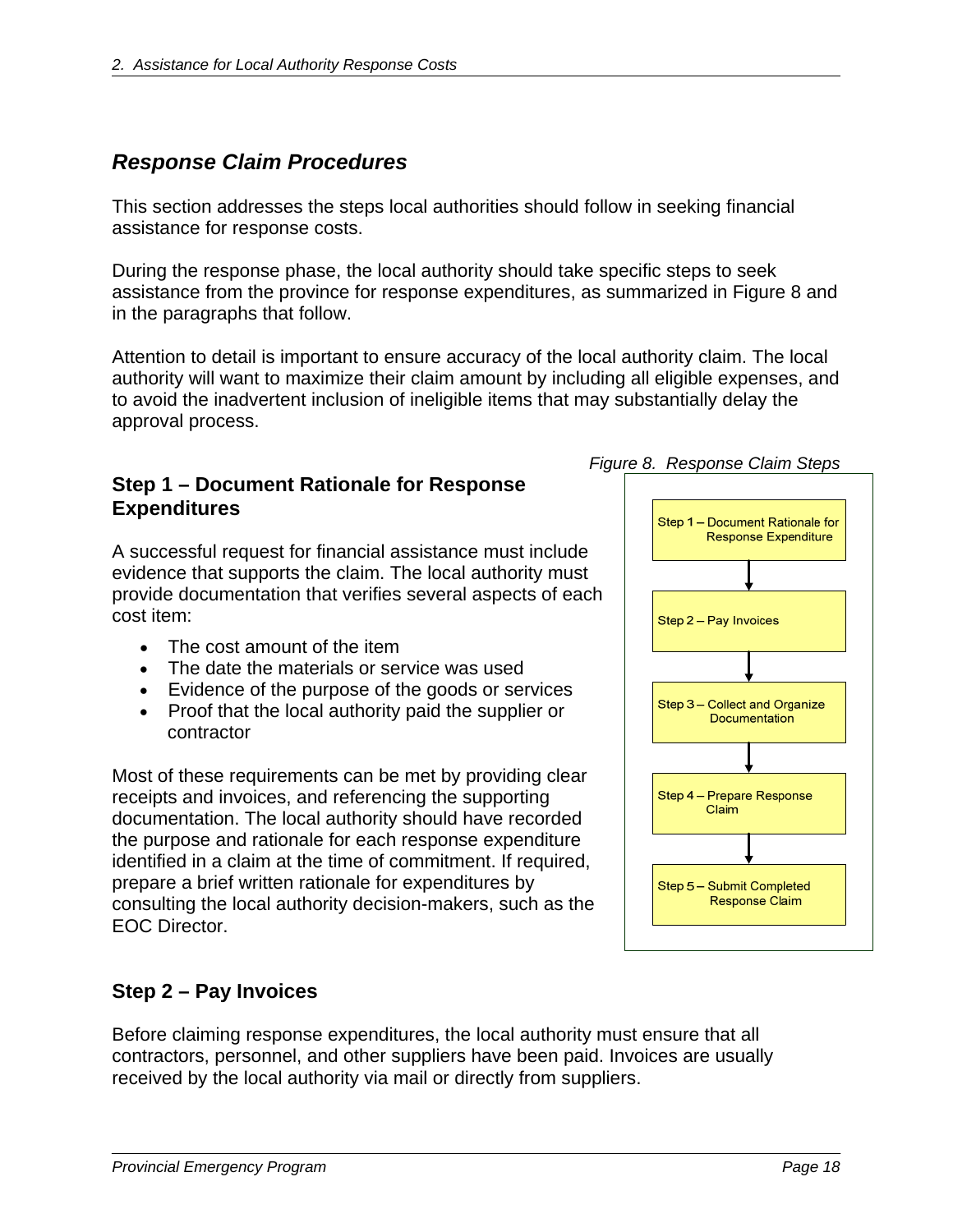<span id="page-22-0"></span>Some tips to keep in mind when paying invoices include:

- Ask each supplier to identify the event name and nature of goods or services on their invoice.
- Stamp each invoice with "Goods and Services Received," and obtain a signature from a local authority representative who can verify receipt.
- At the top of each invoice, print the PEP Task Number, and the EAF Number, if applicable.
- Verify the sums calculated on the invoice, and identify any GST charges.
- Contact the supplier to obtain any missing information or signatures.
- Pay service providers promptly to ensure their continued service

## **Step 3 – Collect and Organize Documentation**

In the third step, the local authority assembles all documents related to response expenditures and organizes them for presentation to PEP. This includes making photocopies of all paid invoices and receipts, as well as documenting evidence that the local authority paid for the goods or services used in response. These actions will likely take place in the local authority EOC.

Organizing these important documents helps PEP quickly find and verify claims. Local authorities may want to consider organizing expense items by date incurred, by response objective, or by type of goods or services. Some tips include:

- Ensure there are no missing receipts, or explain in a brief statement why a receipt is not available.
- Obtain evidence of payment, such as a photocopy of a charge against the local authority's general ledger.
- Avoid jargon. Spell out acronyms and explain technical terms.

#### **Step 4 – Prepare a Response Claim**

With the evidence gathered in Step 3, the local authority prepares a response claim for submittal to PEP. Using the *Response Claim Submission Spreadsheet*, identify each expense item for which there is documentation, and calculate the summary information indicated. PEP recommends that local authorities use spreadsheet application software (such as MS Excel) with the headings noted in the sample provided under "Forms for Response."

In addition, consider numbering all pages or using another organization system that helps PEP check if they have received everything you submitted. Ensure the local authority submittal contains all pages in order.

Each local authority is responsible for submitting its own claim. First Nations that have incurred response expenses should submit their individual claims. However, a local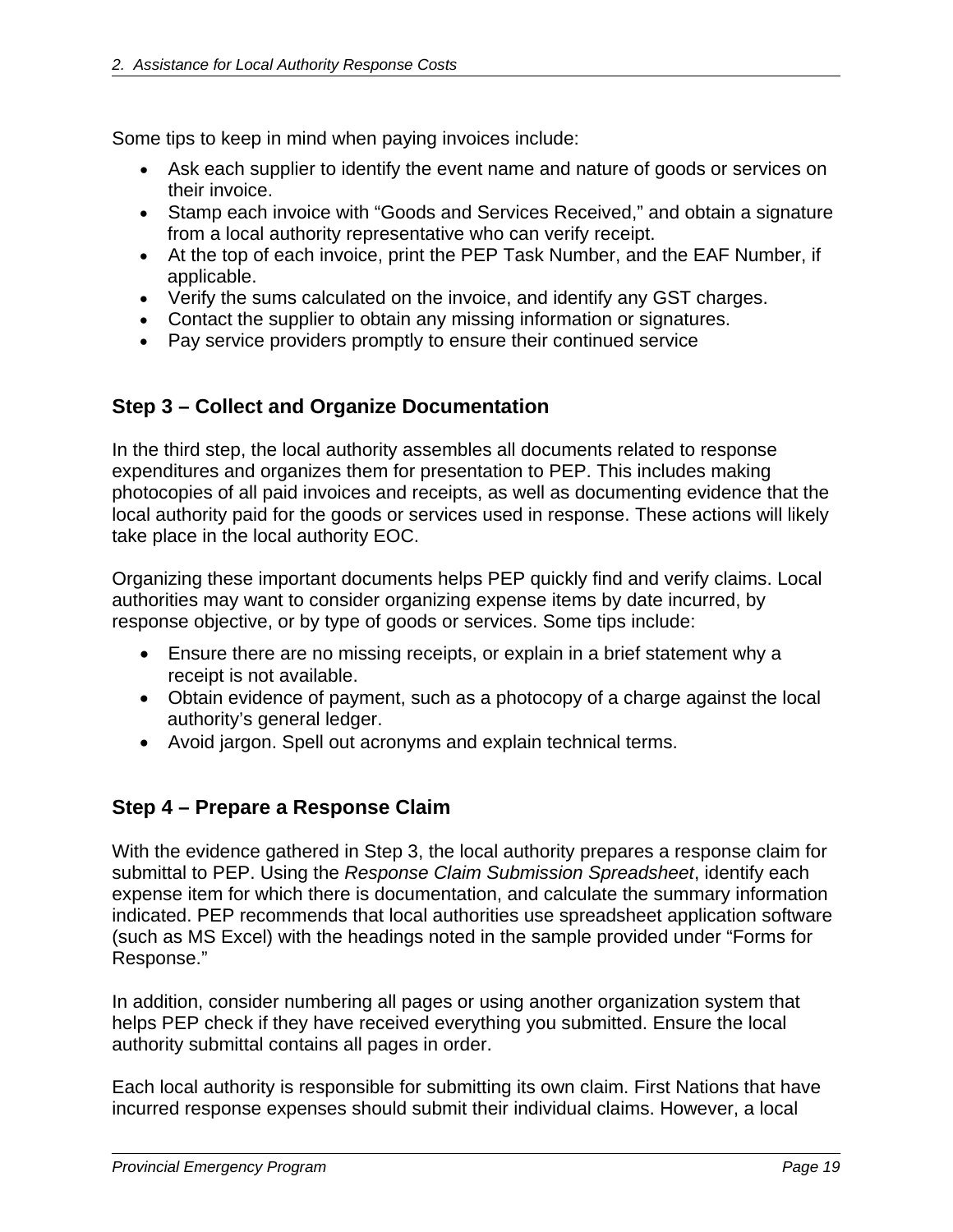authority that has incurred costs on behalf of First Nations (such as evacuation expenses) may include these costs in the local authority claim, as long as First Nations costs are identified separately.

Note that some response organizations may not claim costs through the local authority, including these examples:

**Search and Rescue** operations will collect and submit claims directly through the PEP regional offices.

**RCMP** costs where resources are managed through the provincial contract will submit claims for response costs through the Police Services Division in the Ministry of Public Safety and Solicitor General.

Local authorities should also make note of these additional requirements:

**Overtime Wage / Benefit Costs –** You must submit copies of time sheets to verify dates and hours of overtime; payroll records to demonstrate calculation (in accordance with your employment agreement) of overtime hours, rates, benefits and total costs; and *financial reports* to verify payments. Documentation should include whether employee is casual or full-time, pay rate, type of work, regular hours per day, days per week in a daily overtime master spreadsheet so that overtime is evident. If a regular employee is assigned to the incident, backfilling the regular position with a temporary employee is an eligible expense, if required and there is clear documentation of the need. Banked overtime cannot be claimed as an eligible cost. Base salaries or regular wages are not eligible.

**Materials, Supplies and Rented Equipment** – Provide copies of invoices complete with a purchase requisition that includes justification why the purchase was essential to the incident, and financial reports to verify payment. Capital asset purchases *may* be considered for financial assistance if justification is provided, showing cost efficiencies (i.e., purchase cost is less than rental or lease cost). Prior approval must be obtained from the PREOC for financial assistance with capital assets valued over \$100 per item.

**Travel and Food** – Provide copies of invoices for food and travel. Costs for staff travel will be calculated in accordance with their employment agreement. For volunteer reimbursement, please consult PEP Policy 00-12 and procedures provided for volunteers.

**Local Government Owned Equipment Operating Costs** – The cost of fuel, oil and lubricants consumed to operate local government-owned equipment is eligible for recovery, with receipts. Usage charges for equipment owned and operated by the local government are not eligible. Equipment damage caused while undertaking the eligible response work *may* be considered as a recovery cost. Prior to replacement or repair of damaged equipment, written authorization should be obtained from the PREOC.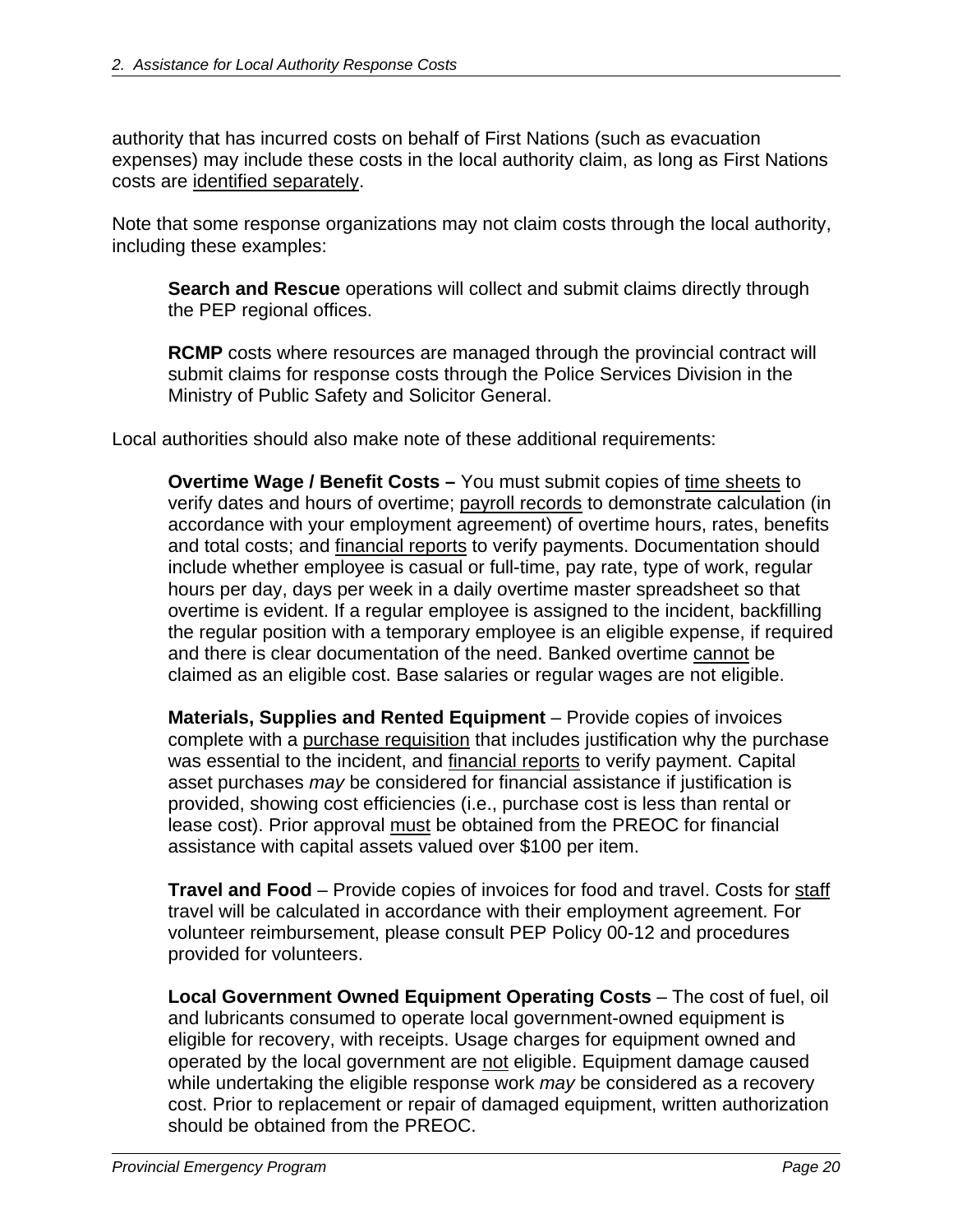<span id="page-24-0"></span>**Supplies from Local Government Stores** – Supply a copy of the *invoice* to replenish stock and copies of inventory records to verify items consumed.

**Service Contracts** – Submit a copy of the contract, complete with invoices for time and expenses, and a financial report verifying payment.

**Landscaping and Stockpiling Costs** – Costs for materials, equipment or other costs related to these activities are not eligible.

## **Step 5 – Submit Completed Response Claim**

In the final step of claiming response costs, the local authority sends the completed forms and documentation to PEP for processing.

Response Claim Submissions must include:

- **Summary Sheet** Include a summary sheet for costs claimed on each submission. Identify a sub-total by PEP Task Number if submission contains invoices for more than one incident. A sample template is provided under "Forms for Response" at the end of this section.
- **Invoices** Submit invoices for all goods and services being claimed, complete with a purchase requisition that includes justification why the purchase was essential to incident response, and the PEP Task Number.
- **Proof of Payment** Include financial reports (i.e., general ledger detail or list of expenses claimed complete with copies of cheques issued) that verify all invoice and payroll costs.
- **GST Calculations** Claim only the portion not recoverable by GST rebate.
- **Accounts** Separate accounts must be maintained for each Task Number assigned.

**Remember: Mail and courier packages can be lost.** Retain a copy of the claim and all back-up documents. Be sure to provide the name, telephone number, and email address of one person in the local authority organization who can answer questions about the claim.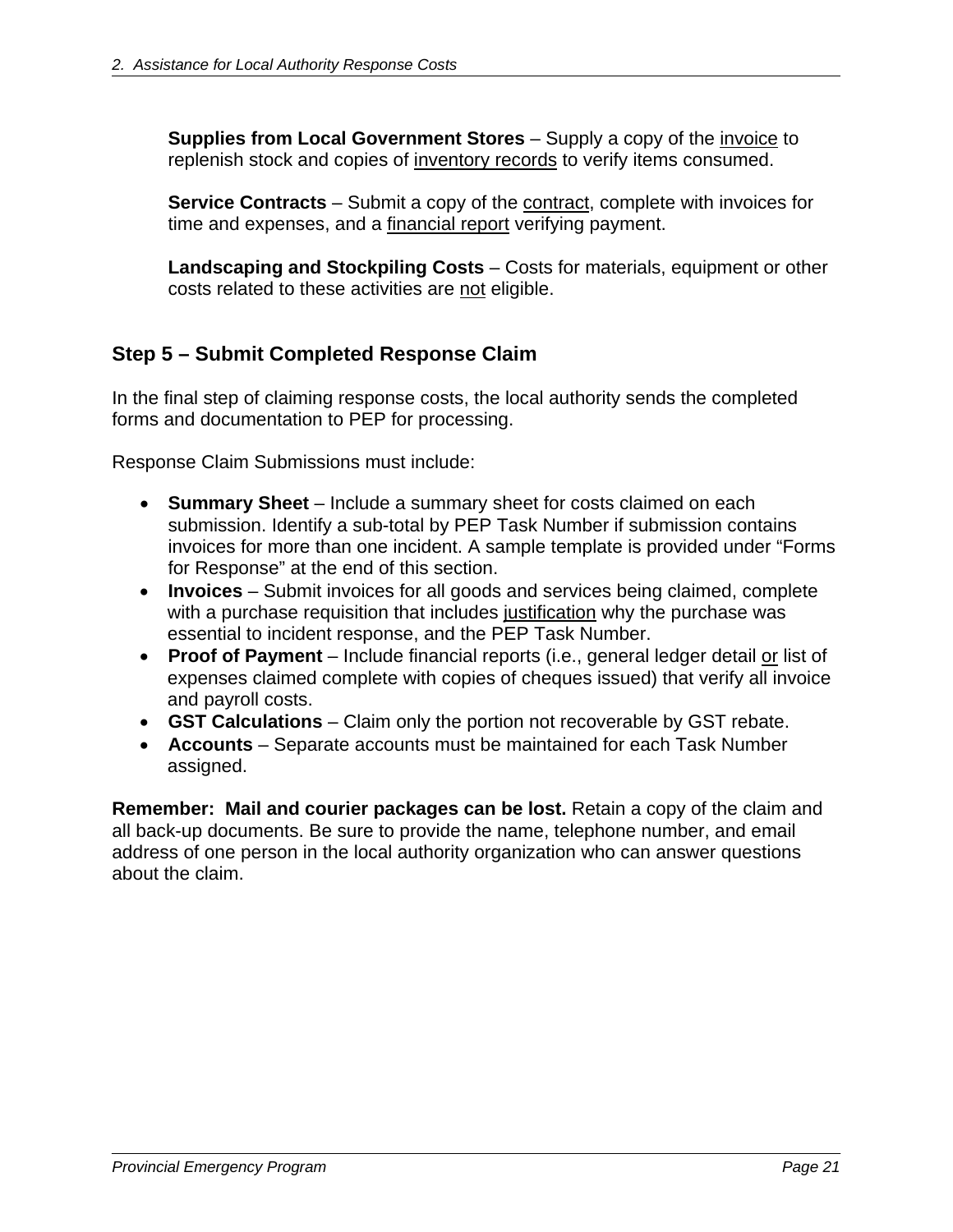## <span id="page-25-0"></span>*Tips on Maximizing Financial Assistance for Response*

This section briefly summarizes a handful of key tips on maximizing the amount of assistance for response expenditures.

**1. Activate the EOC Finance Section Early** – Maximizing financial assistance for response costs depends on the early establishment of EOC policies and procedures. The Finance/Administration section of the local authority EOC should be activated soon after activation. Finance officers who have been trained in the principles of eligibility and documentation procedures should advise site and site support staff on specific actions needed to protect the local authority's financial interests.

**2. Do Not Delay Critical Decisions** – It is important to note that your organization may be uncertain about eligibility for some response cost items. Do not let this concern for costs unduly impede response actions while lives or critical facilities are at stake.

**3. Provide the Evidence** – Careful tracking of response expenditures relating to an event will enable the local authority to maximize financial assistance from the province. The provincial government requires sufficient detail to support the local authority claim. A local authority must demonstrate that the expenditures are directly related to the event.

**4. Understand Eligibility** – Take the time to understand what is eligible and what is not. Make sure to include all eligible costs, but do not include items that are clearly ineligible. If in doubt about the eligibility of a specific item, contact PEP with specific questions.

**5. Speed Your Claim** – Make all efforts to speed your claim while doing a thorough job. If required, you will be able to add items that come to your attention later for consideration by PEP.

**6. Prepare Ahead of Time** – Knowing the importance of documentation in maximizing your response claims, it makes sense to prepare for financial assistance ahead of the need. Here are some ideas on steps to take to enhance financial preparedness:

- Identify the personnel who will be responsible for preparing Resource Requests and Expenditure Authorization Forms and provide them with EOC training ahead of time.
- Ensure your elected officials are aware of the intent of the *BC Emergency Program Act* and the *C & DFA Regulation*, and understand the legislation before an emergency strikes.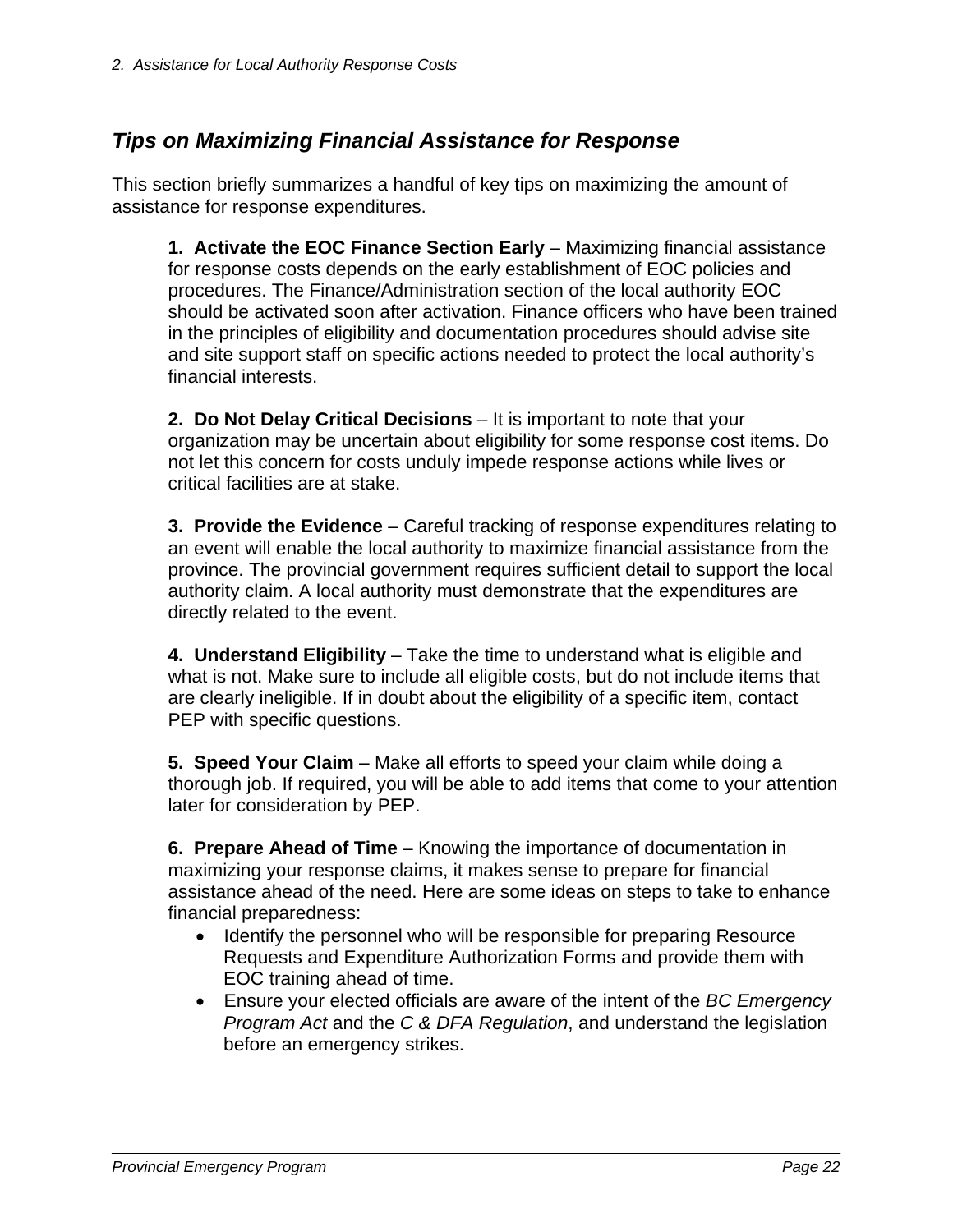## <span id="page-26-0"></span>*Frequently Asked Questions on Response*

#### **1. How much financial assistance is available to local authorities for emergency response?**

In the event of a disaster in British Columbia, the provincial government is allowed under the *Emergency Program Act* to provide some financial assistance to local authorities. Such assistance is designed to help relieve the burden associated with response and recovery, but cannot provide full compensation for all losses. Local authorities are responsible for responding to emergencies.

#### **2. How can we tell if an expense falls under the "response" or "recovery" category?**

Response costs are those incurred by a local authority to protect lives, property, animals, and the environment from an active threat of injury or damage. This includes efforts related to evacuation, such as ESS Reception Centre operations, and all functions coordinated through the Emergency Operations Centre. Some emergency and temporary repairs of critical infrastructure fall into this category when such actions reduce further damage and loss from the same event.

Recovery costs are related to repairing or replacing, to pre-disaster condition, local authority facilities or public works that have been damaged by an emergency or disaster.

Consult Figure 6 for examples of response costs and Figure 9 for recovery costs, or contact PEP.

#### **3. Does a local authority need approval of an Expenditure Authorization Form before taking response actions?**

No. The local authority should take action, if appropriate, to reduce the immediate threat of injury or loss. Such action does not require approval of expenditures by the Province. However, local authorities are advised to obtain authorization of financial assistance to check assumptions about which response costs the province considers eligible for financial assistance, especially when dealing with large cost items.

#### **4. When should a local authority submit claims for financial assistance with response costs?**

The sooner, the better. Requests for financial assistance should be submitted after a local authority receives confirmation of payment for response costs. Interim claims are acceptable, if initial claims are incomplete.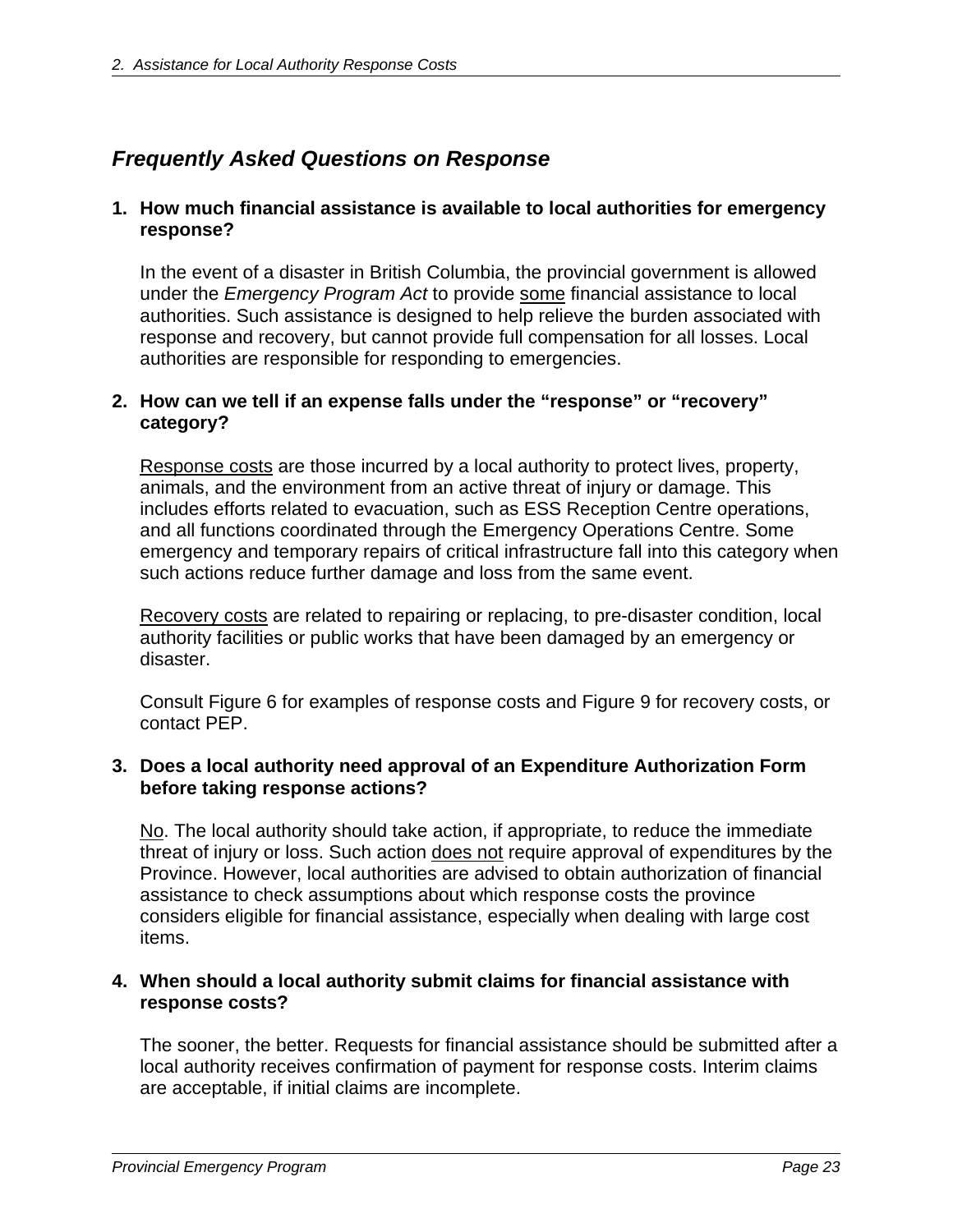#### **5. Should local governments include First Nations response costs in applying for financial assistance?**

First Nations should apply separately for the costs they incurred during response.

However, if your government organization expended funds on behalf of First Nations, such as hiring buses to transport First Nations evacuees, you should claim these costs by distinguishing these expenditures from other costs related only to your local authority.

#### **6. Does the local authority or the Province have to declare a state of emergency to allow disaster financial assistance?**

No. Eligibility for financial assistance does not depend on a declaration of a state of emergency by the province or by a local authority.

#### **7. If response equipment and supplies, such as fire pumps and hose, are damaged during emergency response, should we claim these under the category of response or recovery?**

Claims for damage to local authority equipment caused by the emergency event should be considered recovery costs. Vehicles are not eligible if they are otherwise insured.

#### **8. Are emergency response costs related to pets and commercial animals eligible for financial assistance?**

The C & DFA Regulation includes as eligible any costs required to shelter or feed livestock during an emergency event, including the restoration of facilities used for those purposes. However, the Regulation does not provide financial assistance for costs related to the rescue, relocation, or evacuation of pets. Pet owners are responsible for caring for their animals, and may choose to apply the incidentals amount of evacuee living assistance for feeding and sheltering their pets.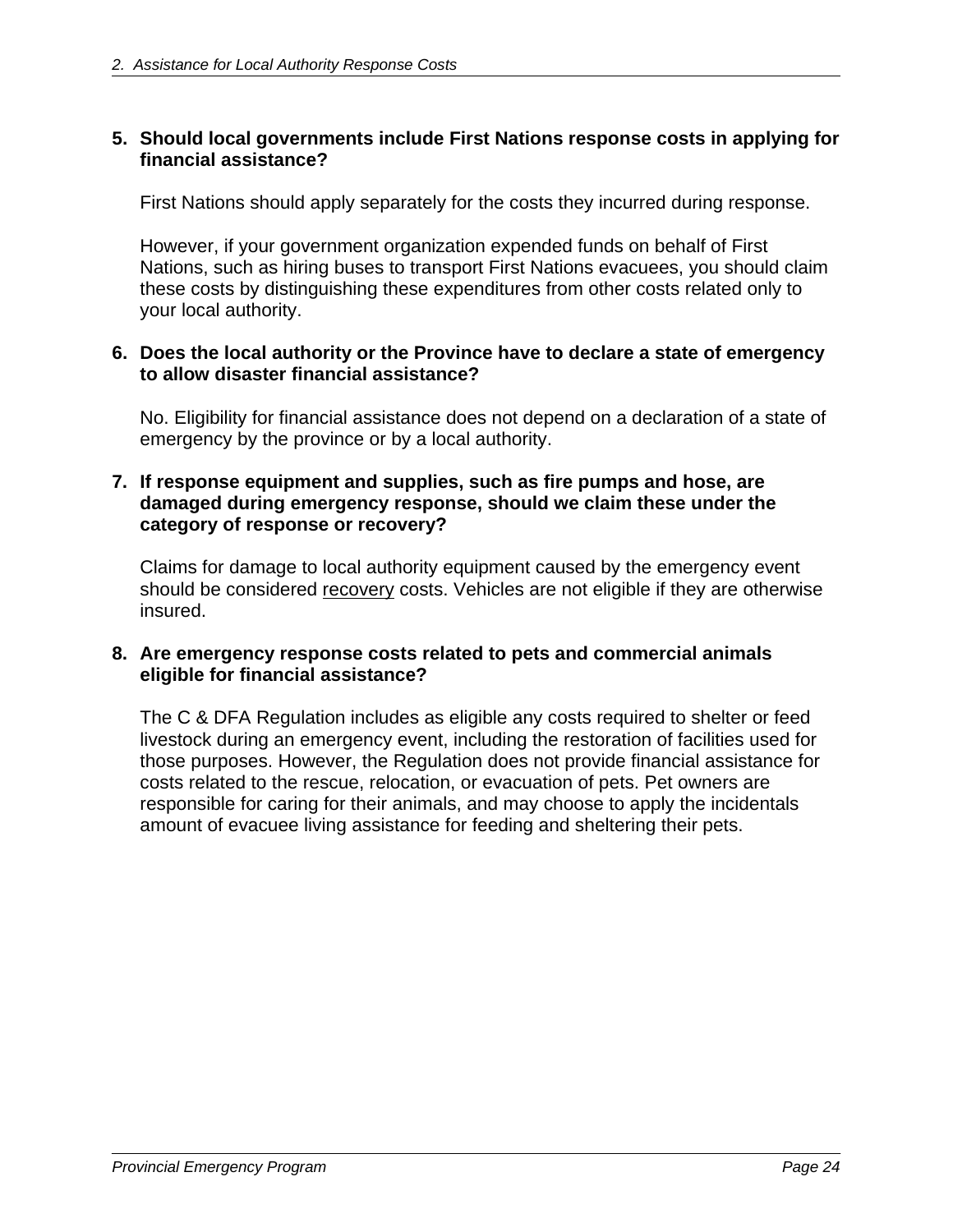## <span id="page-28-0"></span>*Forms for Response*

- 1. EOC Form 512 PEP Task Registration Form
- 2. EOC Form 514 Request for Resources or Assistance
- 3. EOC Form 530 Expenditure Authorization Form
- 4. Daily Overtime Spreadsheet Master
- 5. EOC Form 532 EOC Daily Expenditures
- 6. EOC Form 534 Expenditures Event Totals
- 7. Sample Response Claim Submission Spreadsheet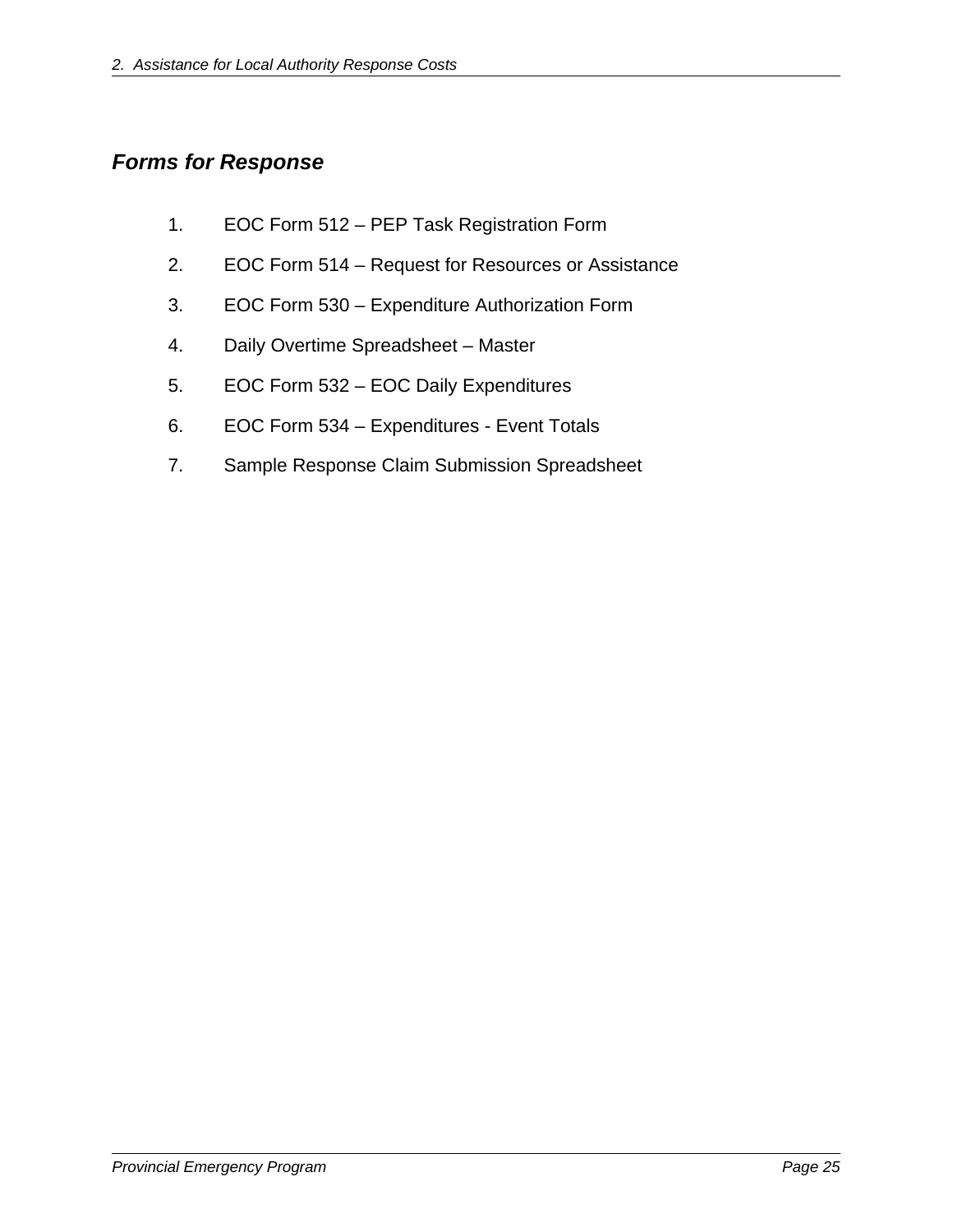# **EOC Form 512 – PEP Task Registration Form**

| $\overline{\phantom{0}}$<br>. <i>. .</i> 1<br>-10<br>LVUIL. | ⊃ate:     |
|-------------------------------------------------------------|-----------|
| DI                                                          |           |
| No                                                          | .         |
| asĸ                                                         | ״מי       |
| . .                                                         | ™ation. ∶ |
| --                                                          | acili     |

| <b>Print Your Name</b><br>(Last, First)             | <b>Your Address</b>                                                                    | <b>Your Home</b><br><b>Telephone</b><br><b>Number</b> | <b>Name and Phone</b><br><b>Number</b><br>of Next-of-Kin | <b>Your Signature</b> |
|-----------------------------------------------------|----------------------------------------------------------------------------------------|-------------------------------------------------------|----------------------------------------------------------|-----------------------|
|                                                     |                                                                                        |                                                       |                                                          |                       |
|                                                     |                                                                                        |                                                       |                                                          |                       |
|                                                     |                                                                                        |                                                       |                                                          |                       |
|                                                     |                                                                                        |                                                       |                                                          |                       |
|                                                     |                                                                                        |                                                       |                                                          |                       |
|                                                     |                                                                                        |                                                       |                                                          |                       |
|                                                     |                                                                                        |                                                       |                                                          |                       |
|                                                     |                                                                                        |                                                       |                                                          |                       |
|                                                     |                                                                                        |                                                       |                                                          |                       |
|                                                     |                                                                                        |                                                       |                                                          |                       |
|                                                     |                                                                                        |                                                       |                                                          |                       |
|                                                     |                                                                                        |                                                       |                                                          |                       |
|                                                     |                                                                                        |                                                       |                                                          |                       |
|                                                     |                                                                                        |                                                       |                                                          |                       |
|                                                     |                                                                                        |                                                       |                                                          |                       |
|                                                     |                                                                                        |                                                       |                                                          |                       |
|                                                     | <b>EOC Logistics Section Signature:</b>                                                |                                                       |                                                          |                       |
| Page $\rule{1em}{0.15mm}$ of $\rule{1.5mm}{0.15mm}$ | I certify that the persons identified above attended this task.<br>Date: _____________ |                                                       |                                                          |                       |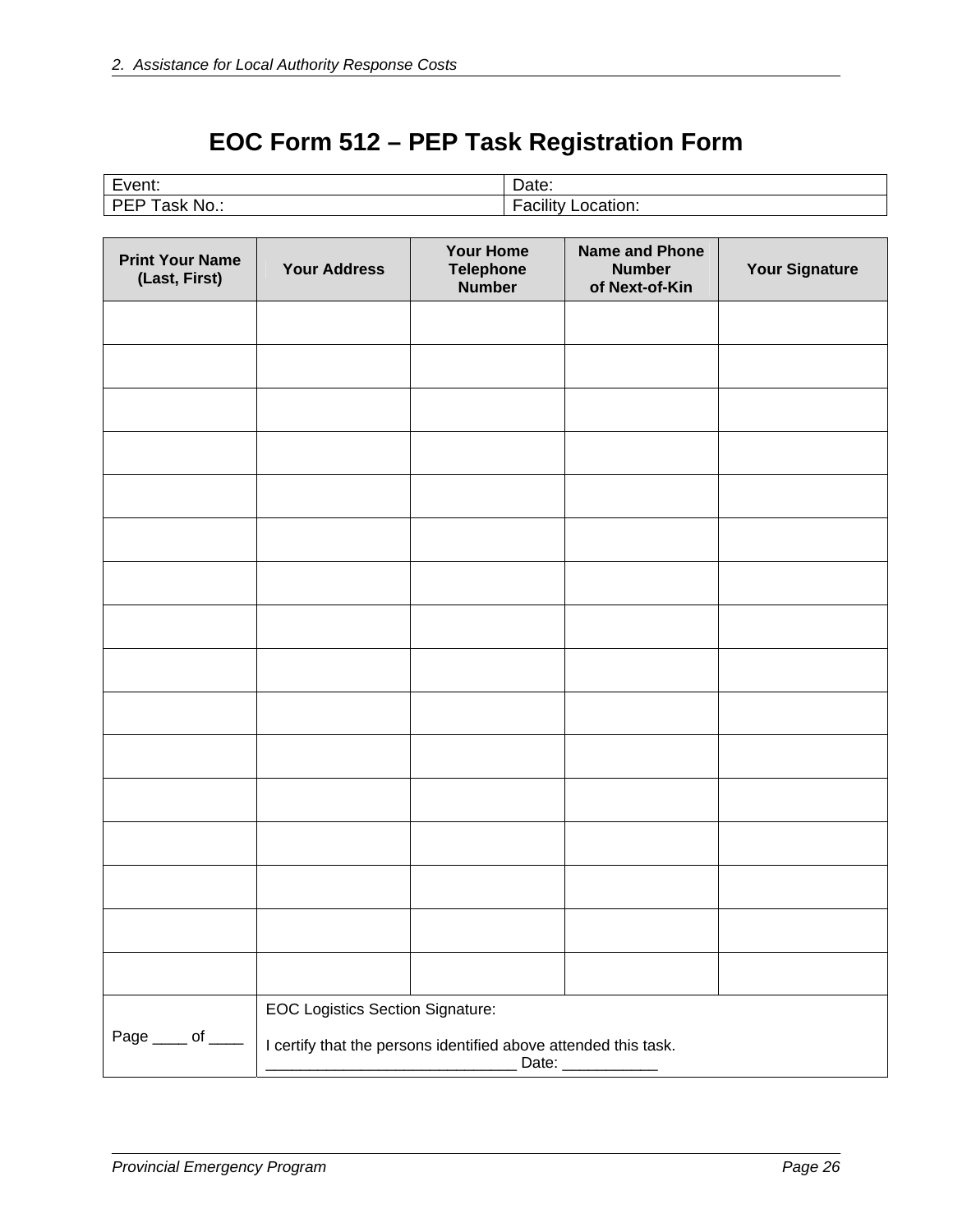# **EOC Form 514 –Request for Resources or Assistance**

| Event:            | Date:            |                 | Request No.:   |
|-------------------|------------------|-----------------|----------------|
| PEP Task No.:     | Time:            |                 |                |
| Precedence Level: | $\Box$ Emergency | $\Box$ Priority | $\Box$ Routine |

| Staff/Agency requesting:                   |  |
|--------------------------------------------|--|
| Contact person's name and position:        |  |
| Contact telephone number:                  |  |
| Brief description of problem or task to be |  |
| accomplished:                              |  |
| Specific resource requested and number     |  |
| required:                                  |  |
| Potential substitute:                      |  |
| Capacity (size, voltage, etc.):            |  |
| Supporting equipment, fuel, water, etc.:   |  |
| Personnel required to operate/support:     |  |
| Transportation required:                   |  |
| How long resource is needed:               |  |
| Where to deliver or report:                |  |
| Report to whom (name, title, agency,       |  |
| phone):                                    |  |

Resource Request completed by (name and position):

| Resource Request Approved by EOC | Resource Request Approved by EOC Director: |
|----------------------------------|--------------------------------------------|
| <b>Operations Chief:</b>         |                                            |
|                                  |                                            |
|                                  |                                            |
| Name and Signature               | Name and Signature                         |
|                                  |                                            |
|                                  |                                            |
| Time and Date                    | Time and Date                              |
|                                  |                                            |

| Distribute Completed Form To: |                            |
|-------------------------------|----------------------------|
| ■ EOC Director                | ■ Logistics Section        |
| ■ Operations Section          | ■ Finance / Admin Section  |
| ■ Planning Section            | ■ PREOC Operations Section |
| ■ Other                       |                            |

| Response to Resource Request (Completed by Logistics Section) |                                                     |                                  |  |  |  |  |
|---------------------------------------------------------------|-----------------------------------------------------|----------------------------------|--|--|--|--|
| Resource Available?                                           | # of Resources Deployed:<br>$\Box$ Yes<br>$\Box$ No |                                  |  |  |  |  |
| Request filled by:                                            |                                                     | Time of Deployment               |  |  |  |  |
|                                                               | (Name and Signature)                                |                                  |  |  |  |  |
|                                                               |                                                     | <b>Estimated Time of Arrival</b> |  |  |  |  |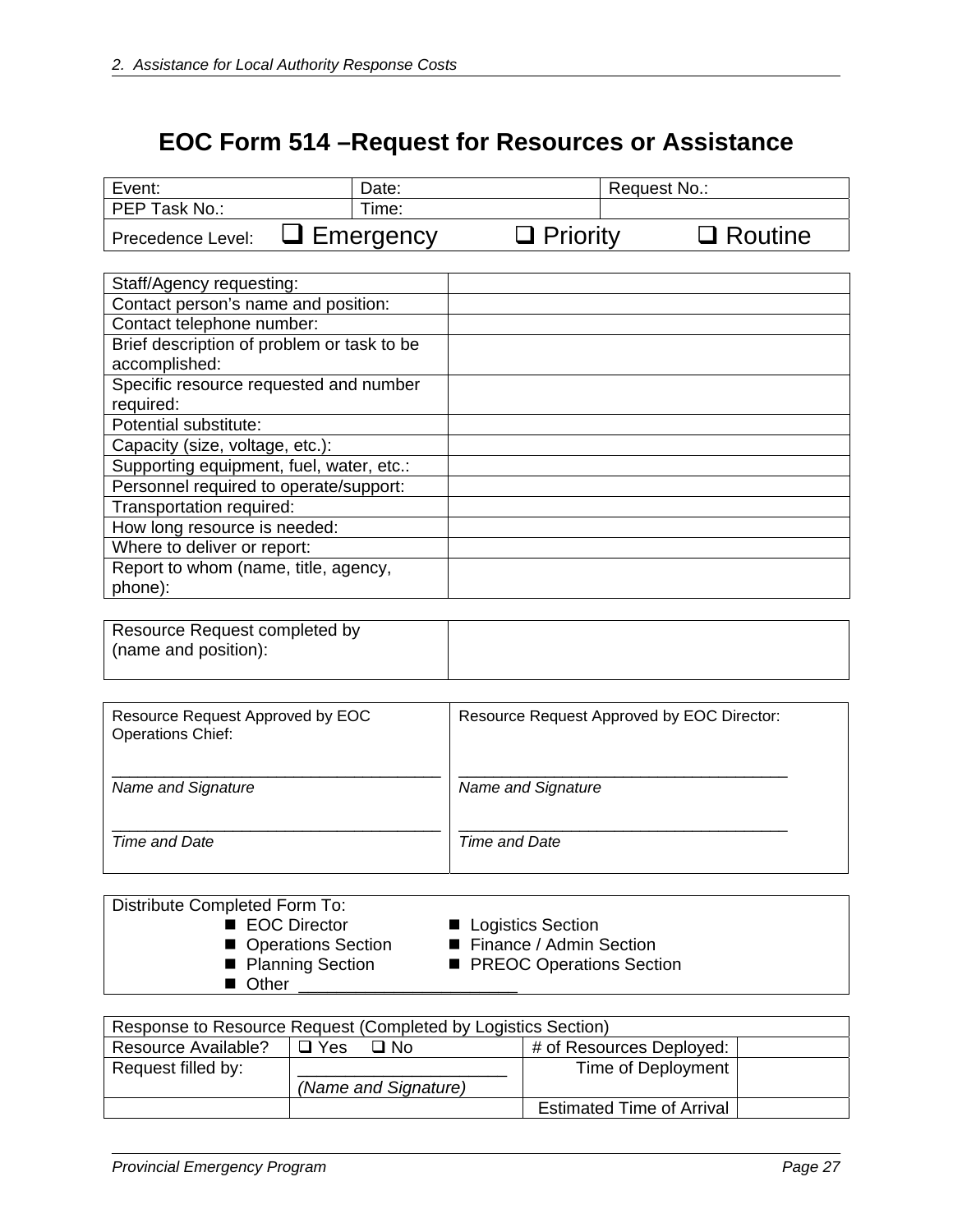# **EOC Form 530 – Expenditure Authorization Form**

|                       |         | <br> |
|-----------------------|---------|------|
| <b>NU</b><br>״ש<br>-- | ima<br> |      |

| Requesting Authorized Person / Agency:                                                                               |  |
|----------------------------------------------------------------------------------------------------------------------|--|
| Location / Tel / Fax:                                                                                                |  |
| Incident Description:<br>(include date, time, location and nature of<br>response activity or service being provided) |  |
| <b>Amount Requested:</b>                                                                                             |  |
| <b>Expenditure Authorized "Not to Exceed"</b>                                                                        |  |

| Expenditure Request Approved by EOC Finance /<br><b>Admin Section Chief:</b> | Expenditure Request Approved by EOC Director: |
|------------------------------------------------------------------------------|-----------------------------------------------|
| Name and Signature                                                           | Name and Signature                            |
| Time and Date                                                                | Time and Date                                 |

|                                                                                                           |               | Tel: |
|-----------------------------------------------------------------------------------------------------------|---------------|------|
| <b>Signature of Designated Authorizing Person</b><br>(PREOC Director or designated principal PREOC staff) | Date Approved | Fax: |

| Distribute Completed Form To: |                           |
|-------------------------------|---------------------------|
| ■ EOC Director                | ■ Finance / Admin Section |
| ■ Planning Section            | ■ Originator of Request   |
| ■ PREOC Director              |                           |
| ■ Other                       |                           |
|                               |                           |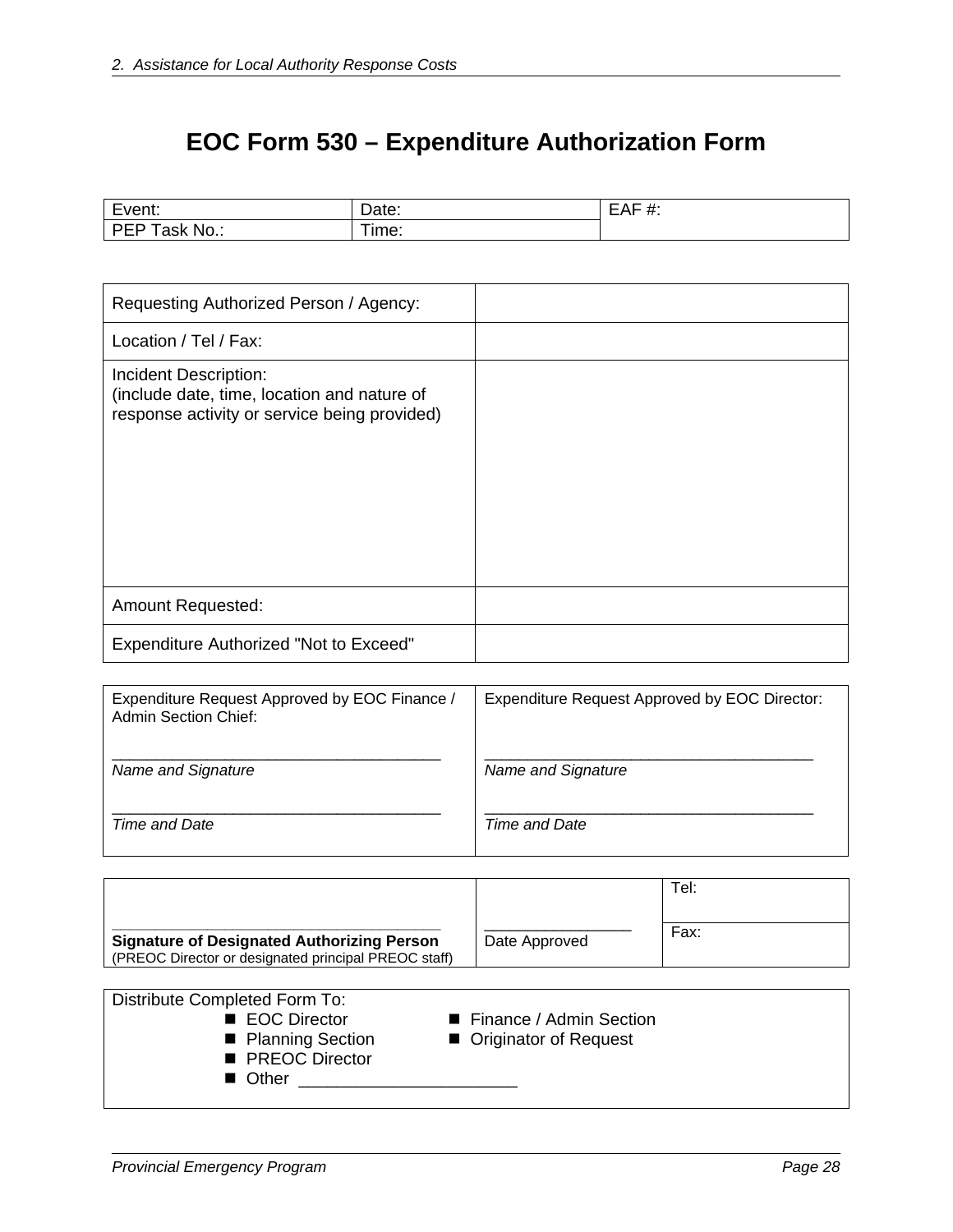|                      |                     |          |                    |                                     | DAILY OVERTIME SPREADSHEET - MASTER |                         |                   |                            |                                            |                       |            |                   |             |                  |
|----------------------|---------------------|----------|--------------------|-------------------------------------|-------------------------------------|-------------------------|-------------------|----------------------------|--------------------------------------------|-----------------------|------------|-------------------|-------------|------------------|
| Date:                |                     |          |                    |                                     |                                     |                         |                   |                            |                                            |                       |            |                   |             |                  |
| Name                 | <b>Type</b>         |          | Rate               | <b>Shift Pattern</b>                | <b>Reg. Start</b><br><b>Time</b>    | Reg. End<br><b>Time</b> | O/T Start O/T End |                            | Total O/T   Hrs. @   Hrs. @  <br>Hrs.      | 1.0                   | 1.5        | $Hrs.$ $@$<br>2.0 | Cost of O/T |                  |
| Jane Doe<br>J. Smith | Full Time<br>Casual | \$<br>\$ | 20.9270<br>19.9500 | M-F; 8 hrs./day<br>as & when req'd. | 8:00 AM<br>n/a                      | 4:00 PM<br>n/a          | 8:00 AM           | 4:00 PM 9:00 PM<br>9:00 PM | 5.0<br>13.0                                | $\blacksquare$<br>8.0 | 2.0<br>2.0 | 3.0               | $\sqrt{3}$  | 188.34<br>339.15 |
|                      |                     |          |                    |                                     |                                     |                         |                   |                            |                                            |                       |            | Total Overtime \$ |             | 527.49           |
|                      |                     |          |                    |                                     |                                     |                         |                   |                            | Total Overtime including Benefits (23%) \$ |                       |            |                   |             | 648.82           |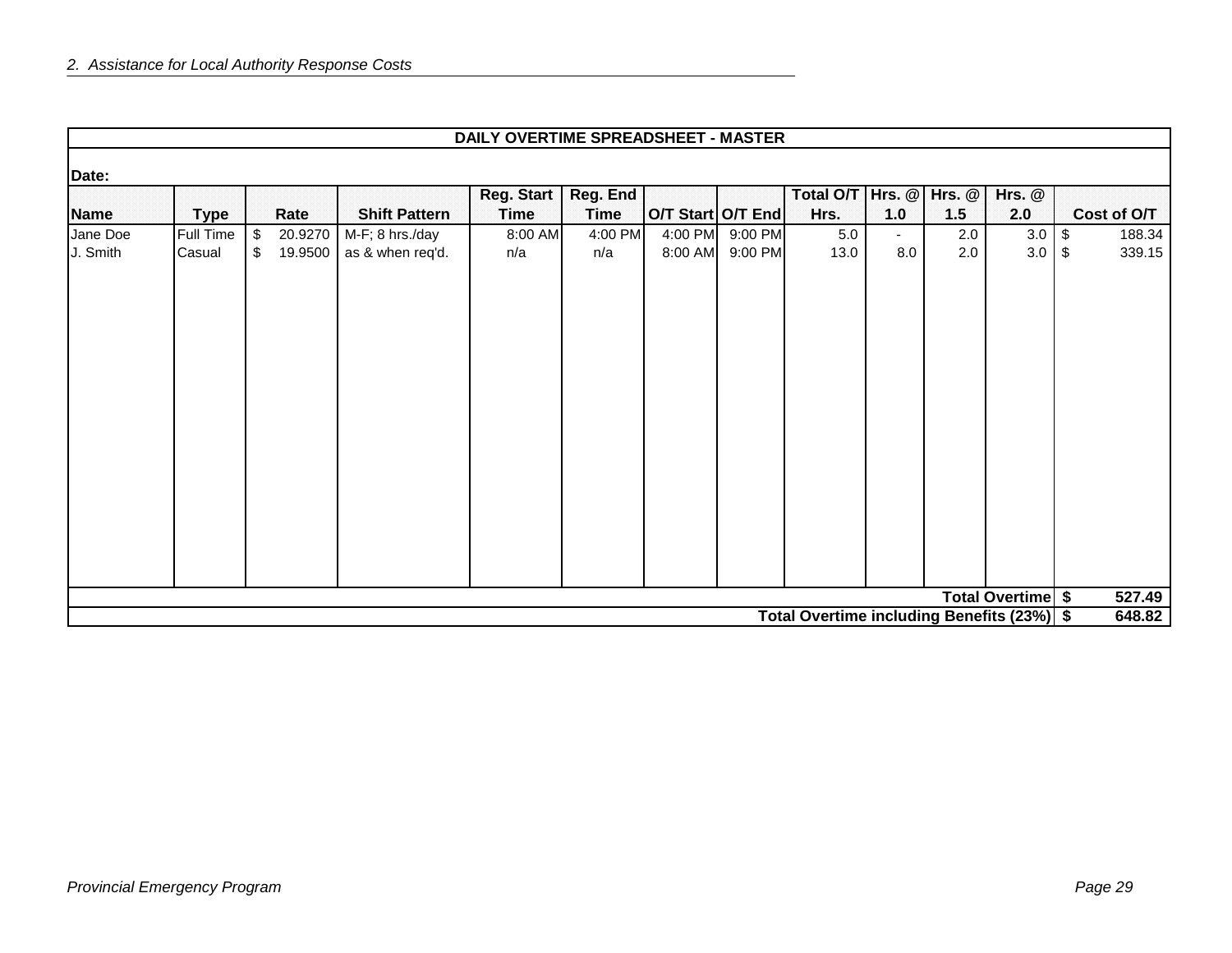# **EOC Form 532 – EOC Daily Expenditures**

| $\overline{\phantom{0}}$<br>.<br>EVENI. | υαισ.      | и<br>vanie. |
|-----------------------------------------|------------|-------------|
| N۲<br>10<br>--<br>ີ                     | --<br>ime: |             |

| <b>Time</b> | Payee | <b>Invoice</b><br><b>Number</b> | Wages | <b>Travel</b> | Supplies/<br>Materials | <b>Contracts</b> | <b>Total</b> |
|-------------|-------|---------------------------------|-------|---------------|------------------------|------------------|--------------|
|             |       |                                 |       |               |                        |                  |              |
|             |       |                                 |       |               |                        |                  |              |
|             |       |                                 |       |               |                        |                  |              |
|             |       |                                 |       |               |                        |                  |              |
|             |       |                                 |       |               |                        |                  |              |
|             |       |                                 |       |               |                        |                  |              |
|             |       |                                 |       |               |                        |                  |              |
|             |       |                                 |       |               |                        |                  |              |
|             |       |                                 |       |               |                        |                  |              |
|             |       |                                 |       |               |                        |                  |              |
|             |       |                                 |       |               |                        |                  |              |
|             |       |                                 |       |               |                        |                  |              |
|             |       |                                 |       |               |                        |                  |              |
|             |       |                                 |       |               |                        |                  |              |
|             |       |                                 |       |               |                        |                  |              |
|             |       |                                 |       |               |                        |                  |              |
|             |       |                                 |       |               |                        |                  |              |

Page \_\_\_ of \_\_\_\_

| Daily Expenditures completed by |                                 |
|---------------------------------|---------------------------------|
| (Name, Position, Tel):          |                                 |
| Distribute Completed Form To:   |                                 |
| ■ EOC Director                  | ■ Finance / Admin Section       |
| ■ Planning Section              | ■ PREOC Finance / Admin Section |
| ■ Other                         |                                 |
|                                 |                                 |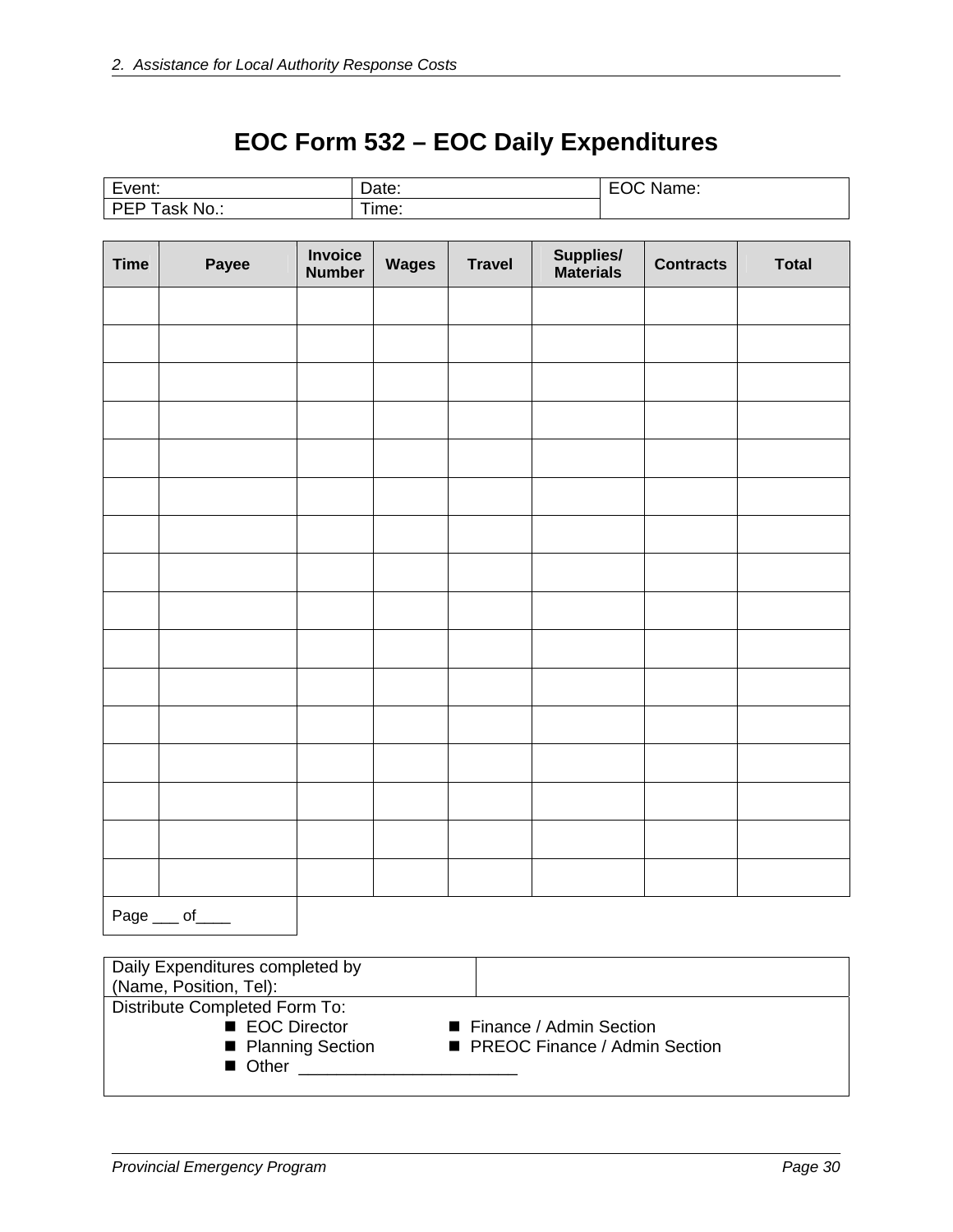# **EOC Form 534 – Expenditures - Event Totals**

| $\overline{\phantom{0}}$    | -         | Name: |
|-----------------------------|-----------|-------|
| Event:                      | Date:     | м     |
| $No.$ :<br>nn L<br>.<br>ask | ÷<br>ime: |       |

| <b>Date</b>                                         | <b>Wages</b>                                                   | <b>Travel</b> | Supplies/<br><b>Materials</b> | <b>Contracts</b> | <b>Total</b> |  |  |  |
|-----------------------------------------------------|----------------------------------------------------------------|---------------|-------------------------------|------------------|--------------|--|--|--|
|                                                     |                                                                |               |                               |                  |              |  |  |  |
|                                                     |                                                                |               |                               |                  |              |  |  |  |
|                                                     |                                                                |               |                               |                  |              |  |  |  |
|                                                     |                                                                |               |                               |                  |              |  |  |  |
|                                                     |                                                                |               |                               |                  |              |  |  |  |
|                                                     |                                                                |               |                               |                  |              |  |  |  |
|                                                     |                                                                |               |                               |                  |              |  |  |  |
|                                                     |                                                                |               |                               |                  |              |  |  |  |
|                                                     |                                                                |               |                               |                  |              |  |  |  |
|                                                     |                                                                |               |                               |                  |              |  |  |  |
|                                                     |                                                                |               |                               |                  |              |  |  |  |
|                                                     |                                                                |               |                               |                  |              |  |  |  |
|                                                     |                                                                |               |                               |                  |              |  |  |  |
|                                                     |                                                                |               |                               |                  |              |  |  |  |
|                                                     |                                                                |               |                               |                  |              |  |  |  |
| Page __of                                           |                                                                |               |                               |                  |              |  |  |  |
| EOC Event Totals completed by                       |                                                                |               |                               |                  |              |  |  |  |
| (Name, Position, Tel):<br><b>Distribution List:</b> |                                                                |               |                               |                  |              |  |  |  |
| Distribute Completed Form To:                       |                                                                |               |                               |                  |              |  |  |  |
|                                                     | ■ EOC Director                                                 |               | ■ Finance / Admin Section     |                  |              |  |  |  |
|                                                     | ■ Planning Section<br>PREOC Finance / Admin Section<br>■ Other |               |                               |                  |              |  |  |  |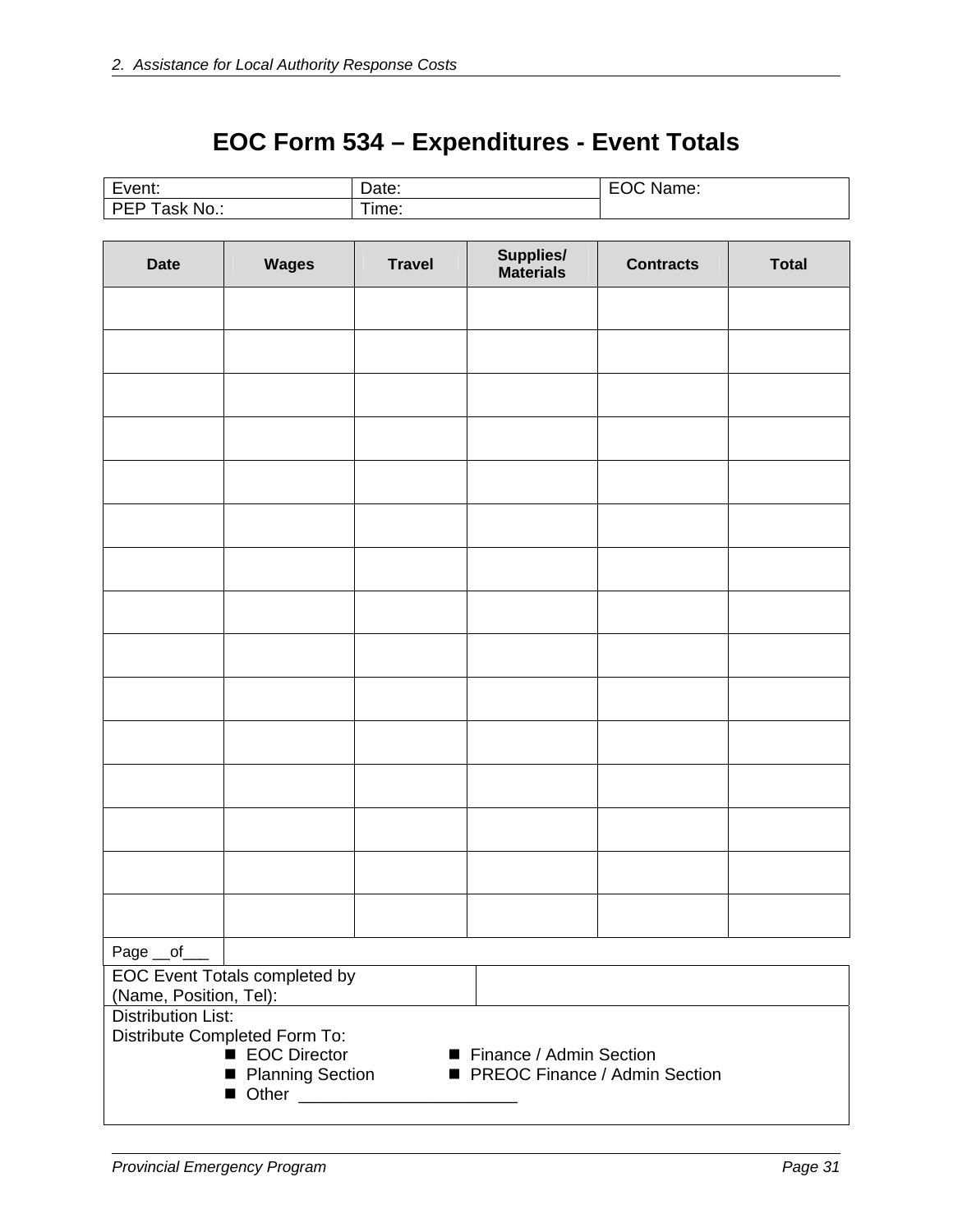#### **SAMPLE RESPONSE CLAIM SUBMISSION – Town XYZ – Event Name**

**Local Government Name:** 

#### **DFA Event/Task #:**

**Is this the final claim?**  $\Box$ 

| YES |  | <b>NO</b> |
|-----|--|-----------|
|-----|--|-----------|



|                  | <b>RESPONSE COSTS</b>              |             |                                           |                                                                                            |                                                  |                                                                        | "Response" (1) costs incurred in the immediate disaster period related to the rescue, transportation, emergency health arrangements, emergency feeding, shelter, clothing and transportation of persons evacuated; (2)<br>shelter and feed for livestock, including the provision and restoration of facilities used for those purposes; (3) measures taken to reduce the extent of damage by the removal of valuable chattels/assets/hazardous material<br>from the area of immediate risk, including the provision of storage space and transportation costs; (4) measures to determine the area and extent of the disaster; (5) containment of the disaster, including the provision of<br>essential services, equipment, material and labour for protective works for individual protection and that of publicly owned institutions and utilities; (6) provision of emergency medical care to casualties of the disaster<br>including the transportation of casualties from an apprehended disaster area, or of regular patients to make way for casualties, and their return following the disaster; (7) the establishment/implementation of special secu<br>measures; and (8) the establishment/operation of any one or more special communications facilities, special registration and enquiry services, emergency control headquarters and protective health and sanitation facilities. |                            |                                                |                                      |                                                 |
|------------------|------------------------------------|-------------|-------------------------------------------|--------------------------------------------------------------------------------------------|--------------------------------------------------|------------------------------------------------------------------------|--------------------------------------------------------------------------------------------------------------------------------------------------------------------------------------------------------------------------------------------------------------------------------------------------------------------------------------------------------------------------------------------------------------------------------------------------------------------------------------------------------------------------------------------------------------------------------------------------------------------------------------------------------------------------------------------------------------------------------------------------------------------------------------------------------------------------------------------------------------------------------------------------------------------------------------------------------------------------------------------------------------------------------------------------------------------------------------------------------------------------------------------------------------------------------------------------------------------------------------------------------------------------------------------------------------------------------------------------------------------------------------------------|----------------------------|------------------------------------------------|--------------------------------------|-------------------------------------------------|
| <b>Site</b>      | <b>Vendor</b>                      | Invoice $#$ | <b>Invoice or</b><br>bill of<br>sale date | <b>Date Goods or</b><br><b>Services Received</b><br>(if different from<br>date of invoice) | <b>Purpose</b>                                   | (A)<br><b>Net</b><br><b>Invoiced</b><br><b>Costs (net</b><br>of taxes) | (B)<br><b>PST</b>                                                                                                                                                                                                                                                                                                                                                                                                                                                                                                                                                                                                                                                                                                                                                                                                                                                                                                                                                                                                                                                                                                                                                                                                                                                                                                                                                                                | <b>Gross</b><br><b>GST</b> | <b>Gross</b><br><b>Invoice</b><br><b>Total</b> | (C)<br><b>Eligible</b><br><b>GST</b> | <b>Total Eligible =</b><br><b>Columns A+B+C</b> |
| Downtown<br>Core | <b>ABC Traffic</b><br>Service Ltd. | 5444-03     | June 30.<br>2005                          | May 1 - 2, 2004                                                                            | Traffic control to<br>keep public from<br>danger | \$1,875.00                                                             | \$                                                                                                                                                                                                                                                                                                                                                                                                                                                                                                                                                                                                                                                                                                                                                                                                                                                                                                                                                                                                                                                                                                                                                                                                                                                                                                                                                                                               | \$131.25                   | \$2,006.25                                     | \$                                   | \$1,875.00                                      |
|                  |                                    |             |                                           |                                                                                            |                                                  |                                                                        |                                                                                                                                                                                                                                                                                                                                                                                                                                                                                                                                                                                                                                                                                                                                                                                                                                                                                                                                                                                                                                                                                                                                                                                                                                                                                                                                                                                                  |                            |                                                |                                      |                                                 |
|                  |                                    |             |                                           |                                                                                            |                                                  |                                                                        |                                                                                                                                                                                                                                                                                                                                                                                                                                                                                                                                                                                                                                                                                                                                                                                                                                                                                                                                                                                                                                                                                                                                                                                                                                                                                                                                                                                                  |                            |                                                |                                      |                                                 |
|                  |                                    |             |                                           |                                                                                            |                                                  |                                                                        |                                                                                                                                                                                                                                                                                                                                                                                                                                                                                                                                                                                                                                                                                                                                                                                                                                                                                                                                                                                                                                                                                                                                                                                                                                                                                                                                                                                                  |                            |                                                |                                      |                                                 |
|                  |                                    |             |                                           |                                                                                            |                                                  |                                                                        |                                                                                                                                                                                                                                                                                                                                                                                                                                                                                                                                                                                                                                                                                                                                                                                                                                                                                                                                                                                                                                                                                                                                                                                                                                                                                                                                                                                                  |                            |                                                |                                      |                                                 |
|                  |                                    |             |                                           |                                                                                            |                                                  |                                                                        |                                                                                                                                                                                                                                                                                                                                                                                                                                                                                                                                                                                                                                                                                                                                                                                                                                                                                                                                                                                                                                                                                                                                                                                                                                                                                                                                                                                                  |                            |                                                |                                      |                                                 |
|                  |                                    |             |                                           |                                                                                            |                                                  |                                                                        |                                                                                                                                                                                                                                                                                                                                                                                                                                                                                                                                                                                                                                                                                                                                                                                                                                                                                                                                                                                                                                                                                                                                                                                                                                                                                                                                                                                                  |                            |                                                |                                      |                                                 |
|                  |                                    |             |                                           |                                                                                            |                                                  |                                                                        |                                                                                                                                                                                                                                                                                                                                                                                                                                                                                                                                                                                                                                                                                                                                                                                                                                                                                                                                                                                                                                                                                                                                                                                                                                                                                                                                                                                                  |                            |                                                |                                      |                                                 |
|                  |                                    |             |                                           |                                                                                            |                                                  |                                                                        |                                                                                                                                                                                                                                                                                                                                                                                                                                                                                                                                                                                                                                                                                                                                                                                                                                                                                                                                                                                                                                                                                                                                                                                                                                                                                                                                                                                                  |                            |                                                |                                      |                                                 |
|                  |                                    |             |                                           |                                                                                            |                                                  |                                                                        |                                                                                                                                                                                                                                                                                                                                                                                                                                                                                                                                                                                                                                                                                                                                                                                                                                                                                                                                                                                                                                                                                                                                                                                                                                                                                                                                                                                                  |                            |                                                |                                      |                                                 |
|                  |                                    |             |                                           |                                                                                            |                                                  |                                                                        |                                                                                                                                                                                                                                                                                                                                                                                                                                                                                                                                                                                                                                                                                                                                                                                                                                                                                                                                                                                                                                                                                                                                                                                                                                                                                                                                                                                                  |                            |                                                |                                      |                                                 |
|                  |                                    |             |                                           |                                                                                            |                                                  |                                                                        |                                                                                                                                                                                                                                                                                                                                                                                                                                                                                                                                                                                                                                                                                                                                                                                                                                                                                                                                                                                                                                                                                                                                                                                                                                                                                                                                                                                                  |                            |                                                |                                      |                                                 |
|                  |                                    |             |                                           |                                                                                            |                                                  |                                                                        |                                                                                                                                                                                                                                                                                                                                                                                                                                                                                                                                                                                                                                                                                                                                                                                                                                                                                                                                                                                                                                                                                                                                                                                                                                                                                                                                                                                                  |                            |                                                |                                      |                                                 |
|                  |                                    |             |                                           |                                                                                            |                                                  |                                                                        |                                                                                                                                                                                                                                                                                                                                                                                                                                                                                                                                                                                                                                                                                                                                                                                                                                                                                                                                                                                                                                                                                                                                                                                                                                                                                                                                                                                                  |                            |                                                |                                      |                                                 |
|                  |                                    |             |                                           |                                                                                            |                                                  | \$1,875.00                                                             | \$<br>$\blacksquare$                                                                                                                                                                                                                                                                                                                                                                                                                                                                                                                                                                                                                                                                                                                                                                                                                                                                                                                                                                                                                                                                                                                                                                                                                                                                                                                                                                             | \$131.25                   | \$2,006.25                                     | \$<br>$\blacksquare$                 | \$1,875.00                                      |

NOTE: \*GST is reimbursed at the portion not recoverable by the GST rebate, as per the Public Service Body Rebate (GST) Regulations - municipalities 0%, public hospitals 17%, schools 32%, and universities/public colleges 33%.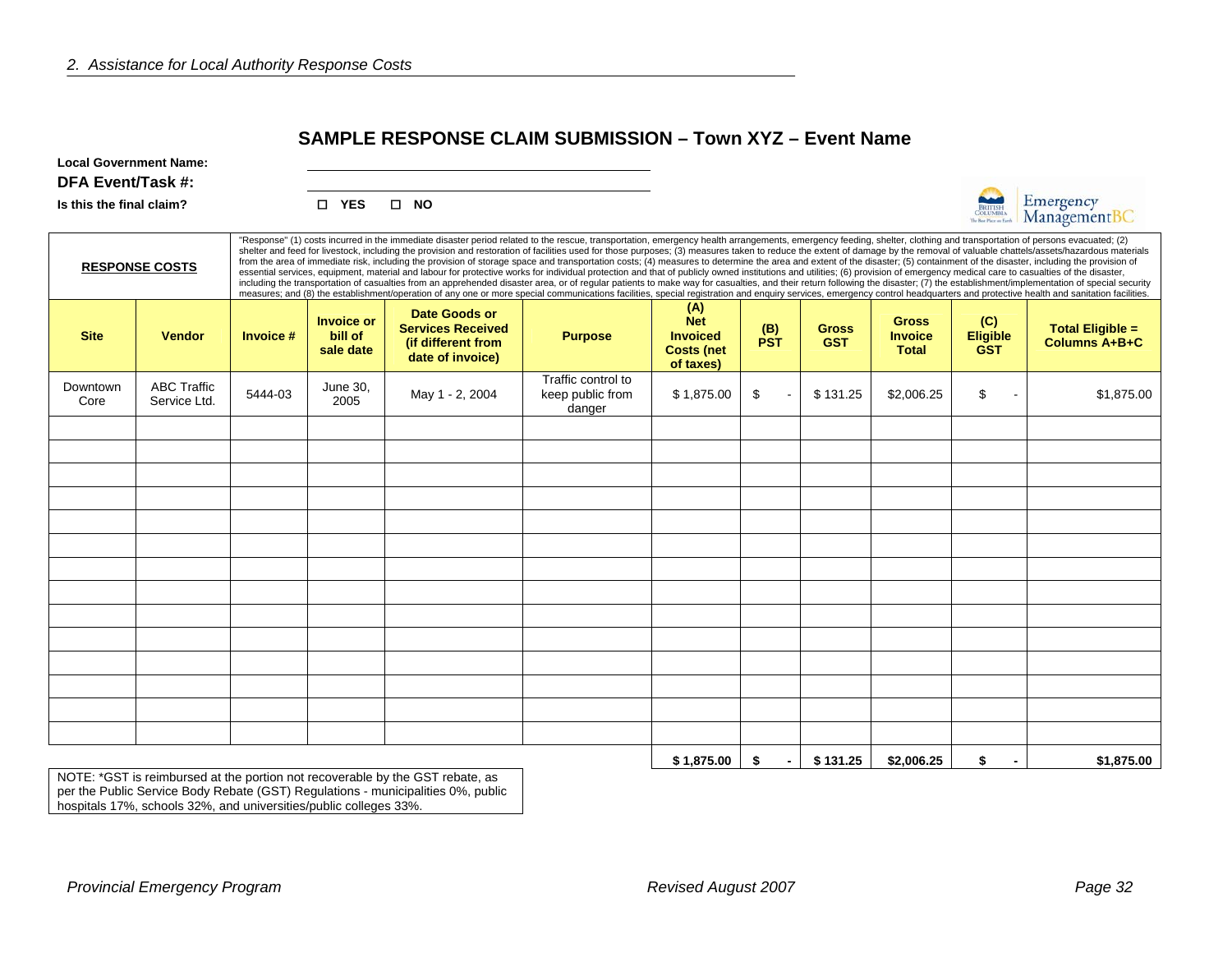# **3. Assistance for Local Authority Recovery Costs**

# *Local Authority Recovery*

Eligibility for financial assistance with recovery costs does not depend on a declaration of a state of emergency either by the province or by the local authority. It does, however, require the authorization of the Executive Director, PEP.

Depending on the nature of the threat, a disaster may directly impact local authority buildings, improvements, structures, dams, pipelines, equipment, materials and other public works or facilities that are critical to local authority operations. Efforts to repair or replace such tangible items are included in the recovery effort. Some important definitions to consider in recovery are:

**Eligible local authority materials**, in relation to a local authority, means equipment and materials essential to the functions and operation of the local authority including, without limitation, essential office and institutional furnishings

**Eligible local authority structure**, in relation to a local authority, means a structure that is essential to the functions and operations of the local authority including, without limitation, government and public buildings, police stations, fire stations, and structures essential to the operation of public recreational facilities such as parks

**Eligible public works** includes streets, roads, bridges, dams, breakwaters, wharves, dikes, levees, drainage facilities, flood control and irrigation systems and publicly owned sewer and water utilities

**Public facility** means an eligible local authority structure or any one of the eligible public works

Actions taken to repair or replace damaged facilities can be costly and time-consuming, and may require major projects over several phases of effort. Some of the more expensive tasks required in facility repair include hiring experts to:

- Assess damage
- Clean-up and remove debris
- Prepare project plans and engineering drawings
- Repair damaged facilities
- Replace essential components
- Test facilities prior to operation

These and other related recovery expenditures may be eligible for financial assistance under BC's *Compensation and Disaster Financial Assistance Regulation*.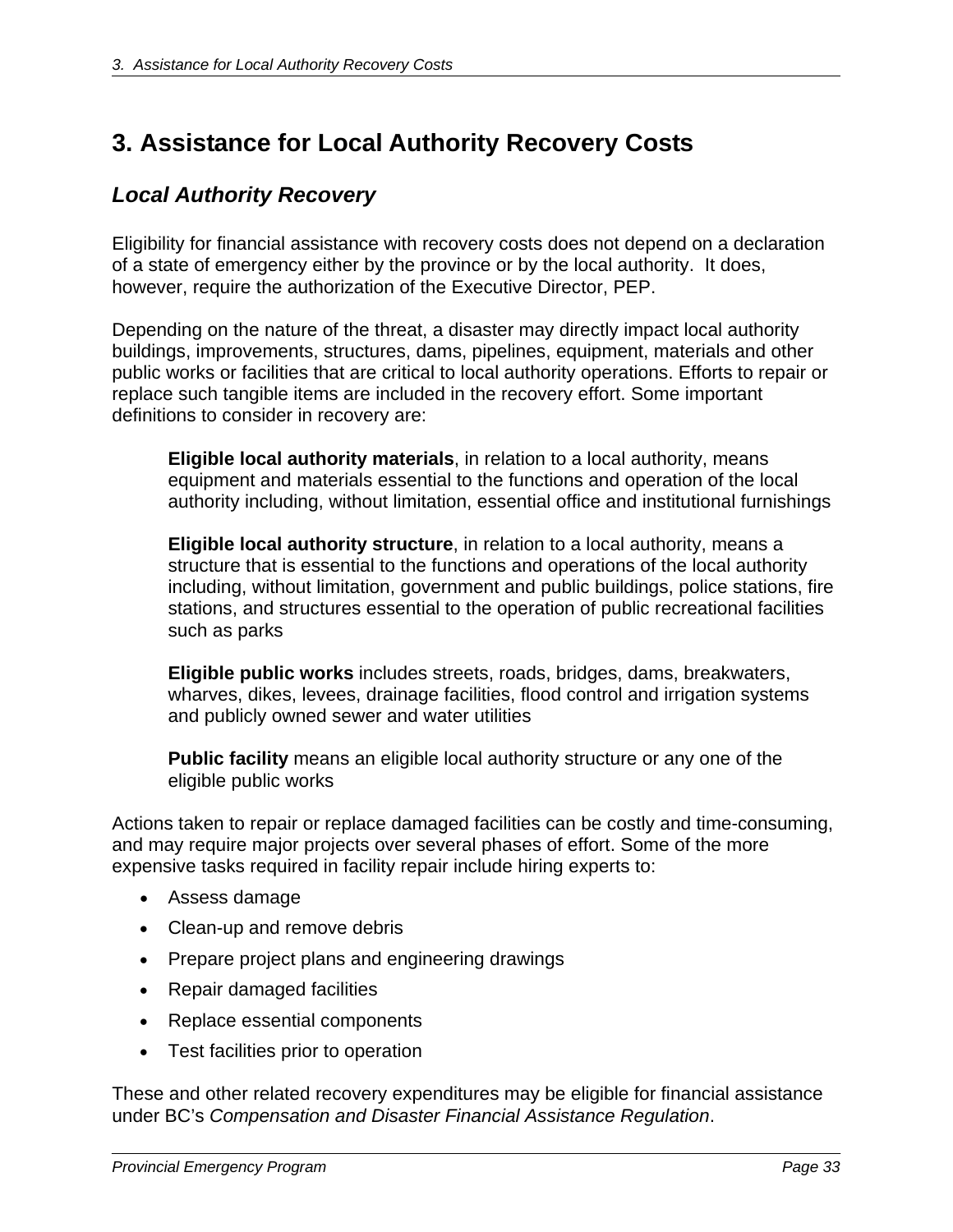# **Recovery Administration**

There may be significant administrative costs associated with an emergency event, including managerial and staff time to develop projects to repair public facilities and works, to prepare recovery plans, and to alert the province to the need for financial assistance.

A local authority that is eligible for assistance, for example, must submit a recovery plan to the Provincial Emergency Program (PEP) detailing the various projects it intends to undertake for cleanup and restoration. A local authority should acknowledge the time required for these important administrative efforts and dedicate the appropriate personnel.

# *Community Recovery*

In addition to repairing local authority facilities, recovery also includes helping key elements of a community return to normal operations. This may be a role of local authorities and First Nations where coordination of a wide range of recovery services can speed a return to pre-disaster conditions.

Large-scale community recovery typically requires coordination among multiple stakeholders, including various local authorities, commercial operations, service providers, and volunteer groups. Costs may be incurred to:

- Hire damage assessment assessors, engineers, and other experts
- Rent large public halls for presentations on elements of community recovery
- Rent office equipment for a Recovery Centre
- Let service contracts and pay overtime wages for recovery personnel, including a Recovery Director
- Rent warehouse space and hire transportation to manage donated goods
- Advertise recovery activities in local news media
- Compensate for private land or property acquired in the course of response

# *Eligibility of Recovery Costs*

Under the *Compensation and Disaster Financial Assistance (C & DFA) Regulation*, PEP is authorized to help local authorities rebuild and restore communities after an emergency or disaster. Local authorities may only claim recovery costs that are eligible. Three factors determine eligibility:

- Ownership
- Type of Item
- Type of Action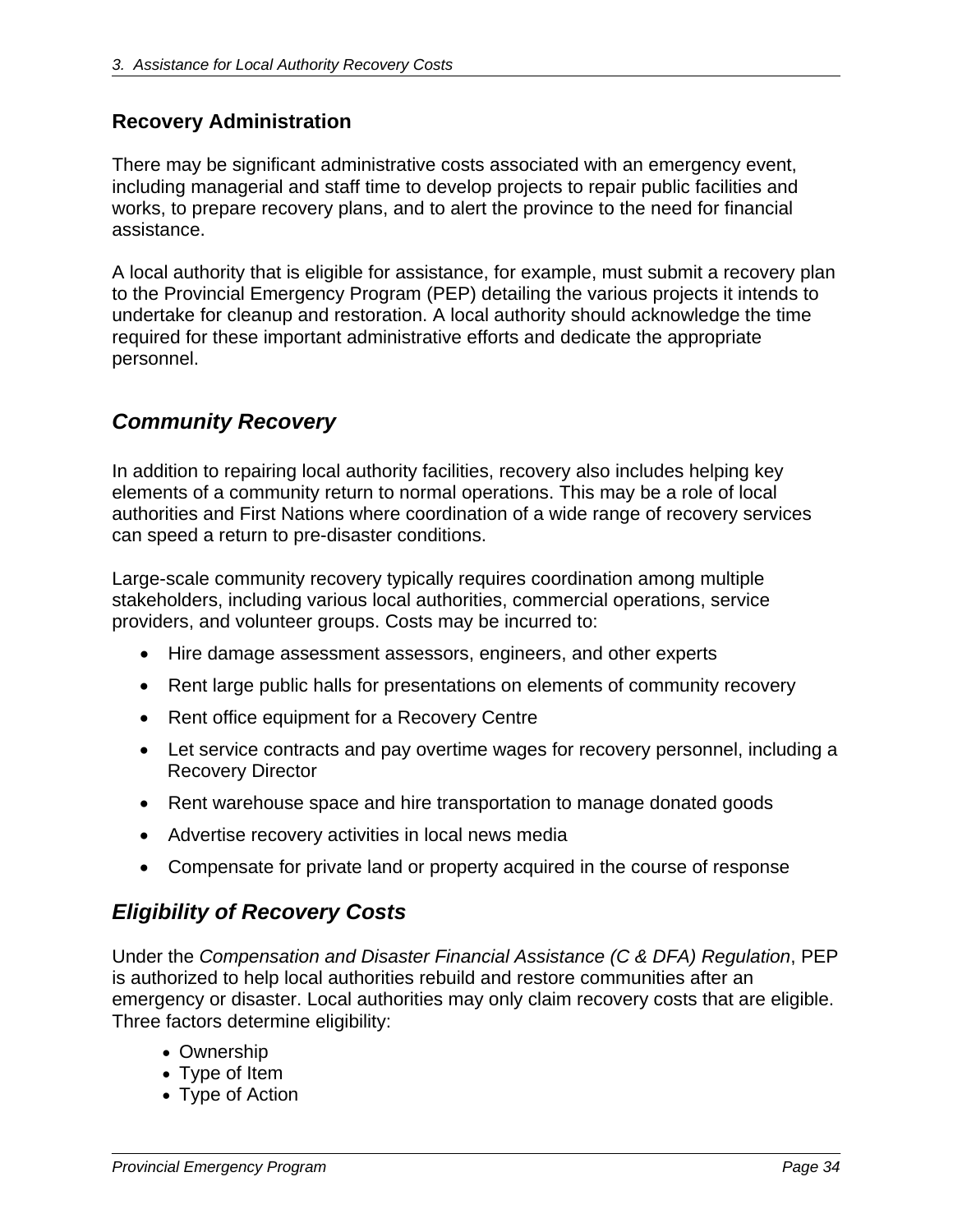# **Ownership**

A local authority may only receive assistance for recovery costs related to public facilities and materials that it owns and for which it can demonstrate ownership. In summary, there are two categories to consider:

**Eligible** – Reconstruction or replacement of structures, equipment, and materials for which there is proof of local authority ownership, including any titles, rights, or privileges assigned by way of a lease or permit.

**Not Eligible** – Facilities and materials that are not owned directly by the local authority, or where the local authority can provide no proof of ownership, title, right, or privilege assigned by way of lease or permit.

# **Type of Item**

Eligible recovery costs pertain to rebuilding or restoring public facilities, structures and public works or replacing materials that are essential to the functions and operation of the local authority. Examples include:

# **Eligible Structures**

- Fire stations
- Government and public buildings
- Police stations
- Recreational facilities (e.g., parks)

## **Eligible Public Works**

- Breakwaters and wharves
- Bridges
- Drainage facilities
- Sewer utilities
- Streets and roads
- Water utilities

## **Eligible Materials**

- Construction or other materials needed to repair damage when not used for normal operations/work (proof of inventory/replenishment/ consumption)
- Equipment damaged while undertaking eligible response efforts may be considered as a recovery cost
- Office furnishings
- Replacement of local authority materials or stores that have been damaged or destroyed in responding to emergency or in repairing public facilities
- Supplies or inventories from local government stores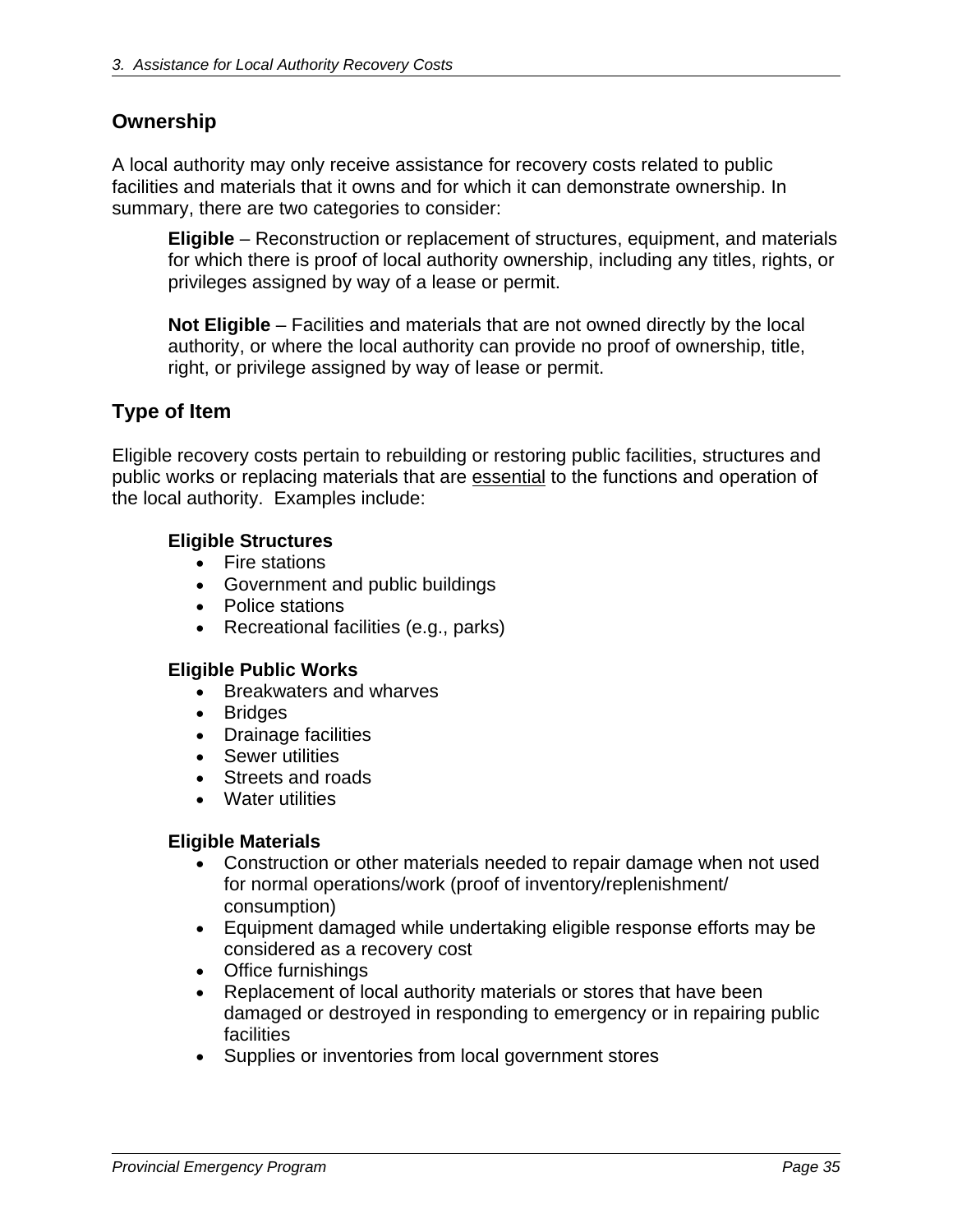**Not Eligible** – Recovery costs for repairing, rebuilding or replacing public works that cannot be considered essential to the public welfare including, without limitation, non-public roads and bridges or landscaping.

# **Type of Action**

The C & DFA Regulation is also clear about the types of recovery actions for which financial assistance is available. Even for structures that would otherwise be eligible, the province can only assist with these actions:

**Restoration to Pre-Disaster Condition** – Recovery costs are eligible when repairing or replacing facilities to conditions that existed before the disaster. There is no allowance for betterment unless it is required to meet a new building code or law. However, the local authority may choose to claim for amounts that would return a facility to pre-disaster conditions and pay the difference required to upgrade certain qualities of the replacement facility. The local authority should coordinate with PEP prior to taking such action.

**Pre-Emptive Protection** – Efforts to protect local authority assets from damage during an event are eligible. In other words, protective actions are eligible if they are taken immediately before, during, or after an event to reduce losses from a single, current threat.

**Not Eligible** – Loss prevention measures designed to protect local authority assets from a potential future emergency. Also, the local authority cannot link several disastrous events in a given year or in other years for the purposes of their recovery claim.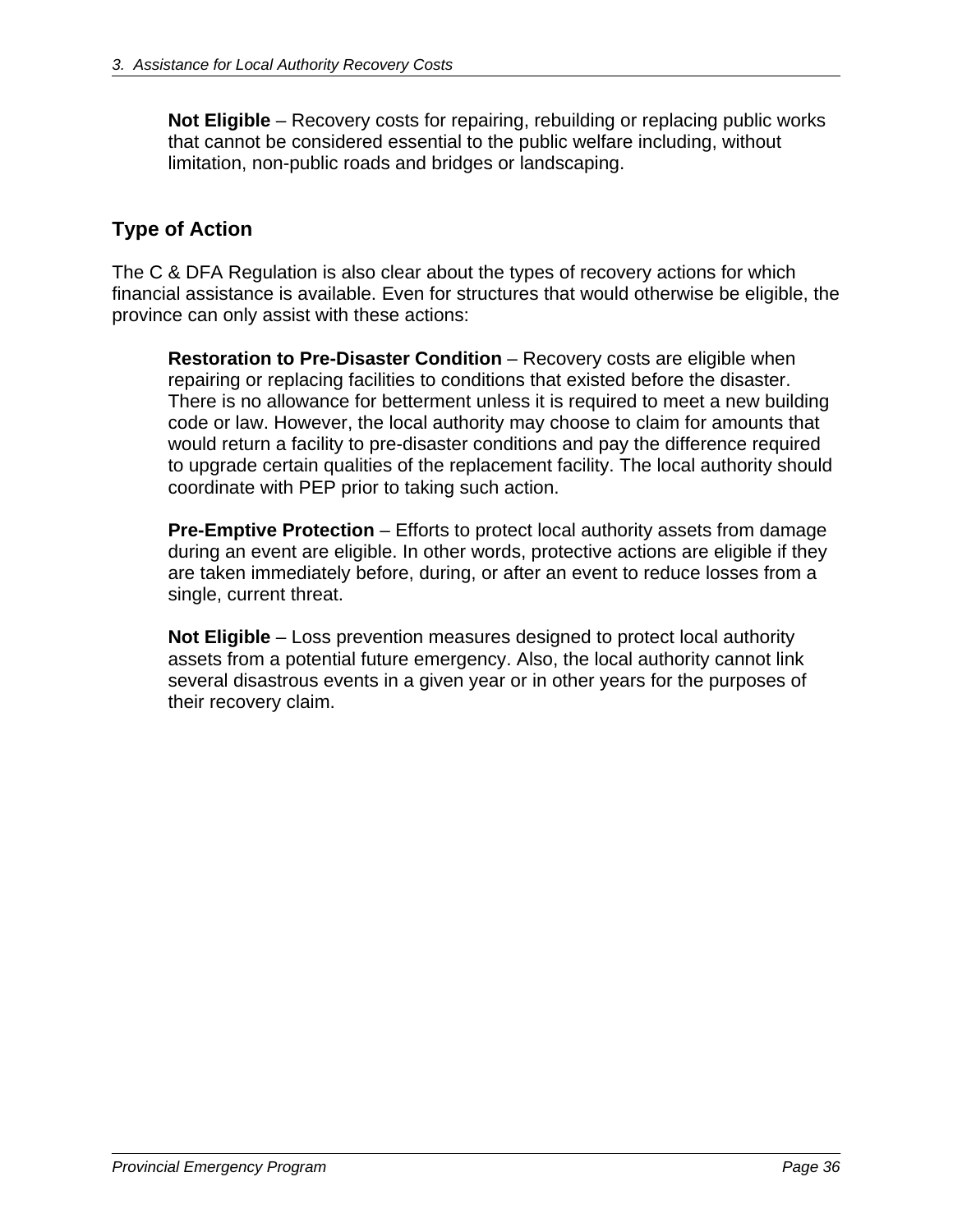# **Examples of Eligible Recovery Costs**

| <b>Figure 9. Examples of Eligible and Ineligible Recovery Costs</b><br>(This table presents examples only and is not comprehensive. Refer to the C & DFA Reg for exact wording.) |                                                                                                                                                                                                          |                                                                                                                                                        |  |  |  |  |  |
|----------------------------------------------------------------------------------------------------------------------------------------------------------------------------------|----------------------------------------------------------------------------------------------------------------------------------------------------------------------------------------------------------|--------------------------------------------------------------------------------------------------------------------------------------------------------|--|--|--|--|--|
| <b>Recovery</b><br><b>Item</b>                                                                                                                                                   | <b>Eligible</b><br><b>Not Eligible</b>                                                                                                                                                                   |                                                                                                                                                        |  |  |  |  |  |
| Administrative<br>Costs                                                                                                                                                          | • Incremental costs related to recovery plan<br>projects (financial assistance up to 10% of<br>eligible costs as deemed appropriate by PEP)                                                              | • Base operating costs                                                                                                                                 |  |  |  |  |  |
| <b>Appliances</b>                                                                                                                                                                | Repair to pre-disaster condition or replacement<br>only of the value of basic models                                                                                                                     | • Repair or replacement to the value of enhanced<br>models                                                                                             |  |  |  |  |  |
| Appraisals,<br>Inspections                                                                                                                                                       | Inspection, planning, or design to determine<br>costs of restoration or replacement                                                                                                                      | Base or normal operating costs of local authority<br>$\bullet$<br>staff                                                                                |  |  |  |  |  |
| <b>Backfilling</b><br><b>Positions</b>                                                                                                                                           | Backfilling positions to temporarily cover full-time<br>staff conducting disaster assistance surveys and<br>assessments, if supporting documentation is<br>provided                                      | Backfilling positions for staff doing non-disaster<br>$\bullet$<br>related work                                                                        |  |  |  |  |  |
| Books, Paper,<br><b>Records</b>                                                                                                                                                  | • Books, papers, records essential to local<br>authority functions and operations                                                                                                                        | • Books, papers, records that are not essential to<br>local authority functions and operations                                                         |  |  |  |  |  |
| <b>Bridges</b>                                                                                                                                                                   | Repair or replacement of bridges that are<br>$\bullet$<br>essential for local authority functions and<br>operations to pre-disaster condition *                                                          | Repair or replacement of non-essential bridges<br>٠<br>Costs to enhance bridge to better than pre-<br>disaster condition                               |  |  |  |  |  |
| Buildings,<br><b>Facilities</b>                                                                                                                                                  | Repair, replacement of public facilities that are<br>essential to local authority functions to pre-<br>disaster condition *<br>Removal of damaged buildings that constitute a<br>threat to public safety | • Repair or replacement of non-essential buildings,<br>facilities<br>• Costs to enhance buildings, facilities to better<br>than pre-disaster condition |  |  |  |  |  |
| <b>Business</b><br>Interruption                                                                                                                                                  | Not Applicable                                                                                                                                                                                           | • Loss of operational income, loss of revenue,<br>cancellation of work projects, or other business<br>interruption losses                              |  |  |  |  |  |
| <b>Civil Litigation</b>                                                                                                                                                          | Recovery costs not reimbursed through civil<br>litigation award                                                                                                                                          | Recovery costs that are reimbursed through civil<br>litigation (amount must be refunded to the<br>Province)                                            |  |  |  |  |  |
| Clean-up                                                                                                                                                                         | Clean-up necessary to ensure public safety or<br>essential for public works                                                                                                                              | • Other clean-up costs                                                                                                                                 |  |  |  |  |  |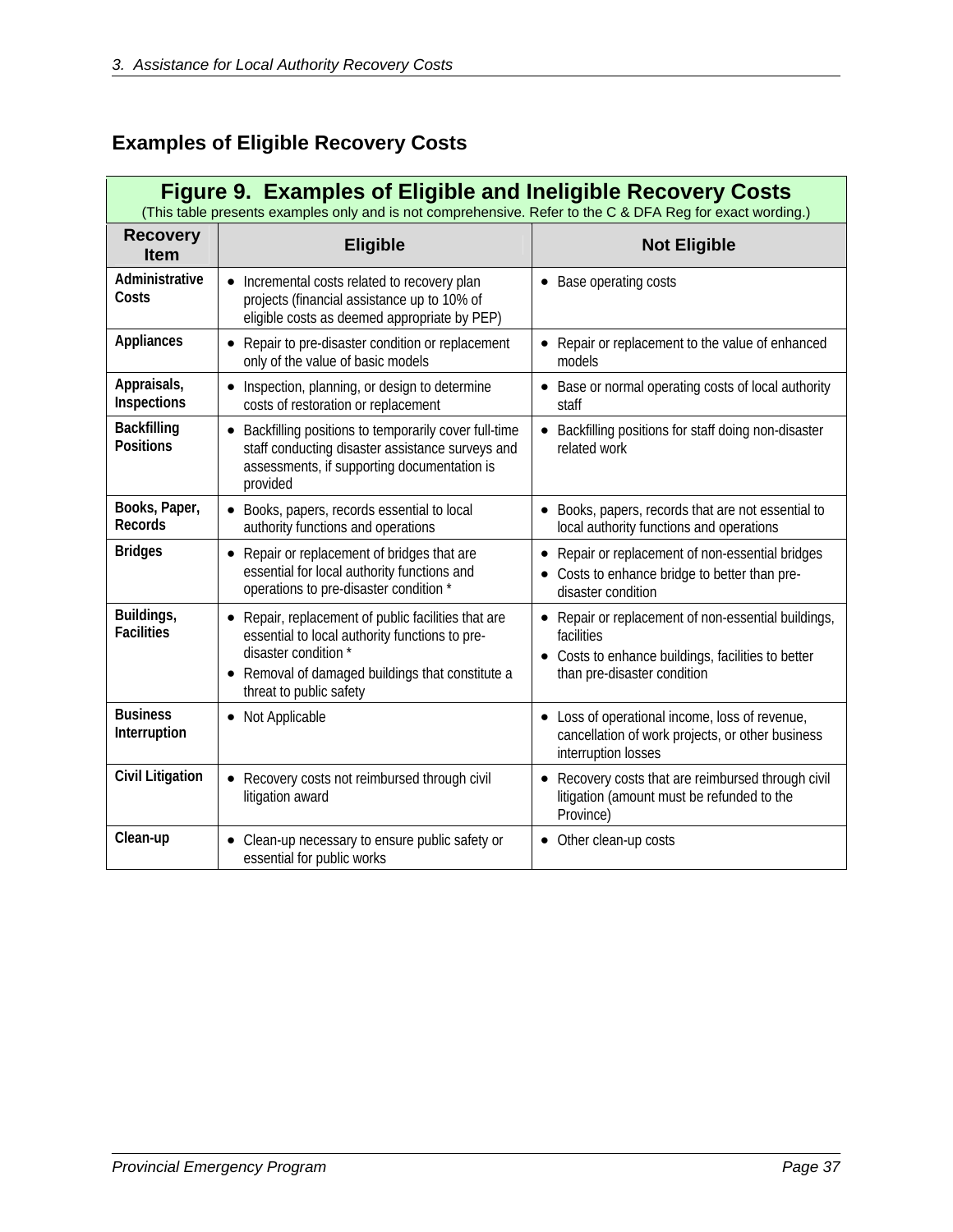|                                         | <b>Figure 9. Examples of Eligible and Ineligible Recovery Costs</b><br>(This table presents examples only and is not comprehensive. Refer to the C & DFA Reg for exact wording.)                                                                                                                                                                                                                                                                                                                                                                                                                                                                                                            |                                                                                                                                                                                                                                                                                                                                                                                                                                                                                                                                    |
|-----------------------------------------|---------------------------------------------------------------------------------------------------------------------------------------------------------------------------------------------------------------------------------------------------------------------------------------------------------------------------------------------------------------------------------------------------------------------------------------------------------------------------------------------------------------------------------------------------------------------------------------------------------------------------------------------------------------------------------------------|------------------------------------------------------------------------------------------------------------------------------------------------------------------------------------------------------------------------------------------------------------------------------------------------------------------------------------------------------------------------------------------------------------------------------------------------------------------------------------------------------------------------------------|
| <b>Recovery</b><br><b>Item</b>          | <b>Eligible</b>                                                                                                                                                                                                                                                                                                                                                                                                                                                                                                                                                                                                                                                                             | <b>Not Eligible</b>                                                                                                                                                                                                                                                                                                                                                                                                                                                                                                                |
| Community<br>Recovery<br><b>Support</b> | • Overtime costs and benefits for local authority<br>staff devoted to community recovery<br>Backfilling positions to temporarily cover full-time<br>staff coordinating emergency response<br>• Facility rental to support community recovery, if<br>other than local authority facility<br>Recovery Centre assets under \$100<br>Contractors serving in support capacities<br>Telephone and data services, including<br>installation and operation while Recovery Centre<br>is active<br>• Costs of materials, supplies, rented equipment<br>that would not usually be provided<br>Reasonable volunteer expenses (e.g., mileage,<br>٠<br>hourly rate, meal reimbursement, phone<br>charges) | • Base operating costs, such as salaries or regular<br>wages of employees, Compensatory Time Off<br>(CTO) or banked overtime<br>• Local authority donations to disaster victims,<br>including businesses<br>• Charges for use of own (local authority) facilities<br>• Volunteer expenses that cannot be attributed to<br>event<br>• Loss of volunteer personal equipment (e.g.,<br>eyeglasses reimbursed directly from PEP under<br>Policy Bulletin 00.02. Volunteer may submit<br>claim.)<br>• Recovery centre assets over \$100 |
| Contents                                | Equipment, material, office supplies, institutional<br>$\bullet$<br>furnishings, books, papers, records essential to<br>local authority functions and operations                                                                                                                                                                                                                                                                                                                                                                                                                                                                                                                            | • Contents not essential to local authority functions<br>and operations                                                                                                                                                                                                                                                                                                                                                                                                                                                            |
| Contractor<br>Rates                     | Contractor rates that do not exceed BC<br>$\bullet$<br><b>Equipment Rental Rates Guide</b>                                                                                                                                                                                                                                                                                                                                                                                                                                                                                                                                                                                                  | • Contractor rates in excess of BC Equipment<br><b>Rental Rates Guide</b>                                                                                                                                                                                                                                                                                                                                                                                                                                                          |
| Damaged<br>Equipment                    | Equipment damaged while undertaking eligible<br>response may be considered                                                                                                                                                                                                                                                                                                                                                                                                                                                                                                                                                                                                                  | • Equipment damaged by events outside eligible<br>response                                                                                                                                                                                                                                                                                                                                                                                                                                                                         |
| Damaged<br>Land, Eroded<br>Land         | • Not Applicable                                                                                                                                                                                                                                                                                                                                                                                                                                                                                                                                                                                                                                                                            | • Costs related to non-essential access routes and<br>removal of debris                                                                                                                                                                                                                                                                                                                                                                                                                                                            |
| Dams,<br><b>Breakwaters</b>             | Repair or replacement of essential dams and<br>breakwaters to pre-disaster condition *                                                                                                                                                                                                                                                                                                                                                                                                                                                                                                                                                                                                      | • Repair or replacement of non-essential dams,<br>breakwaters<br>• Costs to enhance dams, breakwaters to better<br>than pre-disaster condition                                                                                                                                                                                                                                                                                                                                                                                     |
| <b>Debris</b><br>Removal                | Removal of damaged structures that constitute a<br>threat to public safety<br>pruning or removal of trees that constitute a<br>threat to public safety<br>removal of emergency works and the restoration<br>٠<br>of their sites to pre-disaster condition, and<br>necessary clearance of debris and wreckage<br>٠<br>from channels and streams, intakes and outfalls<br>of sewers and storm drains and water supply<br>reservoirs.                                                                                                                                                                                                                                                          | Costs for scalping of gravel beds<br>Other debris removal costs that are not a threat<br>to public safety.                                                                                                                                                                                                                                                                                                                                                                                                                         |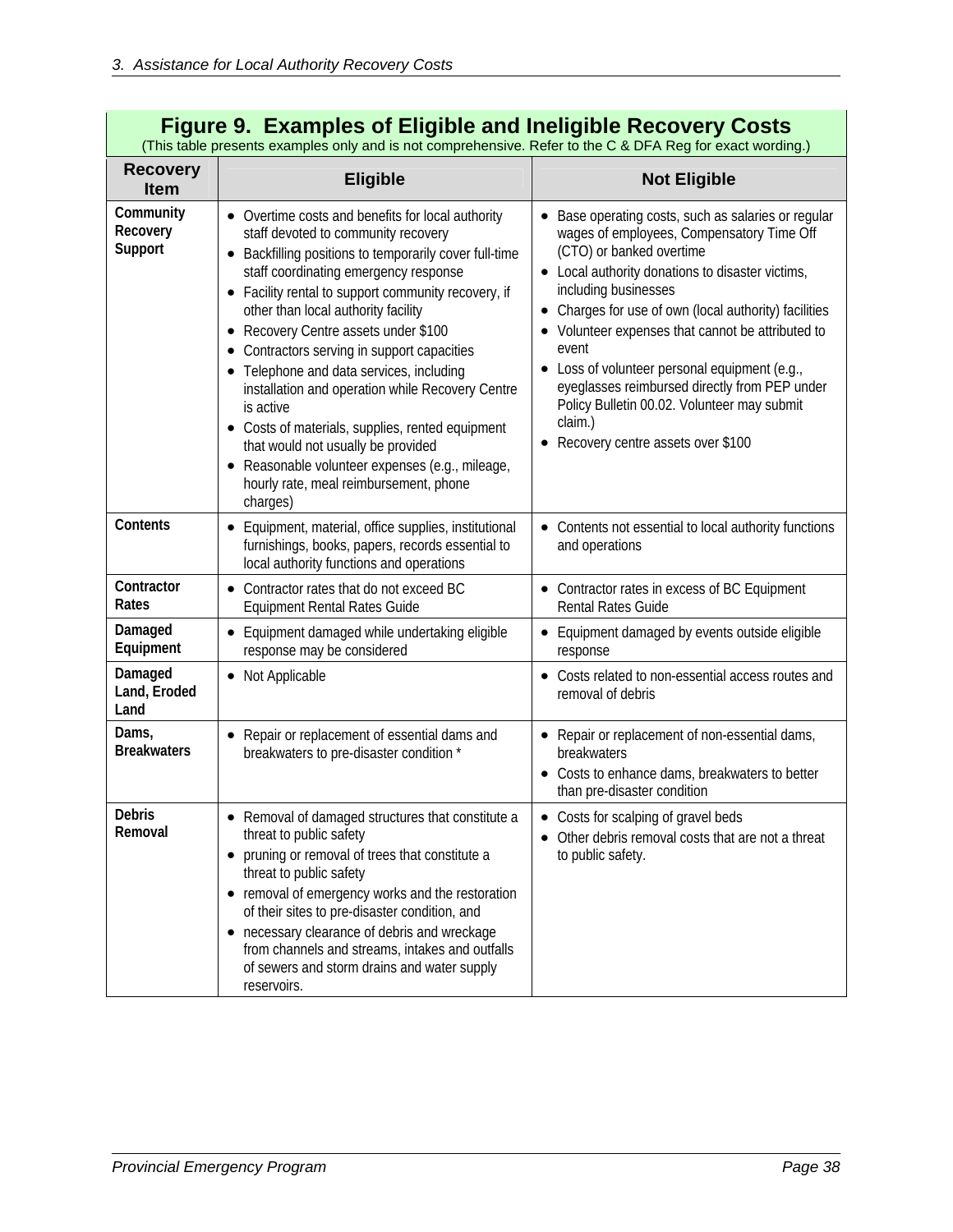| <b>Figure 9. Examples of Eligible and Ineligible Recovery Costs</b><br>(This table presents examples only and is not comprehensive. Refer to the C & DFA Reg for exact wording.) |                                                                                                                                                                                                                                                                                                                                                                                                                                                              |                                                                                                                                                                                   |  |  |  |  |
|----------------------------------------------------------------------------------------------------------------------------------------------------------------------------------|--------------------------------------------------------------------------------------------------------------------------------------------------------------------------------------------------------------------------------------------------------------------------------------------------------------------------------------------------------------------------------------------------------------------------------------------------------------|-----------------------------------------------------------------------------------------------------------------------------------------------------------------------------------|--|--|--|--|
| <b>Recovery</b><br><b>Item</b>                                                                                                                                                   | <b>Eligible</b>                                                                                                                                                                                                                                                                                                                                                                                                                                              | <b>Not Eligible</b>                                                                                                                                                               |  |  |  |  |
| <b>Enhancements</b>                                                                                                                                                              | • Defined as any change or difference between<br>pre-event and post-event structural<br>specifications:<br>• change in specifications with no increased<br>costs<br>building to meet structural specifications due<br>to application of codes, standards,<br>requirements, where copies of orders are<br>provided<br>building to accommodate physical changes<br>٠<br>where damage reshapes, transforms natural<br>landscapes causing reconstruction changes | Enhancements that will result in increased costs<br>$\bullet$<br>Works undertaken as preventative measure to<br>guard against future disasters without prior<br>approval from PEP |  |  |  |  |
| Equipment                                                                                                                                                                        | Equipment essential to local authority functions<br>and operations                                                                                                                                                                                                                                                                                                                                                                                           | Equipment that is not essential to local authority<br>functions and operations                                                                                                    |  |  |  |  |
| Equipment<br><b>Rentals</b>                                                                                                                                                      | Equipment needed to repair damage when not<br>used for normal operations<br>Contractor rates that do not exceed BC<br><b>Equipment Rental Rates Guide</b>                                                                                                                                                                                                                                                                                                    | Equipment rented for use on normal local<br>authority operations<br>Equipment and contractor rates in excess of BC<br><b>Equipment Rental Rates Guide</b>                         |  |  |  |  |
| <b>Eroded Land</b>                                                                                                                                                               | • Repair of eroded land for essential access routes                                                                                                                                                                                                                                                                                                                                                                                                          | • Repair of eroded land for non-essential access<br>routes                                                                                                                        |  |  |  |  |
| <b>Facility Rental</b>                                                                                                                                                           | • Facility rental of outside community hall or facility                                                                                                                                                                                                                                                                                                                                                                                                      | Hall or facility rental to own local authority<br>$\bullet$<br>community or loss of use charges                                                                                   |  |  |  |  |
| <b>Fixtures</b>                                                                                                                                                                  | Repair to pre-disaster condition or replacement<br>only the value of basic models                                                                                                                                                                                                                                                                                                                                                                            | • Costs to purchase fixtures to better than pre-<br>disaster condition or beyond the basic model                                                                                  |  |  |  |  |
| <b>Food Services</b>                                                                                                                                                             | • Costs of materials, supplies, rented equipment in<br>feeding staff during recovery operations that<br>would not usually be provided                                                                                                                                                                                                                                                                                                                        | • Food service costs that would normally be<br>provided to staff                                                                                                                  |  |  |  |  |
| Fundraising                                                                                                                                                                      | • Not Applicable                                                                                                                                                                                                                                                                                                                                                                                                                                             | Expenses that are recovered from relief agencies<br>or from disaster fundraising drives                                                                                           |  |  |  |  |
| <b>Furniture</b>                                                                                                                                                                 | Furniture repair to pre-disaster condition or<br>replacement only of furniture essential to local<br>authority functions and operations                                                                                                                                                                                                                                                                                                                      | • Costs to purchase furniture that is not essential<br>to local authority functions and operations                                                                                |  |  |  |  |
| Goods and<br><b>Services Tax</b>                                                                                                                                                 | GST paid is claimable at the portion not<br>recoverable by GST rebate                                                                                                                                                                                                                                                                                                                                                                                        | • GST that is recoverable by rebate                                                                                                                                               |  |  |  |  |
| <b>Income Loss</b>                                                                                                                                                               | • Not Applicable                                                                                                                                                                                                                                                                                                                                                                                                                                             | Loss of operational income or revenue, or<br>cancellation of work projects                                                                                                        |  |  |  |  |
| Institutional<br><b>Furnishings</b>                                                                                                                                              | Institutional furnishings essential to local<br>٠<br>authority functions and operations                                                                                                                                                                                                                                                                                                                                                                      | Institutional furnishings not essential to local<br>٠<br>authority functions and operations                                                                                       |  |  |  |  |
| Insurance                                                                                                                                                                        | Private insurance deductible amounts<br>$\bullet$                                                                                                                                                                                                                                                                                                                                                                                                            | Insured losses<br>$\bullet$                                                                                                                                                       |  |  |  |  |
| Inventory                                                                                                                                                                        | Inventory that is essential to local authority<br>٠<br>functions and operations (proof of inventory,<br>consumption and replenishment is required)                                                                                                                                                                                                                                                                                                           | Stockpiling costs for materials, equipment, or<br>other related costs                                                                                                             |  |  |  |  |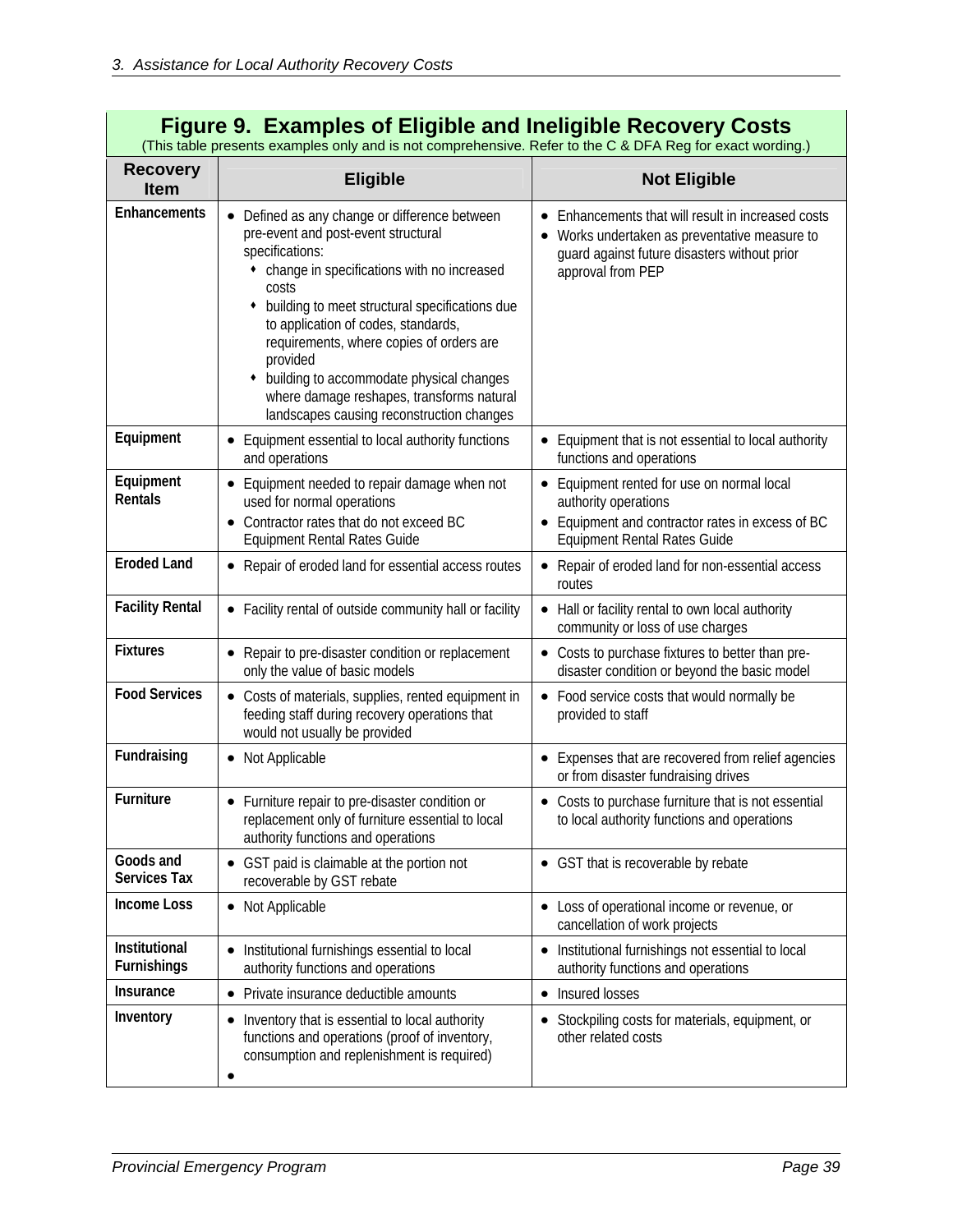|                                            | <b>Figure 9. Examples of Eligible and Ineligible Recovery Costs</b><br>(This table presents examples only and is not comprehensive. Refer to the C & DFA Reg for exact wording.)                                                                                                                                                                                                        |                                                                                                                                                                                                                          |
|--------------------------------------------|-----------------------------------------------------------------------------------------------------------------------------------------------------------------------------------------------------------------------------------------------------------------------------------------------------------------------------------------------------------------------------------------|--------------------------------------------------------------------------------------------------------------------------------------------------------------------------------------------------------------------------|
| <b>Recovery</b><br>Item                    | <b>Eligible</b>                                                                                                                                                                                                                                                                                                                                                                         | <b>Not Eligible</b>                                                                                                                                                                                                      |
| Land<br>Improvement                        | Compensation of private land owner for legal<br>encroachment under state of local emergency                                                                                                                                                                                                                                                                                             | • Costs for illegal encroachment or improvement of<br>land/property for the purpose of damage<br>reduction                                                                                                               |
| Landscaping                                | Landscaping if essential to public welfare                                                                                                                                                                                                                                                                                                                                              | • Landscaping not essential to public welfare                                                                                                                                                                            |
| Linking of<br>Separate<br><b>Disasters</b> | • Not Applicable                                                                                                                                                                                                                                                                                                                                                                        | • Accumulating recovery costs of two or more<br>distinct disastrous events                                                                                                                                               |
| <b>Materials</b>                           | Materials needed to repair damage when not<br>used for normal operations or work<br>Replacement of local authority materials / stores<br>$\bullet$<br>damaged or destroyed in responding to<br>emergency or in repairing damaged public<br>facilities<br>Material damaged by disaster that is essential to<br>$\bullet$<br>local authority functions and operations, e.g.,<br>inventory | Material that is not essential to local authority<br>functions and operations<br>• Construction materials in storage or available for<br>construction purposes                                                           |
| Mitigation                                 | Not Applicable<br>٠                                                                                                                                                                                                                                                                                                                                                                     | • Works undertaken as preventative measures to<br>guard against future disasters                                                                                                                                         |
| Office<br>Furnishings                      | Office furnishings essential to local authority<br>functions and operations                                                                                                                                                                                                                                                                                                             | • Office furnishings that are not essential to local<br>authority functions and operations                                                                                                                               |
| Overtime<br>Wages                          | Paid out incremental costs related to the event,<br>plus benefits<br>CTO paid out<br>$\bullet$                                                                                                                                                                                                                                                                                          | Overtime wages not attributed to event<br>٠<br>• CTO if not paid out<br>• Excessive overtime rate payments                                                                                                               |
| Ownership                                  | Reconstruction or replacement of structures,<br>٠<br>equipment, and materials for which there is proof<br>of local authority ownership, including any titles,<br>rights, or privileges assigned by way of a lease or<br>permit                                                                                                                                                          | • Facilities and materials that are not owned<br>directly by the local authority, or where the local<br>authority can provide no proof of ownership, title,<br>right, or privilege assigned by way of lease or<br>permit |
| <b>Project Admin</b><br>Costs              | Project administration costs<br>$\bullet$                                                                                                                                                                                                                                                                                                                                               | • Normal operating costs                                                                                                                                                                                                 |
| Provincial<br><b>Sales Tax</b>             | • All PST                                                                                                                                                                                                                                                                                                                                                                               | Not Applicable                                                                                                                                                                                                           |
| <b>Public Works</b>                        | Repair or replacement of public works (e.g.<br>streets, roads, bridges, dams, breakwaters,<br>wharves, docks, retaining walls) that are<br>essential to local authority functions and<br>operations to pre-disaster condition *                                                                                                                                                         | • Repair or replacement of non-essential public<br>works<br>Restoration to better than pre-disaster condition                                                                                                            |
| Recreational<br><b>Facilities</b>          | Repair, replacement of recreational facilities that<br>٠<br>are essential to local authority functions and<br>operations to pre-disaster condition *                                                                                                                                                                                                                                    | • Repair or replacement of non-essential<br>recreational facilities<br>Costs to enhance recreational facilities to better<br>٠<br>than pre-disaster condition                                                            |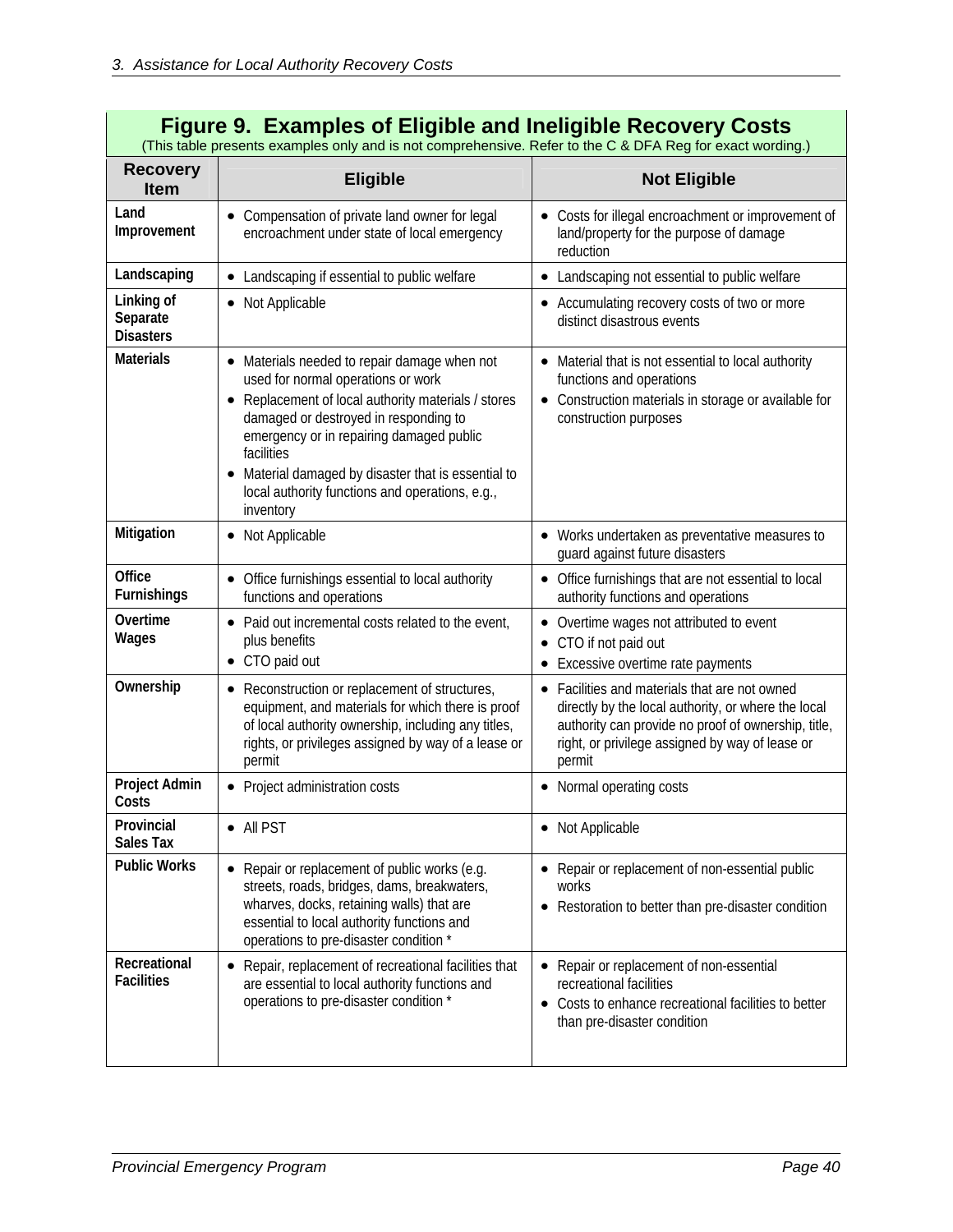| <b>Figure 9. Examples of Eligible and Ineligible Recovery Costs</b><br>(This table presents examples only and is not comprehensive. Refer to the C & DFA Reg for exact wording.) |                                                                                                                                                                                                                                                                                                                                                                                                                                                                                                                                                                                                                                                  |                                                                                                                                            |  |  |  |  |
|----------------------------------------------------------------------------------------------------------------------------------------------------------------------------------|--------------------------------------------------------------------------------------------------------------------------------------------------------------------------------------------------------------------------------------------------------------------------------------------------------------------------------------------------------------------------------------------------------------------------------------------------------------------------------------------------------------------------------------------------------------------------------------------------------------------------------------------------|--------------------------------------------------------------------------------------------------------------------------------------------|--|--|--|--|
| <b>Recovery</b><br><b>Item</b>                                                                                                                                                   | <b>Eligible</b>                                                                                                                                                                                                                                                                                                                                                                                                                                                                                                                                                                                                                                  | <b>Not Eligible</b>                                                                                                                        |  |  |  |  |
| Retaining<br><b>Walls</b>                                                                                                                                                        | Repair or replacement of retaining walls that are<br>essential to local authority functions and<br>operations to pre-disaster condition *                                                                                                                                                                                                                                                                                                                                                                                                                                                                                                        | • Repair or replacement of non-essential retaining<br>walls<br>• Costs to enhance retaining walls to better than<br>pre-disaster condition |  |  |  |  |
| Roads                                                                                                                                                                            | Repair or replacement of local authority streets<br>$\bullet$<br>and roads as public works essential to local<br>authority functions and operations to pre-event<br>condition *                                                                                                                                                                                                                                                                                                                                                                                                                                                                  | Repair or replacement of non-essential roads<br>$\bullet$<br>• Costs to enhance roads to better than pre-<br>disaster condition            |  |  |  |  |
| <b>Salaries</b>                                                                                                                                                                  | Salaries for backfilled positions when full-time<br>٠<br>staff conduct recovery project assessments and<br>determination of recovery costs                                                                                                                                                                                                                                                                                                                                                                                                                                                                                                       | Normal, regular salaries and operating expenses<br>of employees                                                                            |  |  |  |  |
| Scalping of<br><b>Gravel Beds</b>                                                                                                                                                | • The cost of removing the unusually heavy event-<br>related deposition in confined water courses                                                                                                                                                                                                                                                                                                                                                                                                                                                                                                                                                | • Other scalping of gravel beds                                                                                                            |  |  |  |  |
| <b>Structural</b><br>Repair<br><b>Structure Loss</b>                                                                                                                             | Restoration to pre-disaster condition: *<br>Foundations, footings, seals, slab floors, pilings,<br>structural walls and attached garages<br>Framing, roofing, doors, windows, material, wall<br>coverings, mouldings, fixtures and finishings<br>Filling and levelling to restore essential access<br>Parking areas, pumps, services/connections,<br>space and water heating equipment<br>Retaining walls as part of the public facility or<br>essential to sustain land adjacent to, and critical<br>to a public facility<br>Existing protective works designed to protect<br>banks from erosion<br>• Compensation for loss only when costs for | • Restoration to better than pre-disaster condition<br>• Compensation for loss of structure when costs do                                  |  |  |  |  |
| Destroyed                                                                                                                                                                        | reconstruction exceeds the BC Assessment<br>Authority replacement value                                                                                                                                                                                                                                                                                                                                                                                                                                                                                                                                                                          | not exceed B.C. Assessment Authority<br>replacement value                                                                                  |  |  |  |  |
| Structures –<br><b>Flood Plain</b>                                                                                                                                               | A public safety facility built or installed in an area<br>after being designated under Municipal Act as<br>flood plain, provided that the Ministry of Water,<br>Land and Air Protection or the Canadian<br>Mortgage & Housing Corporation determine it to<br>have been properly flood protected                                                                                                                                                                                                                                                                                                                                                  | Structures in flood plains that are not properly<br>$\bullet$<br>flood protected                                                           |  |  |  |  |
| <b>Structures</b><br>Depreciated                                                                                                                                                 | Not Applicable<br>٠                                                                                                                                                                                                                                                                                                                                                                                                                                                                                                                                                                                                                              | Neglect or deterioration of structures prior to<br>disaster                                                                                |  |  |  |  |
| <b>Supplies</b>                                                                                                                                                                  | Supplies needed to repair damage when not<br>٠<br>used for normal operations, work (proof of<br>inventory, consumption, replenishment required)                                                                                                                                                                                                                                                                                                                                                                                                                                                                                                  | Supplies used for normal operation<br>Stockpiling supplies                                                                                 |  |  |  |  |
| <b>Travel</b>                                                                                                                                                                    | Incremental costs related to the event<br>$\bullet$                                                                                                                                                                                                                                                                                                                                                                                                                                                                                                                                                                                              | Travel costs not attributed to the event<br>٠                                                                                              |  |  |  |  |
| Tree Pruning,<br>Removal                                                                                                                                                         | Pruning or removal of trees that constitute a<br>٠<br>threat to public safety due to the event                                                                                                                                                                                                                                                                                                                                                                                                                                                                                                                                                   | • Other pruning or removal of trees                                                                                                        |  |  |  |  |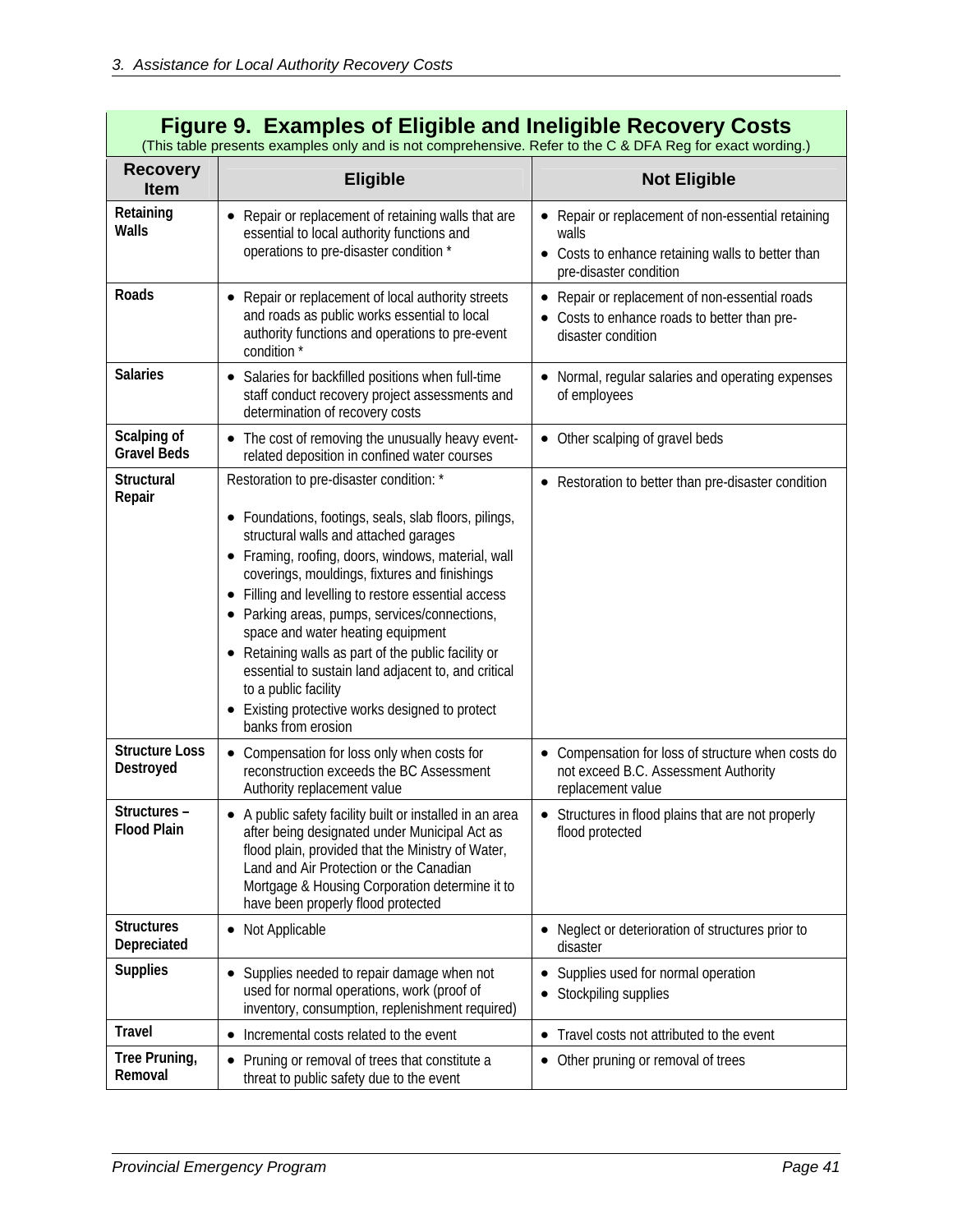|                                | <b>Figure 9. Examples of Eligible and Ineligible Recovery Costs</b><br>(This table presents examples only and is not comprehensive. Refer to the C & DFA Reg for exact wording.) |                                                                                                                                        |  |  |  |  |  |
|--------------------------------|----------------------------------------------------------------------------------------------------------------------------------------------------------------------------------|----------------------------------------------------------------------------------------------------------------------------------------|--|--|--|--|--|
| <b>Recovery</b><br><b>Item</b> | <b>Eligible</b>                                                                                                                                                                  | <b>Not Eligible</b>                                                                                                                    |  |  |  |  |  |
| Unoccupied<br><b>Premises</b>  | Unoccupied premises under construction will be<br>considered occupied with a valid certificate of<br>occupation for the premises under construction                              | Unoccupied government premises under<br>construction                                                                                   |  |  |  |  |  |
| Vehicle<br><b>Repairs</b>      | Not Applicable                                                                                                                                                                   | • Cost of repairing or replacing vehicles lost or<br>damaged in a disaster                                                             |  |  |  |  |  |
| Volunteer<br><b>Expenses</b>   | Volunteer expenses that are attributable to the<br>recovery (e.g., mileage, phone charges)                                                                                       | • Volunteer expenses not attributed to recovery                                                                                        |  |  |  |  |  |
| Wharves,<br><b>Docks</b>       | Repair or replacement of essential public<br>$\bullet$<br>wharves or docks to pre-disaster condition *<br>$\cdots$<br>$\cdots$ $\cdots$                                          | • Repair or replacement of non-essential wharves,<br>docks<br>Costs to enhance wharves, docks to better than<br>pre-disaster condition |  |  |  |  |  |

\* For other than pre-disaster condition, see "Enhancements."

For more information on eligible and ineligible recovery expenses, refer to the *C & DFA Regulation,* accessible through the PEP website ([www.pep.bc.ca](http://www.pep.bc.ca/)).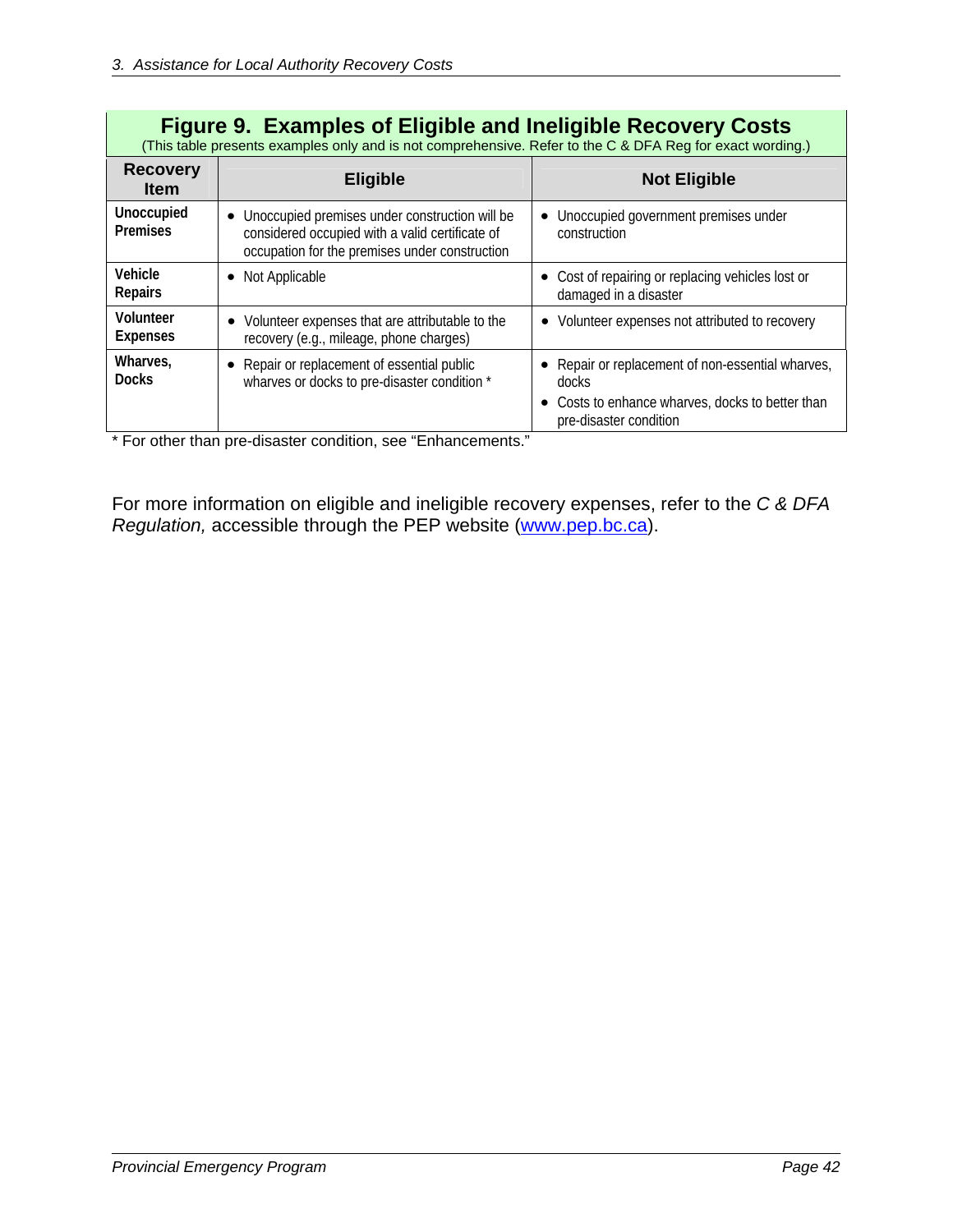# *Recovery Claim Procedures*

The province is permitted to assist local authorities with recovery costs under two conditions: 1) Costs must be eligible under the legislation, and 2) Documentation must accompany claims.

For eligible recovery costs, the province may help the local authority by providing 80 percent of the total accepted claim that exceeds \$1,000 in total recovery costs per event.

Authority for the province to assist local authorities with recovery costs comes from the *Compensation and Disaster Financial Assistance Regulation*. Under this regulation, the local authority must obtain approval from PEP before submitting a claim, and provide specific documents with a claim for reimbursement of recovery costs.

Claiming recovery costs requires five steps, illustrated in Figure 10 and summarized in the paragraphs that follow.



*Figure 10. Summary of Local Authority Steps in Claiming Recovery Costs*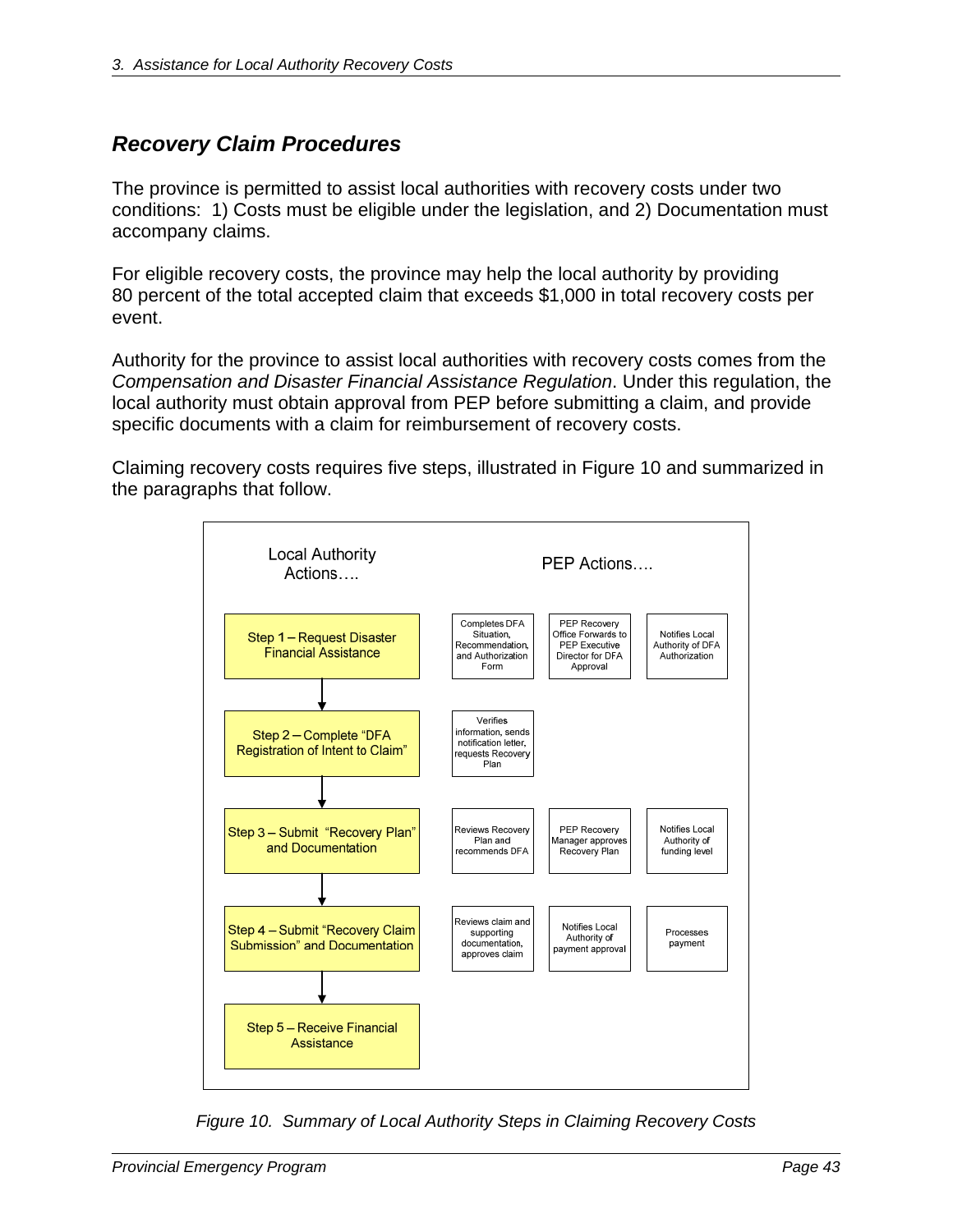# **Step 1 – Request Disaster Financial Assistance**

A local authority should contact the PEP Regional Manager as soon as possible after a disaster to request disaster financial assistance (DFA) and to confirm details of the process of claiming recovery costs.

Following submittal of the local authority request, the PEP Regional Manager will complete a "DFA Situation, Recommendation and Authorization" form, and forward a copy to the PEP Recovery Office. The PEP Recovery Office will then seek DFA authorization from the PEP Executive Director and, upon approval, will notify the local authority that it is authorized to prepare and submit a recovery claim.

# **Step 2 – Complete and Submit "Local Government Application for DFA" Form**

In the next step, the local authority completes a "Local Government Application for DFA" form and submits it to the PEP Recovery Office. This form can be accessed through the PEP website at [www.pep.bc.ca](http://www.pep.bc.ca/). A sample *Local Government Application for DFA* form can be found at "Forms for Recovery" at the end of this section.

After reviewing the *Local Government Application for DFA* form and verifying the information provided, the Recovery Office will prepare and forward to the local authority a notification letter, requesting a Recovery Plan and providing the recommended format.

# **Step 3 – Complete and Submit "Recovery Plan" and Documentation**

Next, the local authority prepares the Recovery Plan that addresses repair or replacement of essential materials, structures and public works. The intent of the Recovery Plan is to provide PEP with enough detailed information to assess the eligible DFA costs. A sample Recovery Plan can be found at "Forms for Recovery" at the end of this section. The local government also may access a template Recovery Plan through the PEP website.

PEP will then:

- Review the Recovery Plan
- Contact the local authority if additional information is required
- Recommend the eligibility of projects
- Update the plan indicating which projects are eligible or ineligible
- Notify local authority of funding levels

# **Step 4 – Complete and Submit "Recovery Claim Submission" and Documentation**

Following the completion of recovery work, the local authority prepares and submits a "Recovery Claim Submission" to account for each cost item.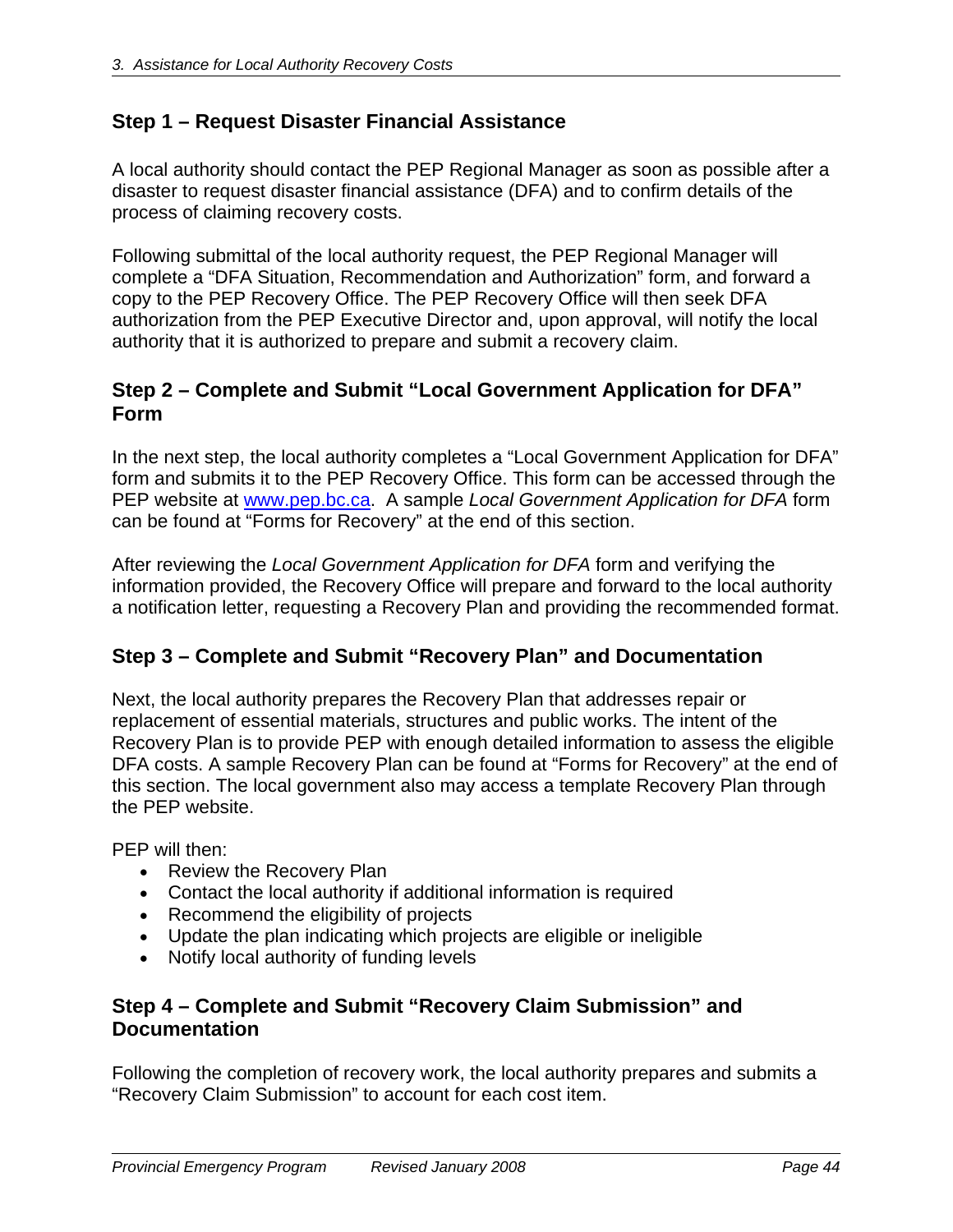PEP recommends that local authorities use spreadsheet application software (such as MicroSoft Excel) with the headings noted in the sample provided under "Forms for Recovery." In addition to this information, local governments can access a template spreadsheet for Recovery Claims Submission through the PEP website ([www.pep.bc.ca](http://www.pep.bc.ca/)).

The local authority provides copies of all support documentation that demonstrates the costs involved, confirms local authority payments to suppliers, and provides other information required to justify the claim. Include copies of all paid invoices and receipts, with proof of payment. Ensure there are no missing receipts, or explain in a brief statement why a receipt is not available.

**Timelines** – All claims and invoices must be submitted, at the latest, within 18 months of the date PEP provides the recovery plan approval notice. If projects cannot be completed on time, a letter outlining the reasons for the delay must be submitted to PEP for approval to extend the project completion date.

**GST Note** – GST is reimbursed for the portion not recoverable by the GST rebate, as per the Public Service Body Rebate (GST) Regulations. For municipalities, reimbursement is 0 % (42.86 % for expenses incurred prior to February 1, 2004)

Upon receiving the *Recovery Claim Submission* and all supporting documentation, PEP will:

- Review invoices for eligibility and confirm proof of payment
- Notify the local authority of payment approval
- Arrange for payment

# **Step 5 – Receive Financial Assistance on Eligible Costs**

In most cases, the local authority should receive payment within 60 days of receipt by PEP of a completed Recovery Claim Submission and all supporting documentation.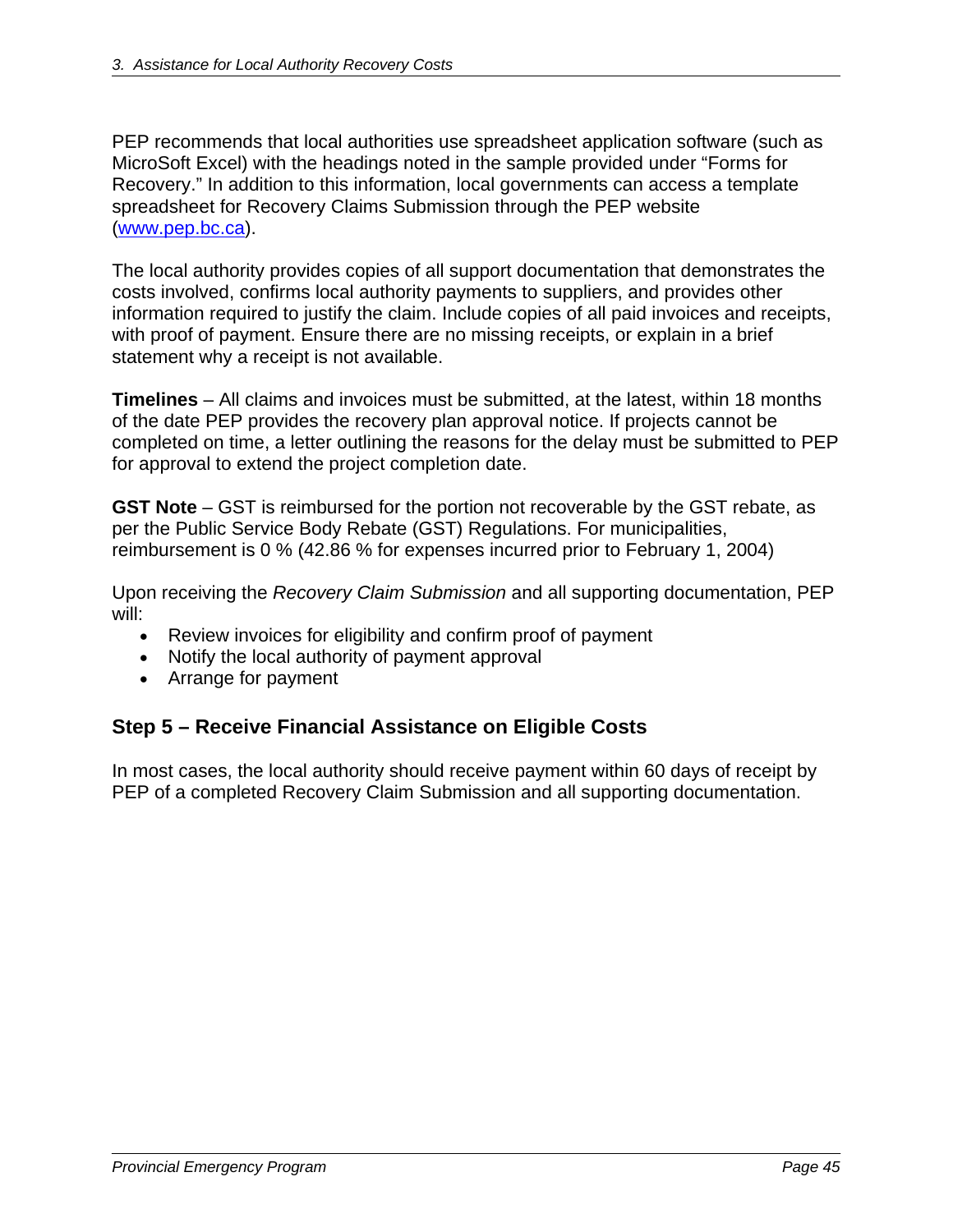# *Tips on Maximizing Financial Assistance for Recovery*

**1. Consider Appraisal / Assessment Costs** – Regular staff wages are not usually eligible for recovery. However, costs incurred in the immediate postdisaster period for appraising and estimating damage that are additional to the work carried out by local authority employees are eligible for cost-sharing. This includes hiring outside appraisers and/or the cost of backfilling positions to temporarily cover full-time staff conducting disaster assistance assessments, provided that documentation is available that specifies the positions being backfilled, persons employed, and actual time spent (contracts, agreements, letters of assignment).

**2. Verify Overtime** – To reflect the incremental costs, the local authority should submit copies of time sheets to verify dates and hours of overtime; payroll records to demonstrate calculation of overtime hours, rates, benefits and total costs (and its relationship to the disastrous event); and financial reports to verify payment. Documentation should include whether employee is casual or full-time, pay rate, type of work, regular hours per day, days per week in a daily overtime master spreadsheet so that overtime is evident. A summary report listing the employees, their overtime and benefit costs is beneficial. Note: Base salaries or regular wages of employees, Compensatory Time Off (CTO) or banked overtime are ineligible unless the CTO is paid out.

**3. Verify Payment for Materials, Supplies and Rented Equipment** – Copies of invoices and financial reports to verify payment are required, as well as a brief written explanation on each invoice describing the expense if it is not already indicated on an invoice. Ensure expense documentation identifies the project or sub-project for which costs are incurred, according to the Recovery Plan. Costs for materials, equipment, or other costs related to landscaping and stockpiling are not eligible.

**4. Document Supplies/Inventories Used from Local Authority Stores** – Copies are required of the invoice to replace stock or copies of inventory records to verify amount used and cost. Records must indicate the amount of inventory before an event, the purchases made, deliveries within the affected area (eligible) and to other areas (ineligible), the ending inventory amount, the surplus (deficit) inventory over the beginning inventory, and the extended price using weighted average unit cost. Include the dates when inventory was used and relevant project number.

**5. Document Service Contracts** – Submit copies of invoices for fees and expenses, the contract if available, and financial reports to verify payment. This includes hired equipment. Contracts should clearly indicate what service was provided and the relevant project number for each contract.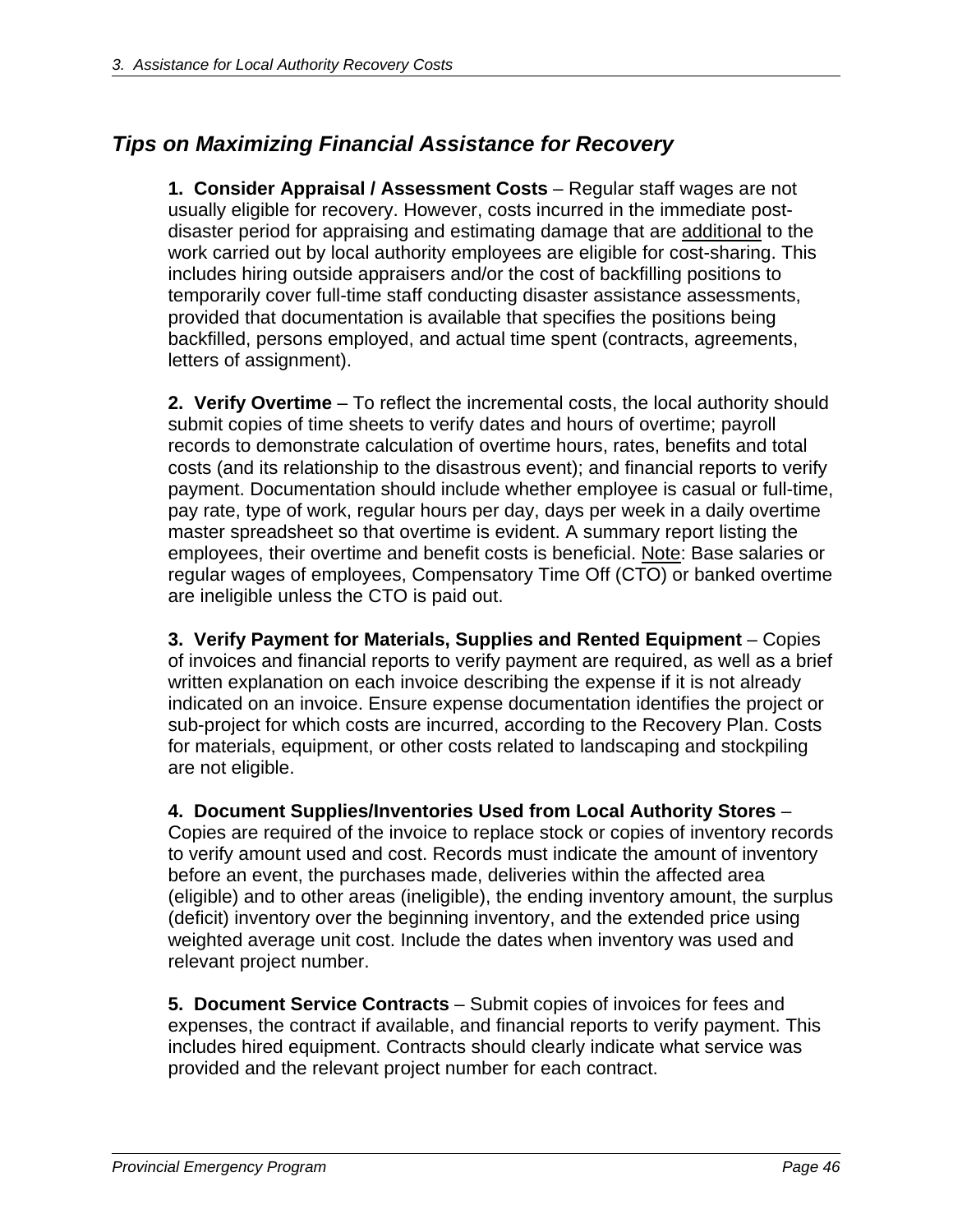**6. Document Consumables for Local Authority Equipment** – The cost of fuel, lubricants and oil are eligible for assistance, as long as receipts are submitted. Rental charges for equipment normally owned and operated by a local authority are ineligible for financial assistance. Any equipment damaged while undertaking response work is eligible for consideration as a recovery cost. Ensure dates of damage are clearly identified.

**7. Submit All Documentation** – The local authority must record on all invoices charged to a project: 1) The date, 2) PEP Task or Event Number, and 3) the local authority project number assigned to the project in the Recovery Plan documentation. If the documentation references more than one project, the amount applicable to each project should be identified. If it is not possible to break out the exact amounts, an estimation of the amount applicable will suffice. The local authority is responsible for providing quality copies of documentation.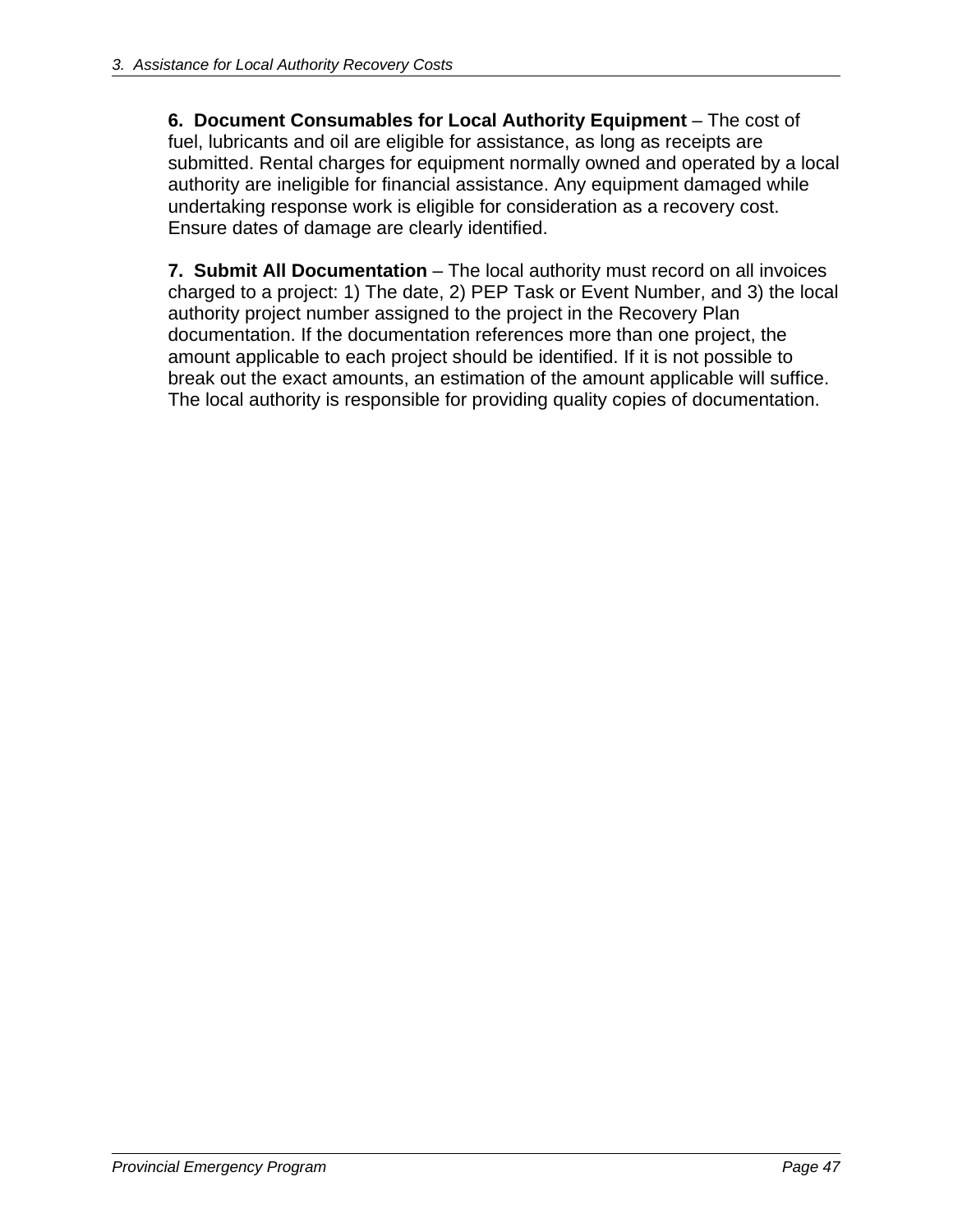# *Frequently Asked Questions on Recovery*

# **1. When should a local authority submit claims for recovery costs?**

Claims may be made after payment of recovery costs by project or phase as identified on the recovery plan and within 18 months of receiving PEP approval of the local authority recovery plan.

# **2. Can a local authority apply directly to the Canadian federal government for disaster assistance?**

No. The system of disaster financial assistance in place in Canada has clear roles and responsibilities for the provincial/territorial governments and the federal government. The BC government delivers disaster financial assistance to the victims of emergencies and disasters in the province, deciding the amounts and types of assistance that will be provided. Local authorities in British Columbia may only apply for financial assistance through PEP.

## **3. Does the local authority or the Province have to declare a state of emergency to authorize financial assistance for recovery expenditures?**

No. Eligibility for financial assistance for recovery costs does not depend on a declaration of a state of emergency either by the province or by a local authority.

## **4. Is financial assistance available to repair a flood-damaged bridge in such a way that reduces the chance of re-occurrence in the future?**

The *C & DFA Regulation* specifies that there is no allowance for betterment. Eligible recovery costs do not include "works undertaken as preventive measures to guard against future disasters," according to the Regulation.

However, the local authority may claim for amounts that would return a facility to predisaster conditions, and then pay the difference required to upgrade the replaced facility to reduce risks of future damage. Coordinate such decisions with PEP prior to taking action.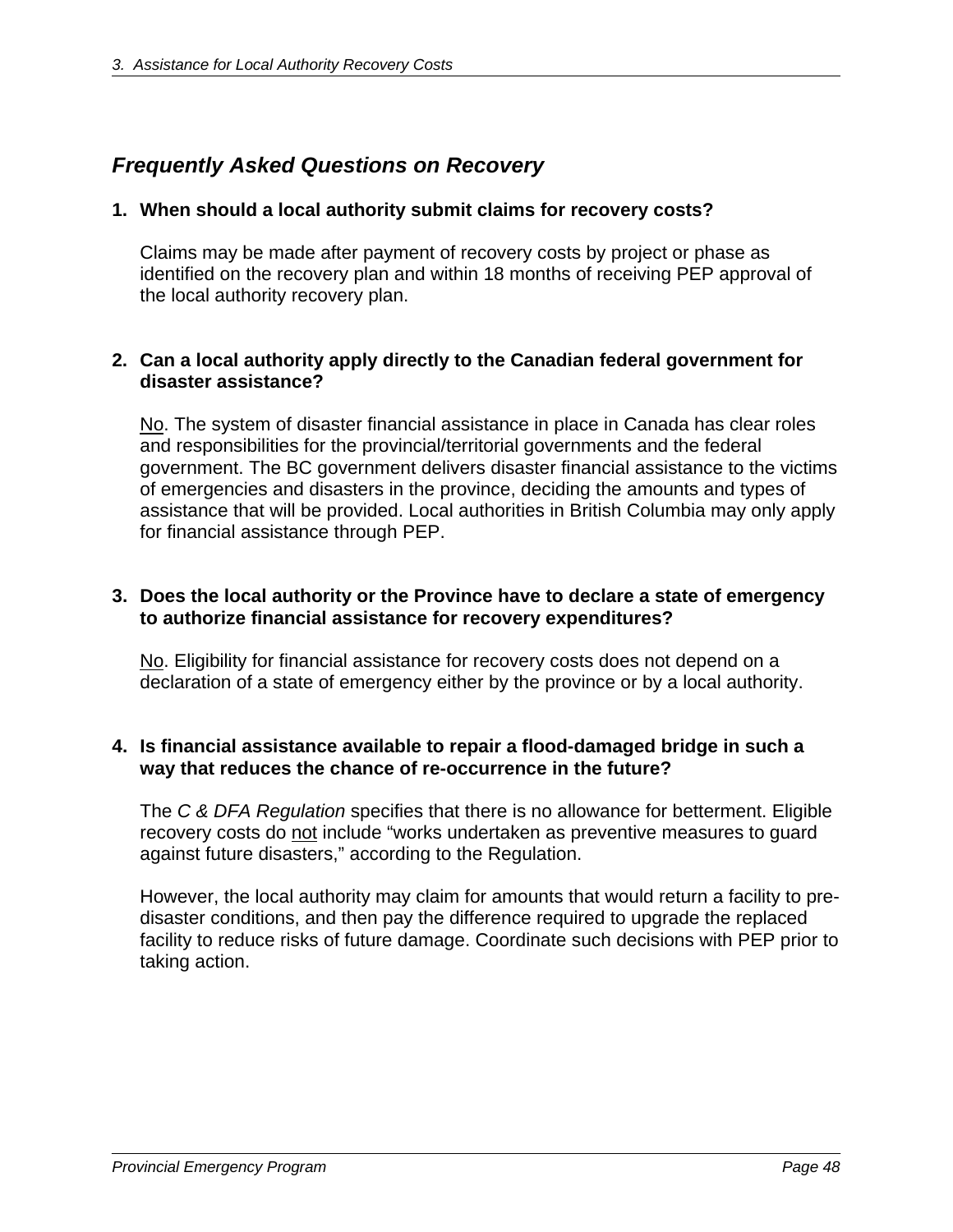# *Forms for Recovery*

- 1. Local Government Application for Disaster Financial Assistance (DFA)
- 2. Sample Recovery Claim Submission
- 3. Sample Recovery Plan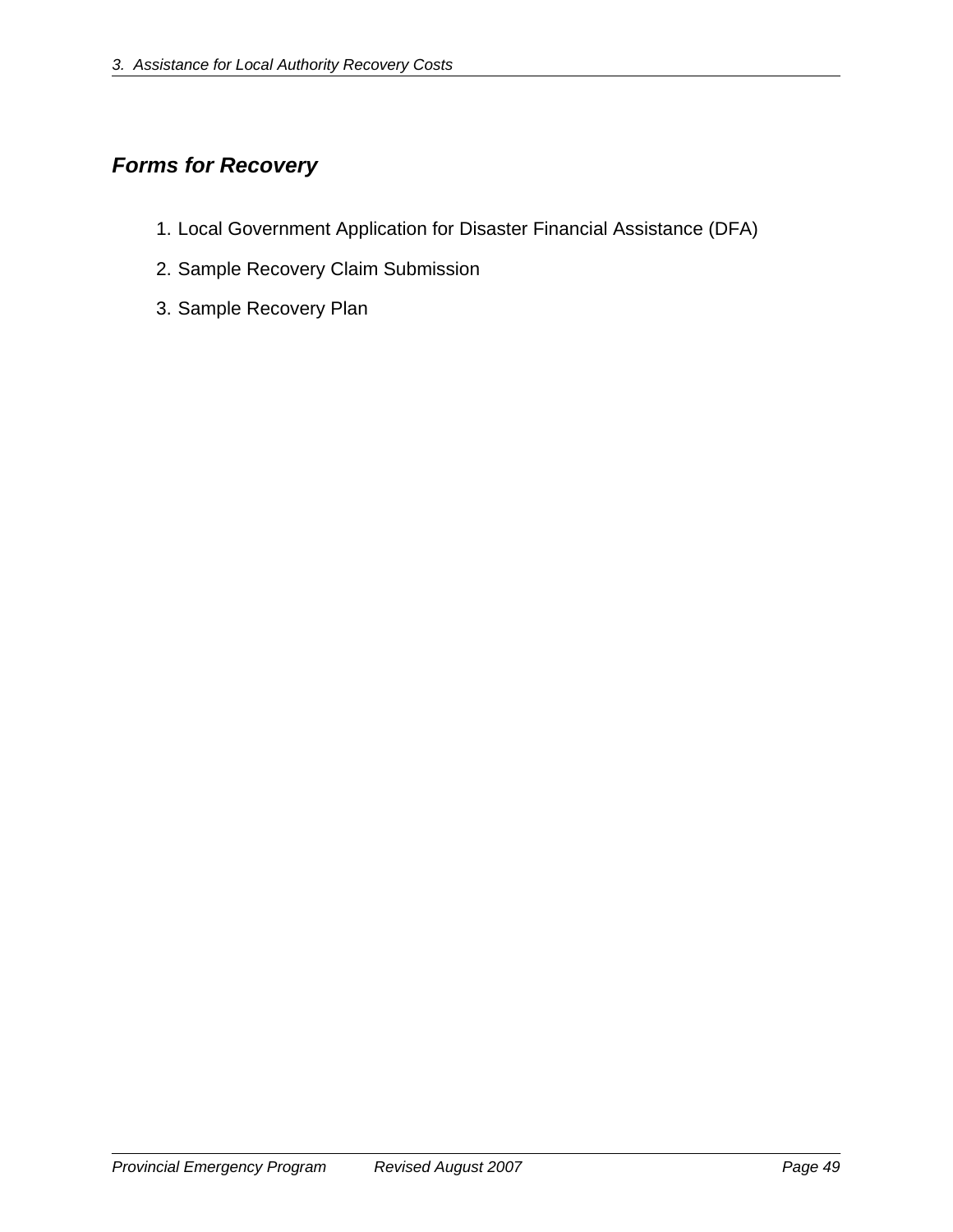

## **LOCAL GOVERNMENT APPLICATION FOR DISASTER FINANCIAL ASSISTANCE (DFA)**

|  | <b>LOCAL GOVERNMENT BODY:</b> (Legal Name of Applying Local Government Body) |
|--|------------------------------------------------------------------------------|
|--|------------------------------------------------------------------------------|

**Office Use Only** 

A Local Government Body is defined in the Compensation and Disaster Financial Assistance Regulation as one of the following types of bodies. By placing a check mark below in the appropriate square, please indicate which type of body the applying local government qualifies, and, where possible, provide the corresponding section number (see Definition of a Local Government Body on page 2-3):

**"Public Body***"–* section \_\_\_\_\_ (a-e) [see definition); **OR**

**"Local Government Body"** – section \_\_\_\_\_ (a-q) [see definition); **OR**

- "**Local Public Body"** section \_\_\_\_\_ (a-d) [see definition); **OR**
- **"Educational Body"** section \_\_\_\_ (a-h) [see definition); **OR**
- **"Health Care Body**" section \_\_\_\_\_ (a-h) [see definition]; **OR**
- **"Social Services Body"**; **OR**
- **First Nations**

#### **APPLICANT INFORMATION**

| Authorized Contact Name (Last, First)   | Title                   |                       |                      |             |
|-----------------------------------------|-------------------------|-----------------------|----------------------|-------------|
| <b>Mailing Address</b><br><b>Street</b> |                         | City/Town<br>Province |                      | Postal Code |
| <b>Business Telephone Number</b>        | <b>Facsimile Number</b> |                       | Email                |             |
| <b>DAMAGED PROPERTY INFORMATION</b>     |                         |                       | Date of Damage/Loss: |             |
| Describe the cause of the damage/loss   |                         |                       |                      |             |

Provide a brief description of damage

#### **PRELIMINARY RECOVERY INFORMATION (estimated costs and completion dates)**

**Infrastructure Recovery** (i.e., repair, restore or replace a public facility, or materials essential to local government functions and operations; clean up and debris removal; deductible amounts for insurance costs; costs for inspections, appraisals, planning or design to determine the recovery activities; and general administration costs arising out of individual recovery projects)

Estimated repair/replacement costs: \_\_\_\_\_\_\_\_\_\_\_\_\_\_\_\_\_\_\_\_ Estimated date to complete repair/replacement work: \_

**Community Recovery** (i.e., rent public halls for presentations/town meetings; rent warehouse space/equipment and hire transportation to manage donated goods; advertise community recovery activities in the local media; let service contracts for rent of equipment/supplies of a Recovery Centre; and, incremental costs (paid overtime, travel) of community recovery personnel)

Estimated repair/replacement costs: \_\_\_\_\_\_\_\_\_\_\_\_\_\_\_\_\_\_\_\_\_\_ Estimated date to complete repair/replacement work:

Note: Applications will not be accepted after deadline. The application deadline is 90 days from the date DFA was authorized. Please check our website [www.pep.bc.ca](http://www.pep.bc.ca/) or call toll free 1-888-257-4777 to verify the application deadline applicable to your weather event. To apply, please complete and return Page 1 of this form to:

Provincial Emergency Program, PO Box 9201 Stn Prov Govt, Victoria BC V8W 9J1

Fax: (250) 952-5542 Telephone: 1-888-257-4777 (Toll Free)

The Financial Assistance Guide for Local Authorities and First Nations is available for viewing on the Internet at: [www.pep.bc.ca](http://www.pep.bc.ca/) under the Community Emergency Planning, Response and Recovery tab. The Compensation and Disaster Financial Assistance Regulation is available for viewing on the Internet at: [http://www.qp.gov.bc.ca/statreg/reg/E/EmergencyProgram/124\\_95.htm](http://www.qp.gov.bc.ca/statreg/reg/E/EmergencyProgram/124_95.htm)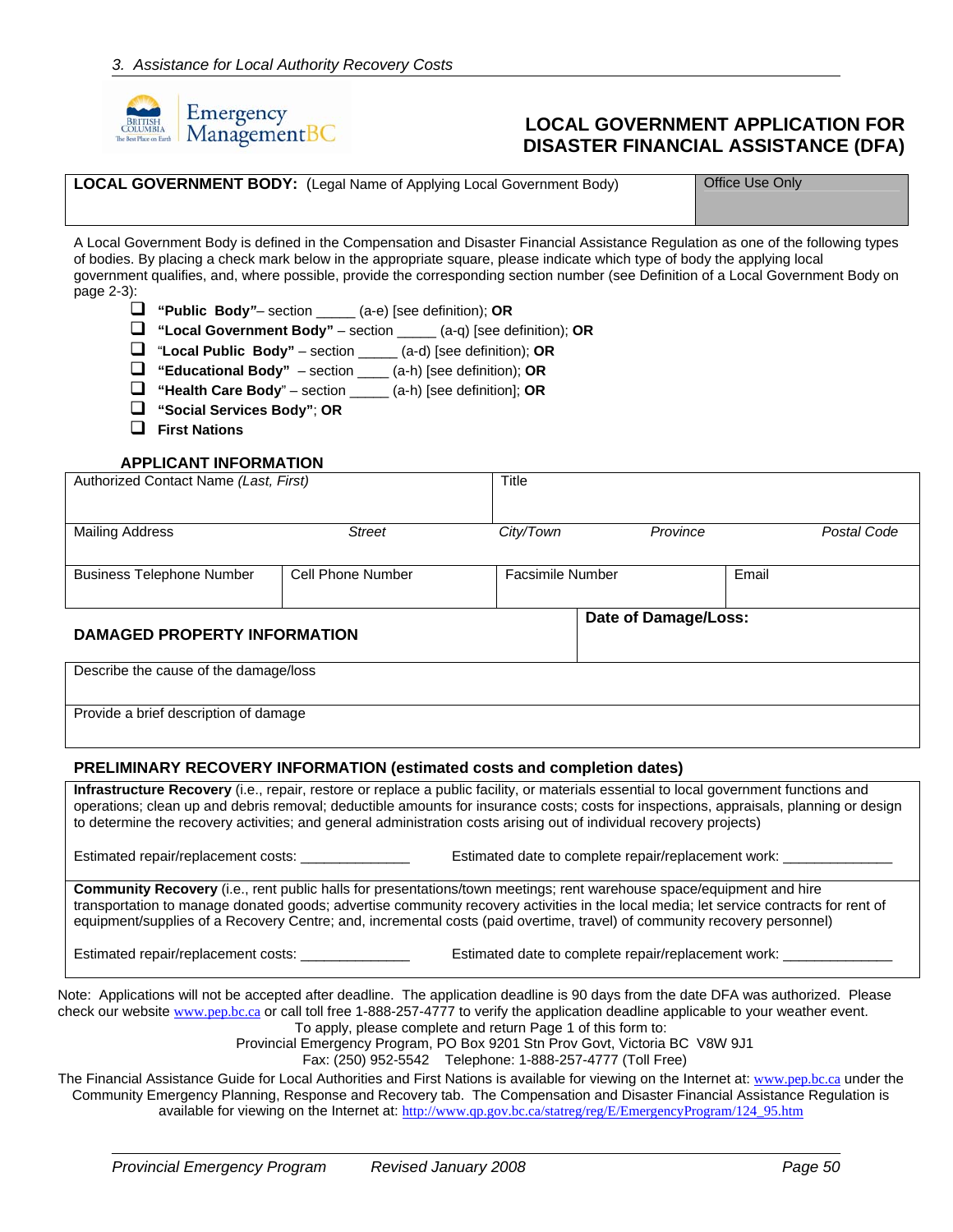

# **LOCAL GOVERNMENT APPLICATION FOR DISASTER FINANCIAL ASSISTANCE (DFA)**

#### **Definition of a Local Government Body:**

A public body, local public body, local government body, educational body, health care body, or social services body within the meaning of the *Freedom of Information and Protection of Privacy Act*.

#### **Within the meaning of the Freedom of Information and Protection of Privacy Act**:

(See [http://www.qp.gov.bc.ca/statreg/stat/F/96165\\_01.htm](http://www.qp.gov.bc.ca/statreg/stat/F/96165_01.htm))

#### **"public body"** means

- (a) a ministry of the government of British Columbia,
- (b) an agency, board, commission, corporation, office or other body designated in, or added by regulation to, Schedule 2, or
- (c) a local public body

but does not include

- (d) the office of a person who is a member or officer of the Legislative Assembly, or
- (e) the Court of Appeal, Supreme Court or Provincial Court;

#### **"local government body"** means

- (a) a municipality,
- (b) [Repealed 2003-52-79.]
- (c) a regional district,
- (d) an improvement district as defined in the *Local Government Act,*
- (e) a local area as defined in the *Local Services Act,*
- (f) a greater board as defined in the *Community Charter* or any incorporated board that provides similar services and is incorporated by letters patent,
- (g) a board of variance established under section 899 of the *Local Government Act* or section 572 of the *Vancouver Charter,*
- (h) the trust council, the executive committee, a local trust committee and the trust fund board, as these are defined in the *Islands Trust Act,*
- (i) the Okanagan Basin Water Board,
- (j) a water users' community as defined in the *Water Act,*
- (k) the Okanagan-Kootenay Sterile Insect Release Board,
- (l) a municipal police board established under section 23 of the *Police Act,*
- (m) a library board as defined in the *Library Act,*
- (n) any board, committee, commission, panel, agency or corporation that is created or owned by a body referred to in paragraphs (a) to (m) and all the members or officers of which are appointed or chosen by or under the authority of that body,
- (o) a board of trustees established under section 37 of the *Cremation, Interment and Funeral Services Act,*
- (p) the Greater Vancouver Transportation Authority, or
- (q) the Park Board referred to in section 485 of the *Vancouver Charter*;

#### **"local public body"** means

- (a) a local government body,
- (b) a health care body,
- (b.1) a social services body,
- (c) an educational body, or
- (d) a governing body of a profession or occupation, if the governing body is designated in, or added by regulation to, Schedule 3;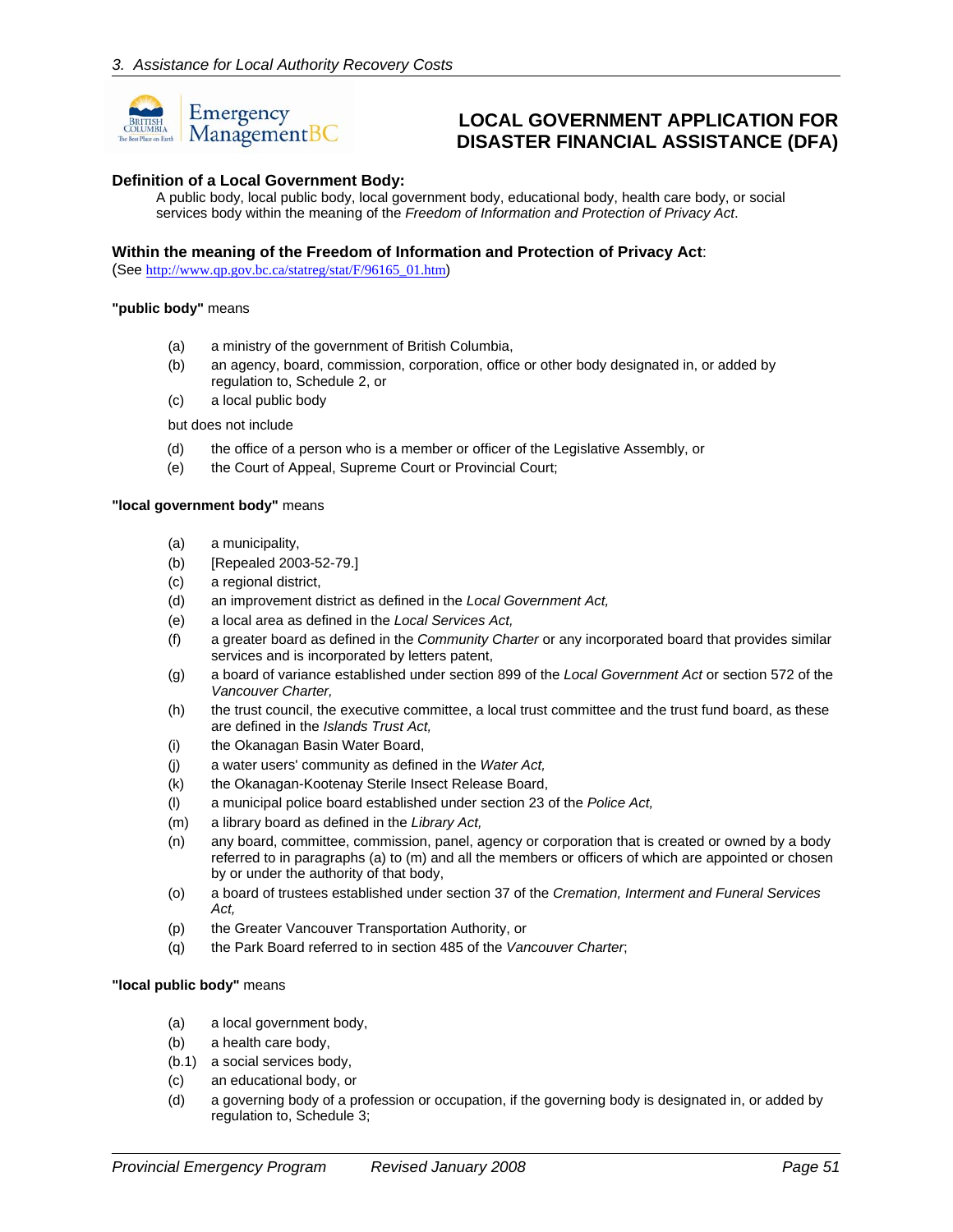

# **LOCAL GOVERNMENT APPLICATION FOR DISASTER FINANCIAL ASSISTANCE (DFA)**

#### **"educational body"** means

- (a) a university as defined in the *University Act,*
- (b) [Repealed 2003-5-19.]
- (c) Royal Roads University,
- (c.1) [Repealed 2002-35-8.]
- (d) an institution as defined in the *College and Institute Act,*
- (d.1) the Thompson Rivers University,
- (e) [Repealed 2004-33-18.]
- (f) the Open Learning Agency established under the *Open Learning Agency Act,*
- (g) a board as defined in the *School Act, or*
- (h) a francophone education authority as defined in the *School Act;*

#### **"health care body"** means

- (a) a hospital as defined in section 1 of the *Hospital Act,*
- (b) a Provincial auxiliary hospital established under the *Hospital (Auxiliary) Act,*
- (c) a regional hospital district and a regional hospital district board under the *Hospital District Act,*
- (d) a local board of health as defined in the *Health Act,*
- (e) a metropolitan board of health established under the *Health Act,*
- (f) a Provincial mental health facility as defined in the *Mental Health Act,* or
- (g) a regional health board designated under section 4 (1) of the *Health Authorities Act,*
- (h) [Repealed 2002-61-17.]

#### **"social services body"** means

Community Living British Columbia established under the *Community Living Authority Act* 

Revised November 2007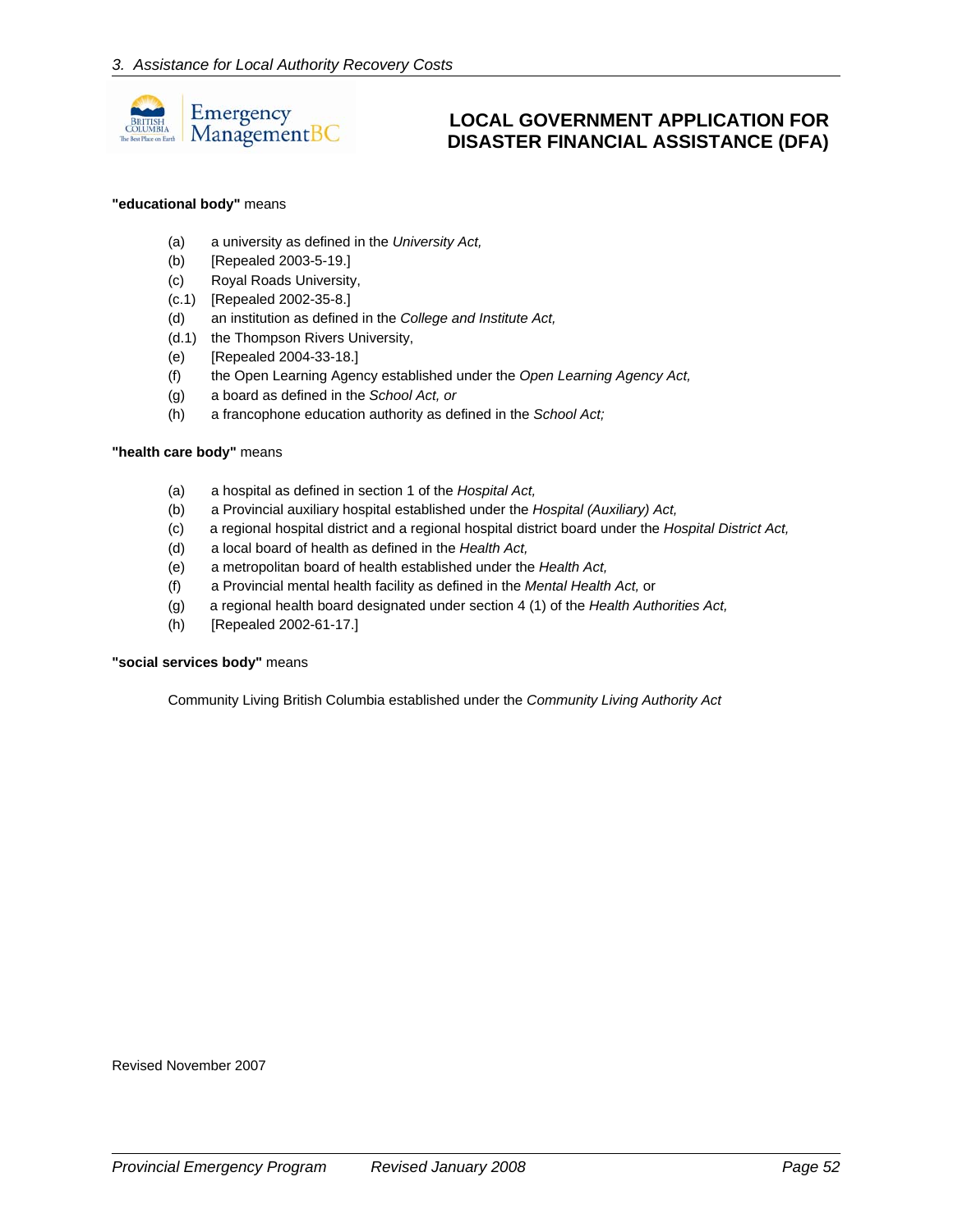#### **SAMPLE RECOVERY CLAIM SUBMISSION – Town XYZ – Event Name**

|  | <b>Local Government Name:</b> |  |
|--|-------------------------------|--|
|--|-------------------------------|--|

**DFA Event/Task #:** 

**Is this the final claim? YES NO**

| <b>RECOVERY COSTS</b> |                       |                     |                                              | Recovery costs are defined as: Costs incurred to restore/replace disaster related damage to pre-disaster condition; begins as soon as a<br>reduction in critical response activities permits the re-allocation of resources to longer term recovery activities. Eligible costs as defined in Part<br>3 and Schedule 5, Sections 1(a)-(c) and (e)-(i) of the Compensation and Disaster Financial Assistance Regulation. |                                       |                                                                         |                   |                            |                                                |                                      |                                                         |
|-----------------------|-----------------------|---------------------|----------------------------------------------|------------------------------------------------------------------------------------------------------------------------------------------------------------------------------------------------------------------------------------------------------------------------------------------------------------------------------------------------------------------------------------------------------------------------|---------------------------------------|-------------------------------------------------------------------------|-------------------|----------------------------|------------------------------------------------|--------------------------------------|---------------------------------------------------------|
| Project #             | <b>Vendor</b>         | <b>Invoice</b><br># | <b>Invoice</b><br>or bill<br>of sale<br>date | <b>Date Goods or</b><br><b>Services Received (if</b><br>different from date of<br>invoice)                                                                                                                                                                                                                                                                                                                             | <b>Purpose</b>                        | (A)<br><b>Net</b><br><b>Invoiced</b><br><b>Costs (net)</b><br>of taxes) | (B)<br><b>PST</b> | <b>Gross</b><br><b>GST</b> | <b>Gross</b><br><b>Invoice</b><br><b>Total</b> | (C)<br><b>Eligible</b><br><b>GST</b> | <b>Total</b><br>Eligible =<br><b>Columns</b><br>$A+B+C$ |
| 7.0                   | <b>Bob's Trucking</b> | ab1122              | $30-$<br>Aug-04                              | 2-Aug-04                                                                                                                                                                                                                                                                                                                                                                                                               | Heavy equipment for<br>debris removal | \$12,025.00                                                             | \$841.75          | \$841.75                   | \$13,708.50                                    | \$                                   | \$12,866.75                                             |
|                       |                       |                     |                                              |                                                                                                                                                                                                                                                                                                                                                                                                                        |                                       |                                                                         |                   |                            |                                                |                                      |                                                         |
|                       |                       |                     |                                              |                                                                                                                                                                                                                                                                                                                                                                                                                        |                                       |                                                                         |                   |                            |                                                |                                      |                                                         |
|                       |                       |                     |                                              |                                                                                                                                                                                                                                                                                                                                                                                                                        |                                       |                                                                         |                   |                            |                                                |                                      |                                                         |
|                       |                       |                     |                                              |                                                                                                                                                                                                                                                                                                                                                                                                                        |                                       |                                                                         |                   |                            |                                                |                                      |                                                         |
|                       |                       |                     |                                              |                                                                                                                                                                                                                                                                                                                                                                                                                        |                                       |                                                                         |                   |                            |                                                |                                      |                                                         |
|                       |                       |                     |                                              |                                                                                                                                                                                                                                                                                                                                                                                                                        |                                       |                                                                         |                   |                            |                                                |                                      |                                                         |
|                       |                       |                     |                                              |                                                                                                                                                                                                                                                                                                                                                                                                                        |                                       |                                                                         |                   |                            |                                                |                                      |                                                         |
|                       |                       |                     |                                              |                                                                                                                                                                                                                                                                                                                                                                                                                        |                                       |                                                                         |                   |                            |                                                |                                      |                                                         |
|                       |                       |                     |                                              |                                                                                                                                                                                                                                                                                                                                                                                                                        |                                       |                                                                         |                   |                            |                                                |                                      |                                                         |
|                       |                       |                     |                                              |                                                                                                                                                                                                                                                                                                                                                                                                                        |                                       |                                                                         |                   |                            |                                                |                                      |                                                         |
|                       |                       |                     |                                              |                                                                                                                                                                                                                                                                                                                                                                                                                        |                                       |                                                                         |                   |                            |                                                |                                      |                                                         |
|                       |                       |                     |                                              |                                                                                                                                                                                                                                                                                                                                                                                                                        |                                       |                                                                         |                   |                            |                                                |                                      |                                                         |
|                       |                       |                     |                                              |                                                                                                                                                                                                                                                                                                                                                                                                                        |                                       |                                                                         |                   |                            |                                                |                                      |                                                         |
|                       |                       |                     |                                              |                                                                                                                                                                                                                                                                                                                                                                                                                        |                                       | \$12,025.00                                                             | \$841.75          | \$841.75                   | \$13,708.50                                    | \$                                   | \$12,866.75                                             |
|                       |                       |                     |                                              |                                                                                                                                                                                                                                                                                                                                                                                                                        |                                       |                                                                         |                   |                            |                                                | Less<br>first                        |                                                         |
|                       |                       |                     |                                              |                                                                                                                                                                                                                                                                                                                                                                                                                        |                                       |                                                                         |                   |                            |                                                | \$1,000                              | \$11,866.75                                             |
|                       |                       |                     |                                              | NOTE: *GST is reimbursed at the portion not recoverable by the GST rebate, as                                                                                                                                                                                                                                                                                                                                          |                                       |                                                                         |                   |                            |                                                | Eligible                             |                                                         |

NOTE: \*GST is reimbursed at the portion not recoverable by the GST rebate, as per the Public Service Body Rebate (GST) Regulations - municipalities 0% (42.86% prior to Feb. 1, 2004), public hospitals 17%, schools 32%, and universities/public colleges 33%.

@ 80% **\$ 9,493.40** 

Emergency<br>ManagementBC

BRITISH

recovery payable<br>@ 80%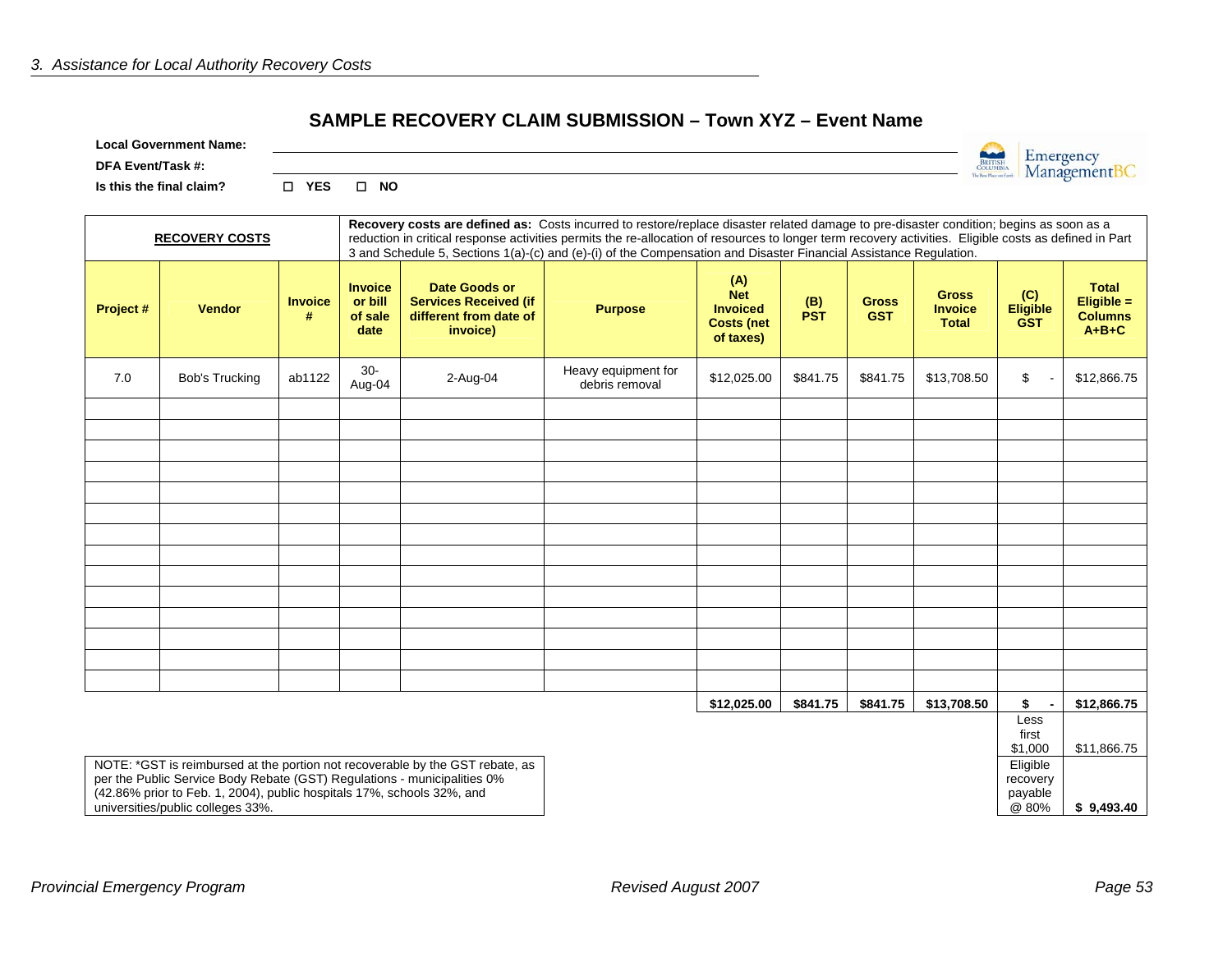| (a)          | (b)                                                                      | (c)                                                           | (d)                                                                                                                                                                                                                                                                | (e)                                                             | (f)                                                                                                       | (g)                                                                                   | (h)                                                                                                                                                                        | (i)      | (j)          | (k)                                                                                |
|--------------|--------------------------------------------------------------------------|---------------------------------------------------------------|--------------------------------------------------------------------------------------------------------------------------------------------------------------------------------------------------------------------------------------------------------------------|-----------------------------------------------------------------|-----------------------------------------------------------------------------------------------------------|---------------------------------------------------------------------------------------|----------------------------------------------------------------------------------------------------------------------------------------------------------------------------|----------|--------------|------------------------------------------------------------------------------------|
| Project<br># | <b>Site</b><br>location<br>and date of<br>damage                         | What<br>infrastructure<br>was damaged?                        | What caused the<br>damage?                                                                                                                                                                                                                                         | <b>Describe the</b><br>damage                                   | Describe the<br>materials,<br>including<br>quantities and<br>measurements, of<br>damage<br>infrastructure | <b>Describe the</b><br>repair work                                                    | Describe the<br><b>Estimate</b><br>materials, including<br>or actual<br>quantities and<br>cost<br>measurements, to<br>(incl.<br>repair damaged<br>taxes)<br>infrastructure |          | <b>Total</b> | <b>Comments</b>                                                                    |
| 1.0          | 1234 Main<br>St. Town<br>Hall<br><b>July 16,</b><br>2004                 | <b>Town Hall</b><br>parking lot                               | River boulders, trees<br>and debris<br>overflowed banks<br>flowing over area                                                                                                                                                                                       | Several sink holes in<br>town hall parking lot                  | Asphalt surface - 25<br>m <sup>3</sup>                                                                    | Repair 3 sink<br>holes by<br>excavating,<br>adding clean fill<br>and patching         | Gravel, gradient base,<br>asphalt topping $(25 \text{ m}^3)$                                                                                                               | \$5,000  |              |                                                                                    |
|              |                                                                          |                                                               |                                                                                                                                                                                                                                                                    | Curbing smashed by<br>boulders/undermined<br>by current         | Asphalt curbs 20 lin.<br>ft.                                                                              | Restore asphalt<br>curbing                                                            | 20 lin. ft. asphalt<br>curbing                                                                                                                                             | \$7,000  |              |                                                                                    |
|              |                                                                          |                                                               |                                                                                                                                                                                                                                                                    | Debris deposit<br>making parking lot<br>unusable                |                                                                                                           | Debris removal<br>and clean up<br>using heavy<br>equipment                            |                                                                                                                                                                            | \$1,360  |              |                                                                                    |
|              |                                                                          | Culvert beside<br>lot                                         | Torrent from river                                                                                                                                                                                                                                                 | <b>Current undermined</b><br>and swept culvert<br>away          | 30 mm x 12 ft<br>galvanized culvert                                                                       | Replace old 30<br>mm culvert with<br>50 mm.<br>(Enhancement<br>costs not<br>included) | 50 mm x 11 ft.<br>galvanized                                                                                                                                               | \$6,000  |              | Cost of 50 mm<br>\$8,000;<br>Cost of 30 mm<br>\$6,000                              |
|              |                                                                          |                                                               |                                                                                                                                                                                                                                                                    |                                                                 |                                                                                                           |                                                                                       | Sub Total of Project Number 1                                                                                                                                              |          | \$13,360     |                                                                                    |
| 2.0          | 1256 Main<br>St.<br><b>Town Hall</b><br>Arena<br><b>July 15,</b><br>2004 | Retaining wall<br>by rear parking<br>lot entrance to<br>arena | Debris torrent flowed<br>down the creek                                                                                                                                                                                                                            | Blocked culvert and<br>overflowed into area<br>undermining wall | Poured concrete                                                                                           | Rebuild retaining<br>wall                                                             | Lock block                                                                                                                                                                 | \$10,000 | \$10,000     | Cost of poured<br>concrete repair<br>\$15,000;<br>lockblock<br>\$10,000<br>cheaper |
| 3.0          | Riverside Dr.<br><b>July 15,</b><br>2004                                 | <b>Berm</b>                                                   | High velocity flows of<br>river                                                                                                                                                                                                                                    | Scoured out areas of<br>berm                                    | Class 3 riprap                                                                                            | Replace rip rap<br>on berm                                                            | 515 m3 class 3 rip rap                                                                                                                                                     | \$15,000 | \$15,000     | No costs for rip<br>rap as free<br>from quarry;<br>trucking costs<br>only          |
| 4.0          | Riverside Dr.<br><b>July 15,</b><br>2004                                 | Storm sewer                                                   | System<br>overwhelmed/filled<br>with flood waters<br>carrying debris                                                                                                                                                                                               | Storm sewer system<br>filled by debris                          |                                                                                                           | Inspect storm<br>sewer for<br>damage and flush                                        |                                                                                                                                                                            | \$10,000 | \$10,000     | Inspection may<br>indicate further<br>recovery work<br>is required                 |
|              |                                                                          |                                                               | NOTE: This is an illustration only of the type of information required in the recovery plan<br>description of losses and expected recoveries. See Sample Recovery Plan Support<br>Documentation for a complete list of information required for recovery projects. |                                                                 |                                                                                                           |                                                                                       | <b>Total Recovery Plan Costs</b>                                                                                                                                           |          | \$48,360     |                                                                                    |

# **SAMPLE RECOVERY PLAN – Town of XYZ – Freshet 2004 Event**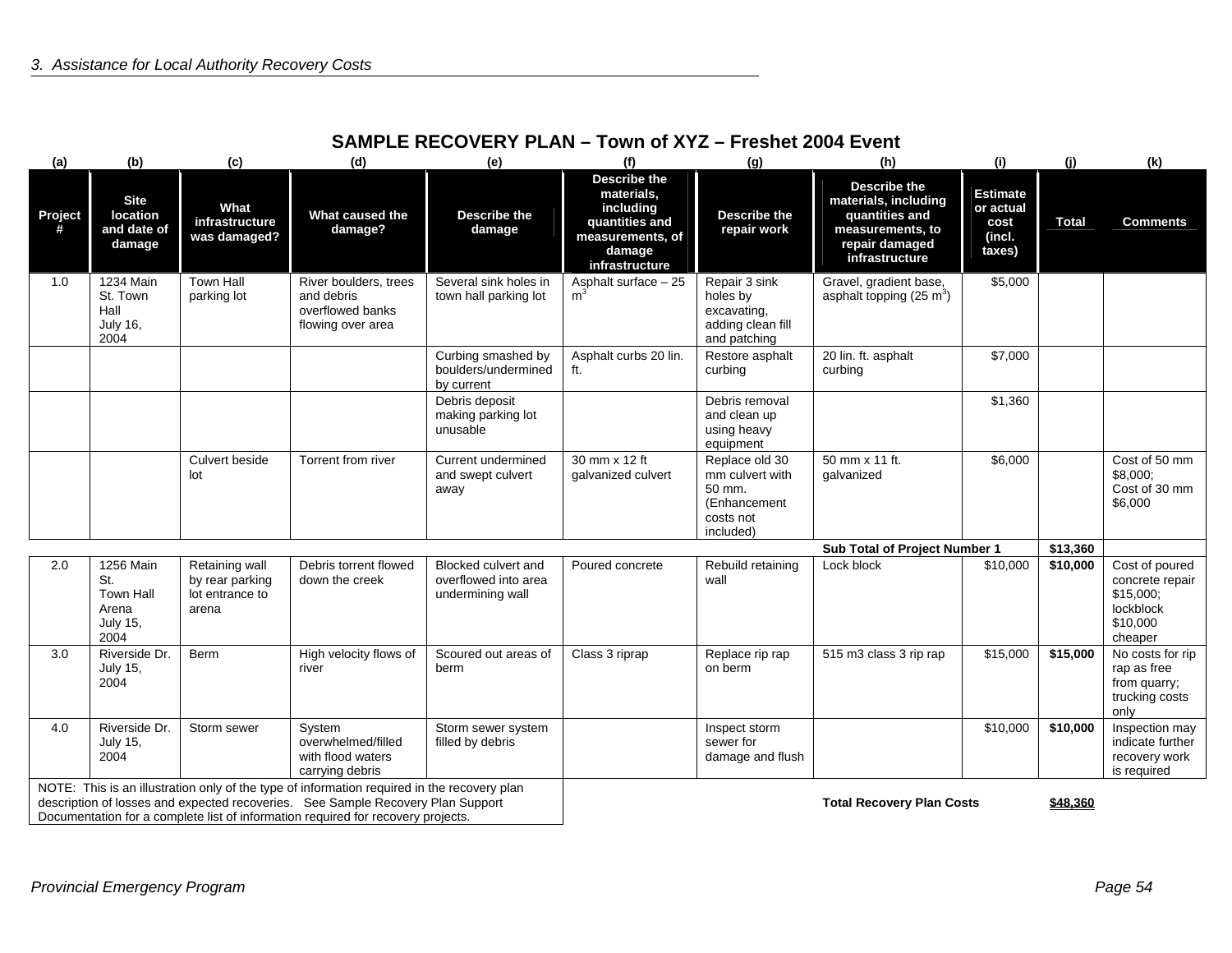# **Disaster Financial Assistance (DFA) Recovery Plan Description Town of XYZ – Freshet 2004 Event Documentation**

**Purpose** To explain the type of information required in each of the column **headings of the sample Recovery Plan – Town XYZ – Freshet 2004 Event.**

| <b>Column</b> | <b>Information Required</b>                                                                                                                                                                                                                                                                                                           |
|---------------|---------------------------------------------------------------------------------------------------------------------------------------------------------------------------------------------------------------------------------------------------------------------------------------------------------------------------------------|
| (a)           | Project number:<br>The local authority assigns a unique project number to each site location where damage has<br>occurred. The project identifier may in fact be a number, letter or any combination of letters and<br>numbers. This project number is specific to the site and is often referred to when discussing the<br>location. |
| (b)           | Site location and date of damage:<br>A local government may incur damage at various locations. The address of the site location is<br>required and the date the damage occurred.                                                                                                                                                      |
| (c)           | What infrastructure was damaged?<br>Include the name or type of building, road, bridge, dam, river, breakwater, wharf, dyke, levee,<br>drainage facility, parking lot, culvert that was damaged.                                                                                                                                      |
| (d)           | What caused the damage?<br>Provide a brief explanation of how the damage was caused.                                                                                                                                                                                                                                                  |
| (e)           | Describe the damage:<br>Describe what part(s) of the building, road, bridge, dam, river, breakwater, wharf, dyke, levee,<br>drainage facility, parking lot, culvert were damaged.                                                                                                                                                     |
| (f)           | Describe the materials, including quantities and measurements, of damaged infrastructure:<br>Provide a clear detailed description of the infrastructure, as identified in column (c), and include type<br>of materials, quantities and measurements that were damaged.                                                                |
| (g)           | Describe the repair work:<br>Describe what needs to be done to restore the infrastructure to pre-event condition.                                                                                                                                                                                                                     |
| (h)           | Describe the materials, including quantities and measurements, to repair damaged<br>infrastructure:<br>Provide a clear detailed description of the materials, quantities and measurements that are required to<br>repair the damage.                                                                                                  |
| (i)           | <b>Estimate or Actual Cost (include taxes):</b><br>A total cost of all activities associated with the project.                                                                                                                                                                                                                        |
| (j)           | Total:<br>A total cost of all activities associated with the overall project.                                                                                                                                                                                                                                                         |
| (k)           | <b>Comments:</b><br>Include additional information that is relevant to the project. Details about enhancements and<br>reference to engineering reports are a few examples.                                                                                                                                                            |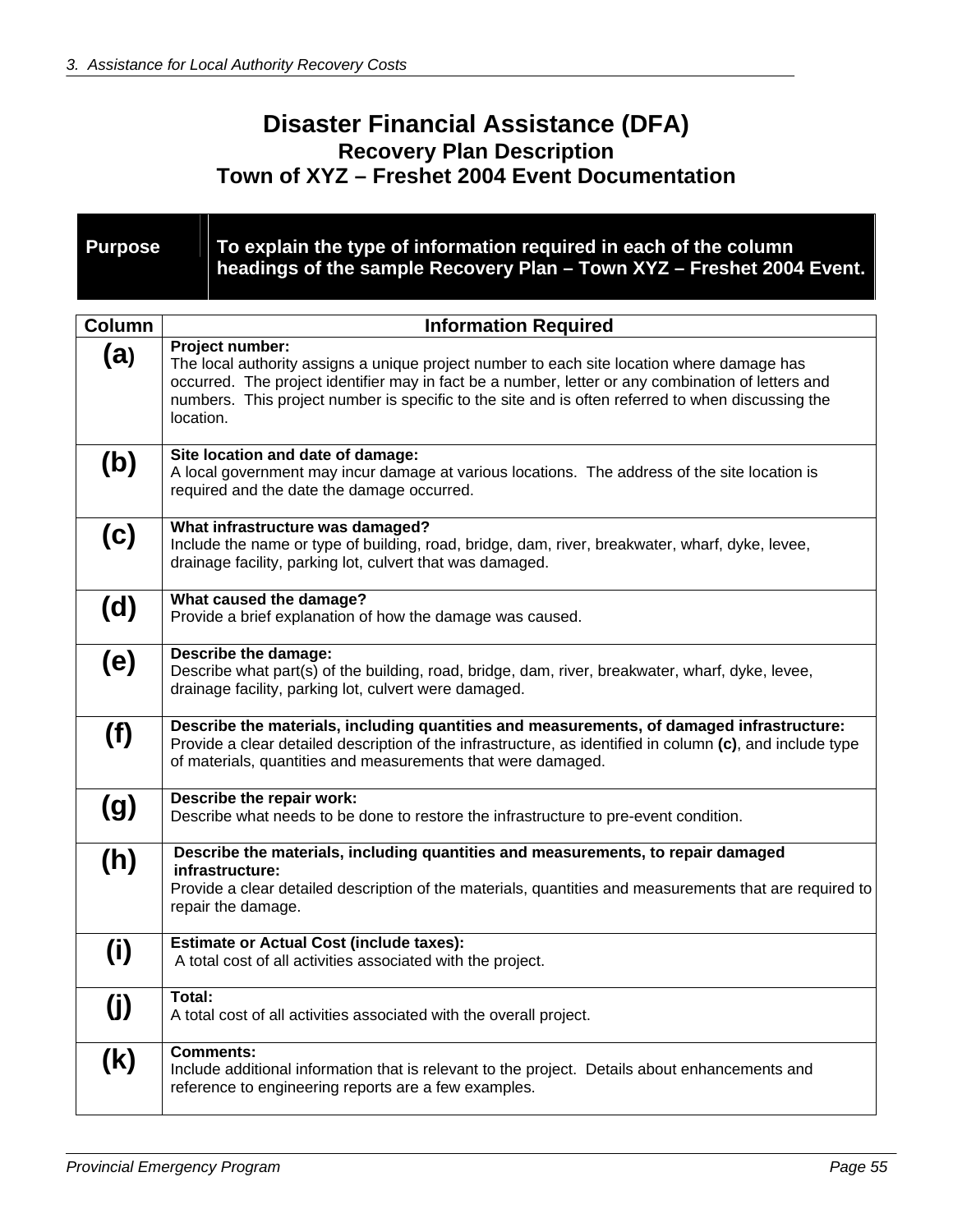# **4. Appendices**

# *A. I Need Help Now!*

If you have an urgent need for information, here are some ideas on how you can quickly resolve your problem:

**1. Key Word Search** – Search for key word through an electronic version of this document, available through the PEP website at: [www.pep.bc.ca/.](http://www.pep.bc.ca/)

**2. See Frequently Asked Questions** – Scan the FAQs portion of this Appendix for a topic similar in nature to your question or issue. The FAQ answer will usually direct you to detailed information elsewhere in this document.

**3. See Glossary** – Many of the details surrounding financial assistance have been accumulated here, and are offered alphabetically by topic, with crossreferences to websites with more information.

**4. Contact your PEP Regional Manager** – The Provincial Emergency Program has six regional offices that collectively cover the province in providing support to local authorities. To find the PEP Regional Office closest to you, consult our website at: http://www.pep.bc.ca/about\_pep/offices.html

**5. Contact Another Local Authority** – Some local authorities have experienced emergencies and disasters in recent years and are willing to share their firsthand experience with others. You may want to contact a local authority that is similar to yours in nature and scope of operations for information.

**6. Contact the PEP Recovery Office** – You are invited at any time to contact us directly to discuss any aspect of financial assistance. Contact:

Recovery Office Provincial Emergency Program PO Box 9201 Stn Prov Govt Victoria BC V8W 9J1 Phone: 1-888-257-4777 (Toll Free) Fax: (250) 952-5542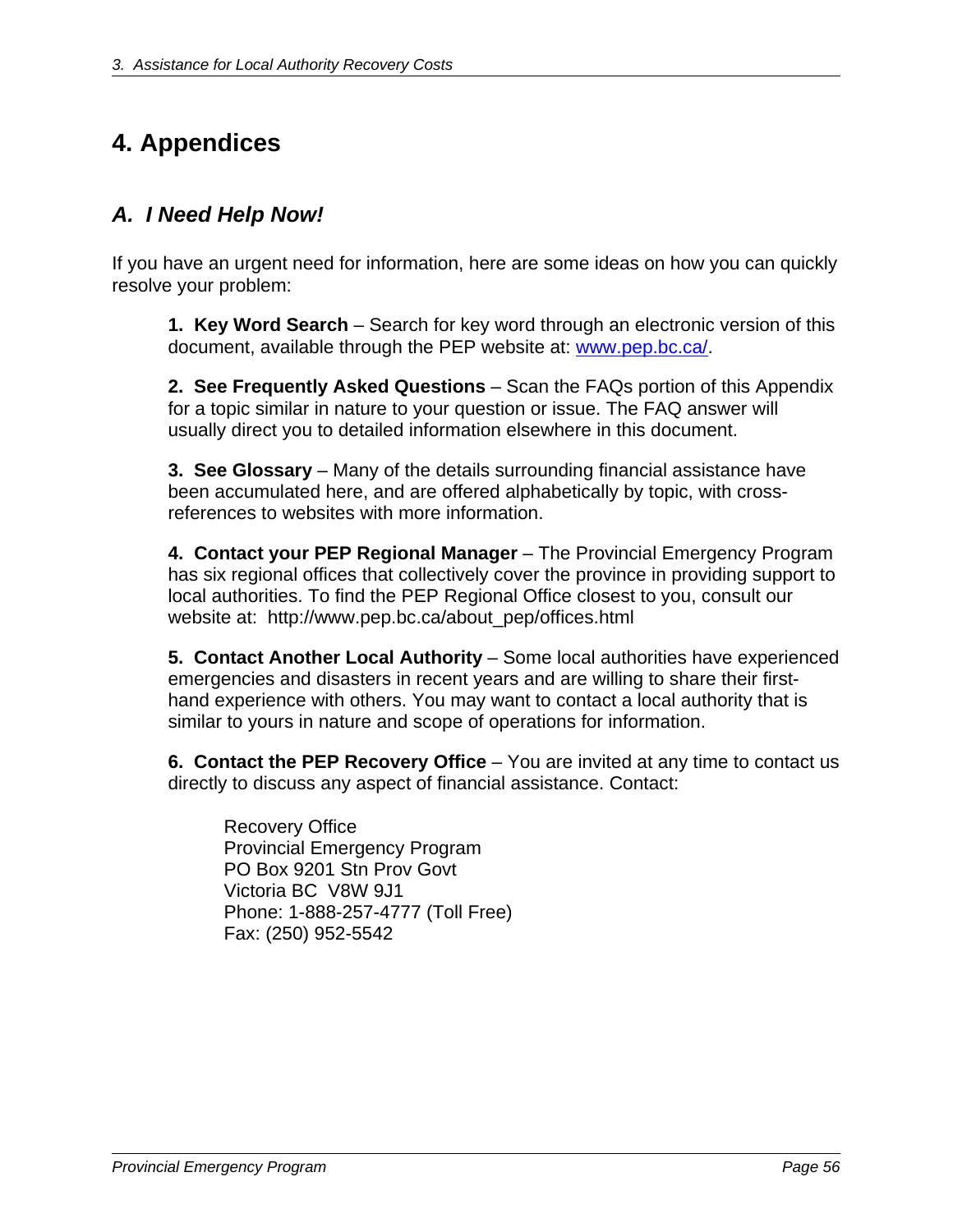# *B. Links*

Ministry of Agriculture and Lands [www.gov.bc.ca/al/](http://www.gov.bc.ca/al/)

- MAL may assist farmers with commercial animals in an emergency.
- MAL also manages several risk management programs on animal health, crop insurance, and financial support for commercial agriculture.

Ministry of Public Safety and Solicitor General, Office of the Fire Commissioner (OFC)

- <http://www.pssg.gov.bc.ca/firecom/>
- The OFC has legislated authority to issue and enforce orders to evacuate a building or area.
- The OFC is also responsible for coordinating fire fighting resources during provincially declared emergencies, and is available to advise and/or assist other provincial and municipal agencies in their emergency programs.

Ministry of Environment <http://www.env.gov.bc.ca/>

- MoE provides the central emergency planning and technical support for hazardous material spills that may affect the environment, as well as water-related debris flows, erosion and accretion, and submarine slides.
- The ministry's environmental emergency management activities also provides support to other types of emergencies lead by other provincial agencies, such as flood hazards, landslides, dam safety, and seismic threats.

Ministry of Forests and Range

- <http://www.gov.bc.ca/for/>
- The BC Forest Service offers fire ground rehabilitation services for public and private lands that are damaged by fire suppression activities.

Ministry of Public Safety and Solicitor General, Emergency Social Services (ESS)

- [www.ess.bc.ca](http://www.ess.bc.ca/)
- See website for "Processing ESS Referrals"
- ESS is a local government responsibility. See PEP Policy for "Evacuee Living Assistance."
- PEP provides training in ESS, and funds food, clothing, shelter, and other essential items for evacuees through a voucher system.
- Care for animals is not an ESS responsibility. The local government may wish to arrange with a non-profit organization to assist with pets and hobby farm or backyard stocks.

### Ministry of Transportation (MoT)

• Each year, MoT in partnership with the B.C. Road Builders & Heavy Construction Association, publishes the B.C. "Blue Book" Equipment Rental Rate Guide. The "Blue Book" is the primary authority on rental rates for the industry. See: <http://www.roadbuilders.bc.ca/bluebook.php>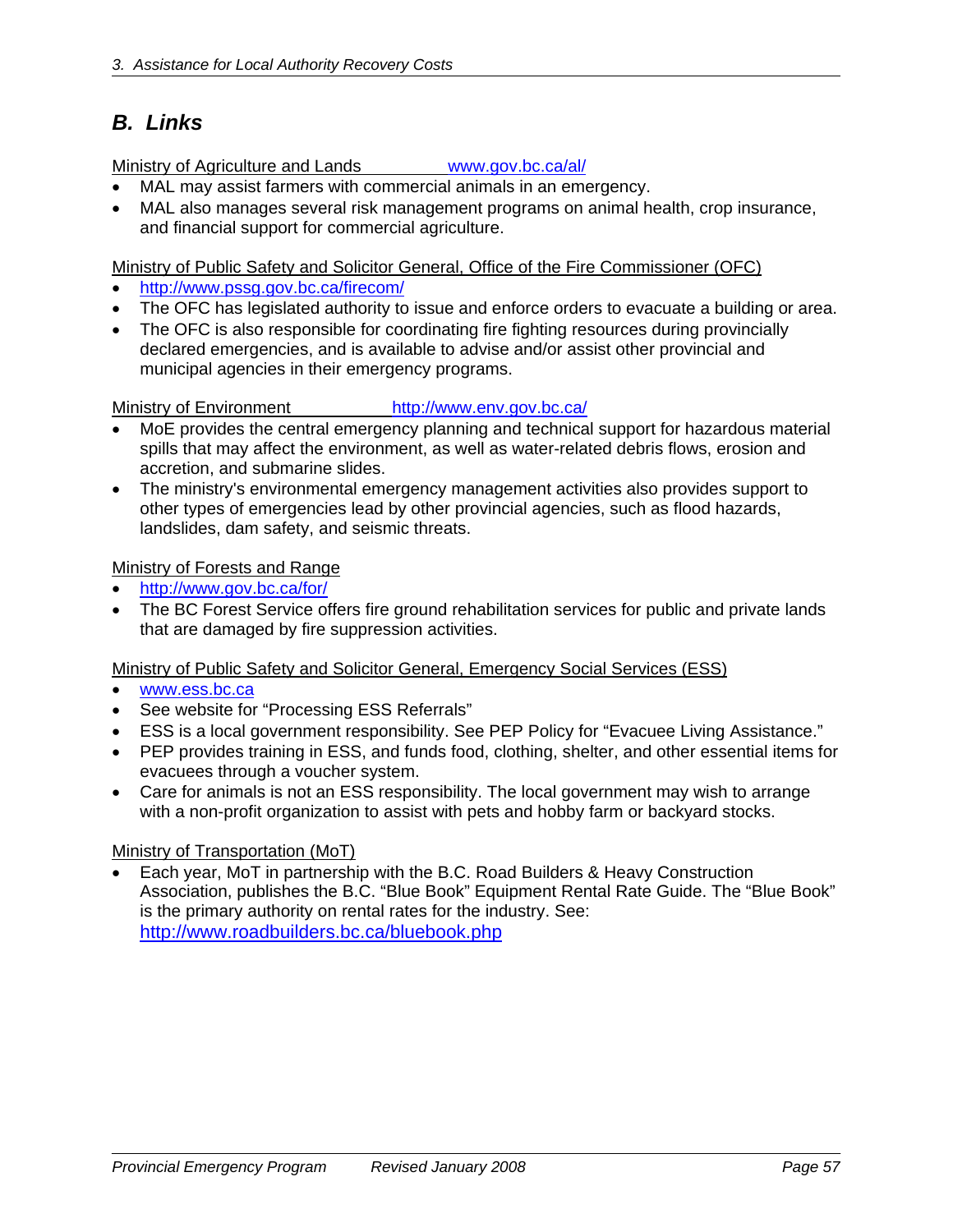# *C. Legislation*

#### **Compensation & Disaster Financial Assistance Regulation (Excerpt) Part 3 — Disaster Financial Assistance for Local Government Body**

#### **Division 1 — Interpretation**

#### **Definitions and application**

20 (1) In this Part and in Schedule 5:

"eligible local government body materials", in relation to a local government body, means equipment and materials essential to the functions and operation of the local government body including, without limitation, essential office and institutional furnishings;

"eligible local government body structure", in relation to a local government body, means a structure that is essential to the functions and operations of the local government body including, without limitation, government and public buildings, schools, hospitals, public libraries, penal institutions, welfare institutions, police stations, fire stations, and structures essential to the operation of public recreational facilities such as bathing beaches, zoos and parks;

"eligible public works" includes streets, roads, bridges, dams, breakwaters, wharves, dikes, levees, drainage facilities, flood control and irrigation systems and publicly owned sewer and water utilities;

"eligible costs" does not include costs or expenses

(a) recoverable at law, or, subject to section 22 (3), for which insurance was reasonably and readily available,

(b) of a class or kind for which provision is made in whole or in part under any other program offered by local, provincial, federal or international governments or agencies,

(c) to repair damage caused to a structure or facilities by a hazard if assistance had previously been provided to prevent damage from that or a similar type of hazard and that assistance was not used for that preventive work as required,

(d) that are a normal risk of a business, trade, calling or enterprise,

(e) for repair, rebuilding or replacement that cannot be considered essential to the public welfare including, without limitation, non-public roads and bridges or landscaping,

(f) that are normal operating expenses including, without limitation, regular salaries or equipment operating costs,

(g) to repair or replace items or facilities for which there is no proof of ownership, title or rights and privileges assigned by way of lease or permit,

(h) to repair, rebuild or replace structures, including, without limitation, buildings, fixtures, retaining walls, dikes and septic tank systems, that had significantly deteriorated before the disaster through neglect or undue wear and tear, or

(i) incurred as a result of a disaster that are recovered from agencies such as the Canadian Disaster Relief Fund or from disaster fund raising drives;

#### "local government body" means

(a) an educational body within the meaning of the Freedom of Information and Protection of Privacy Act,

(b) a government body within the meaning of the Freedom of Information and Protection of Privacy Act, or

(c) a health care body within the meaning of the Freedom of Information and Protection of Privacy Act;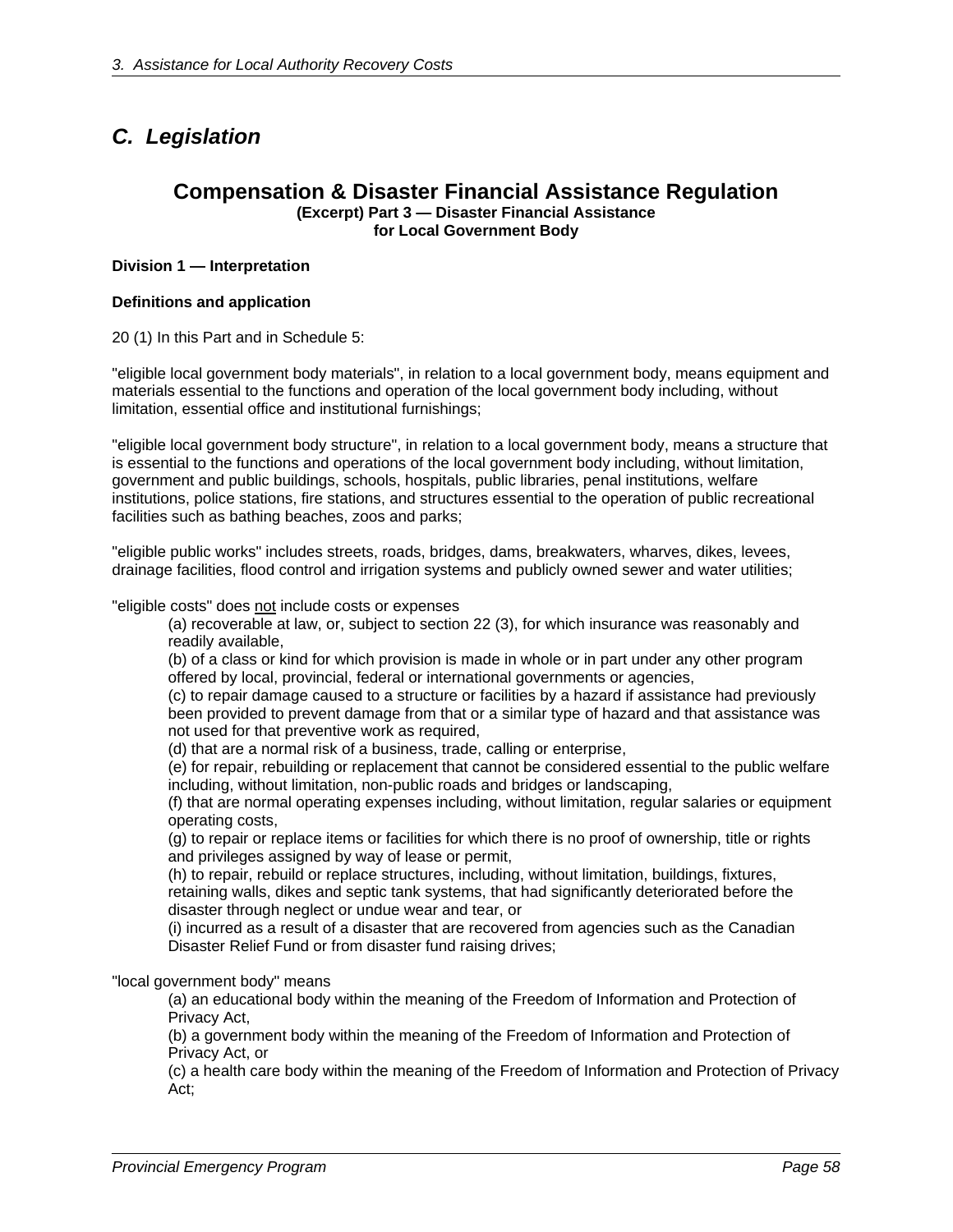"public facility" means an eligible local government body structure or any one of the eligible public works.

(2) This Part applies in the event of a disaster in respect of which the Lieutenant Governor in Council or the minister has determined that disaster financial assistance may be provided to a local government body.

#### **Division 2 — Acceptance of Claim**

#### **Eligibility for assistance**

21 A local government body may be eligible to receive assistance under this regulation

(a) if it has, before receiving that assistance, provided notice to the Provincial Emergency Program of any civil litigation it has initiated to recover some or all of the loss, costs or damages it suffered as a result of the disaster, and

(b) if and to the extent only that its claim has been accepted under this Act.

#### **Acceptable claims**

22 (1) Subject to sections 23 to 27 and subsection (2) of this section, a claim for eligible local government body expenses as that term is defined in Schedule 5 may be accepted from a local government body. (2) No claim for structural repair to or rebuilding or replacement of a public facility under section 1(a) of Schedule 5 may be accepted unless the claimant is the owner of the public facility in respect of which the claim is made.

(3) A local government body that has elected for self-insurance is entitled to the assistance available under this Part even though private insurance could have been purchased.

#### **Structural repair, rebuilding or replacement**

23 (1) Subject to section 25, no claim may be accepted for repair, rebuilding or replacement of a public facility damaged or destroyed in a disaster unless

(a) the repair, rebuilding or replacement is completed to a standard that

- (i) adheres to the prevailing codes in the affected area, and
	- (ii) is approved by the government, and
- (b) subject to subsection (2), the tendering practices and wage rates used for the repair,

rebuilding or replacement are approved by

(i) the local government body, and

(ii) the government.

(2) A claim for repair, rebuilding or replacement of a public facility for which the approvals required by subsection (1)(b) have not been provided may be accepted in exceptional circumstances and with the prior approval of the Provincial Emergency Program.

#### **Calculation of assistance for eligible materials**

24 A claim for any item of eligible local government body materials damaged or destroyed in a disaster may be accepted for not more than the lesser of

- (a) the cost to repair the item to the condition it was in immediately before the disaster, and
- (b) the cost to replace the item with a basic model of that item.

#### **Calculation of assistance for public facilities**

25 (1) A claim for a public facility damaged or destroyed in a disaster may be accepted for an amount equal to the lesser of

(a) the cost to repair the public facility to the condition it was in immediately before the disaster,

- (b) the cost to rebuild the public facility,
- (c) the cost to replace the public facility, and
- (d) the assessed value of the public facility.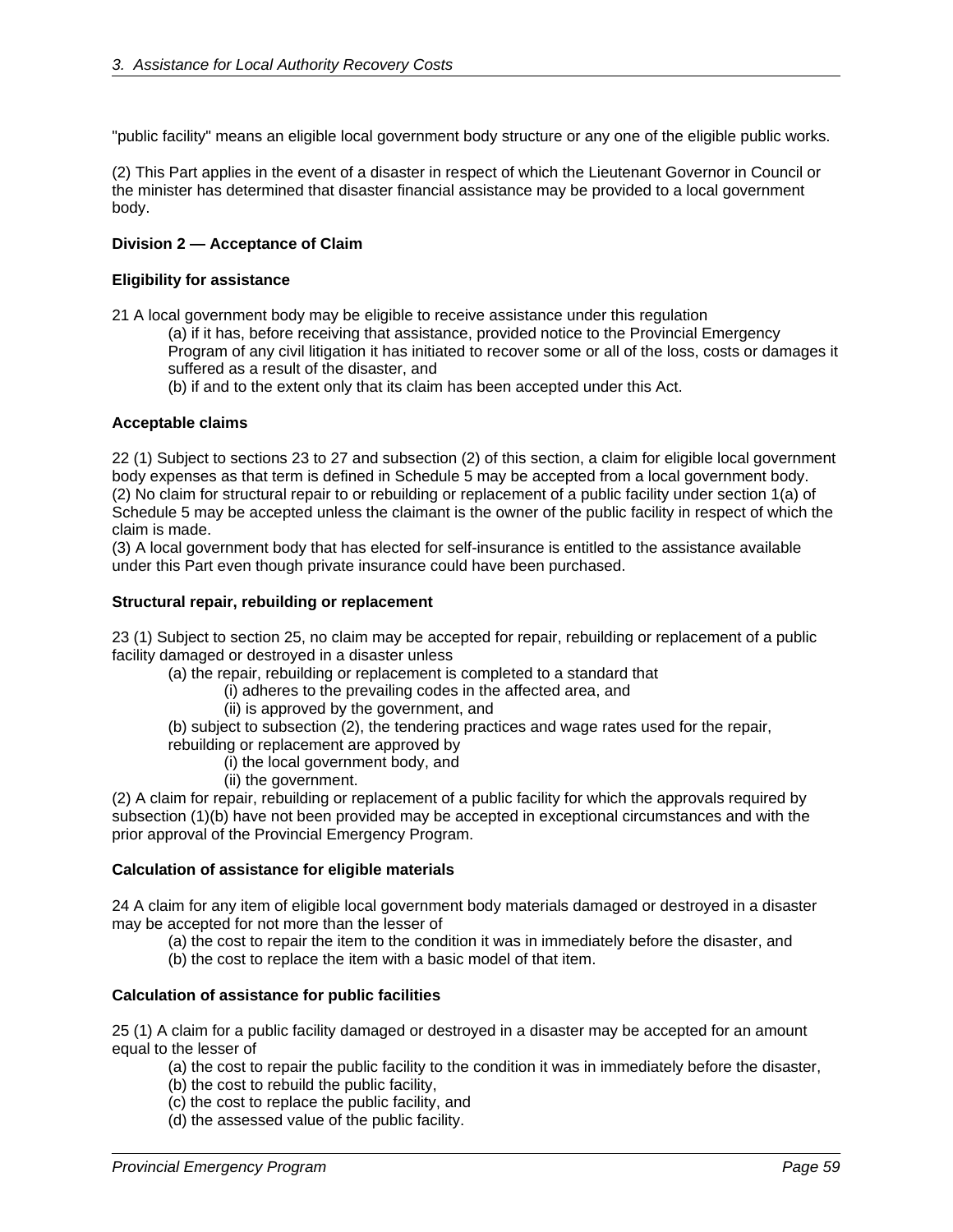(2) Despite subsection (1), if a public facility is damaged or destroyed in a disaster and in the opinion of the director retention of the public facility on the land on which the public facility stood before the disaster constitutes a danger to public safety or to the provision of essential local services, the Provincial Emergency Program may accept a claim for that public facility for an amount equal to the lesser of:

(a) the cost to relocate the public facility and to repair it to the condition it was in immediately before the disaster, and

(b) the assessed value of the public facility.

(3) The cost of relocation under subsection (2) (a) does not include the costs to acquire the land to which the public facility could be relocated.

#### **Calculation of assistance for compensation payment**

26 A claim in respect of the compensation a local government body is obligated to pay under Part 1 as a result of a disaster may be accepted for not more than the lesser of:

(a) the amount of compensation actually paid by the local government body, and

(b) the amount determined by the Provincial Emergency Program to represent an appropriate amount of compensation in all of the circumstances.

#### **Calculation of assistance for general administration costs**

27 A claim for general administration costs under section 1 (g) of Schedule 5 may be accepted for not more than the lesser of:

(a) the general administration costs actually paid by the local government body, and

(b) the amount determined by the Provincial Emergency Program to represent an appropriate amount of general administration costs in all of the circumstances.

#### **Division 3 — Limits on Payment of Assistance on Accepted Claims**

#### **Limit to assistance**

28 Subject to this Division, the amount of assistance payable in respect of any claim accepted under Division 2 is:

(a) for claims referred to in section 1 (d) of Schedule 5, 100% of the amount of the accepted claim,

(b) for claims referred to in section 1 (g) of Schedule 5, the percentage of the amount of the accepted claim, up to a maximum of 10%, that the Provincial Emergency Program determines is appropriate, and

(c) for any other claim, 80% of the amount by which the amount of the accepted claim exceeds \$1,000.

#### **Multiple claims for assistance for repair**

29 If assistance has been provided under this regulation on 2 occasions to repair, rebuild or replace a public facility in a disaster prone area, the local government body seeking assistance to repair, rebuild or replace the public facility is ineligible to receive that further assistance unless the minister determines that, after the second claim was made, the local government body took all corrective or preventive actions that could reasonably have been taken to avoid recurrence of the damage or destruction.

#### **No assistance for structures in flood plain area**

30 If an area is designated under the Municipal Act as flood plain and a public facility is built or installed in that area after the area has been so designated, no assistance will be provided to repair, rebuild or replace the public facility if it is damaged in a flood unless the structure was determined by the Minister of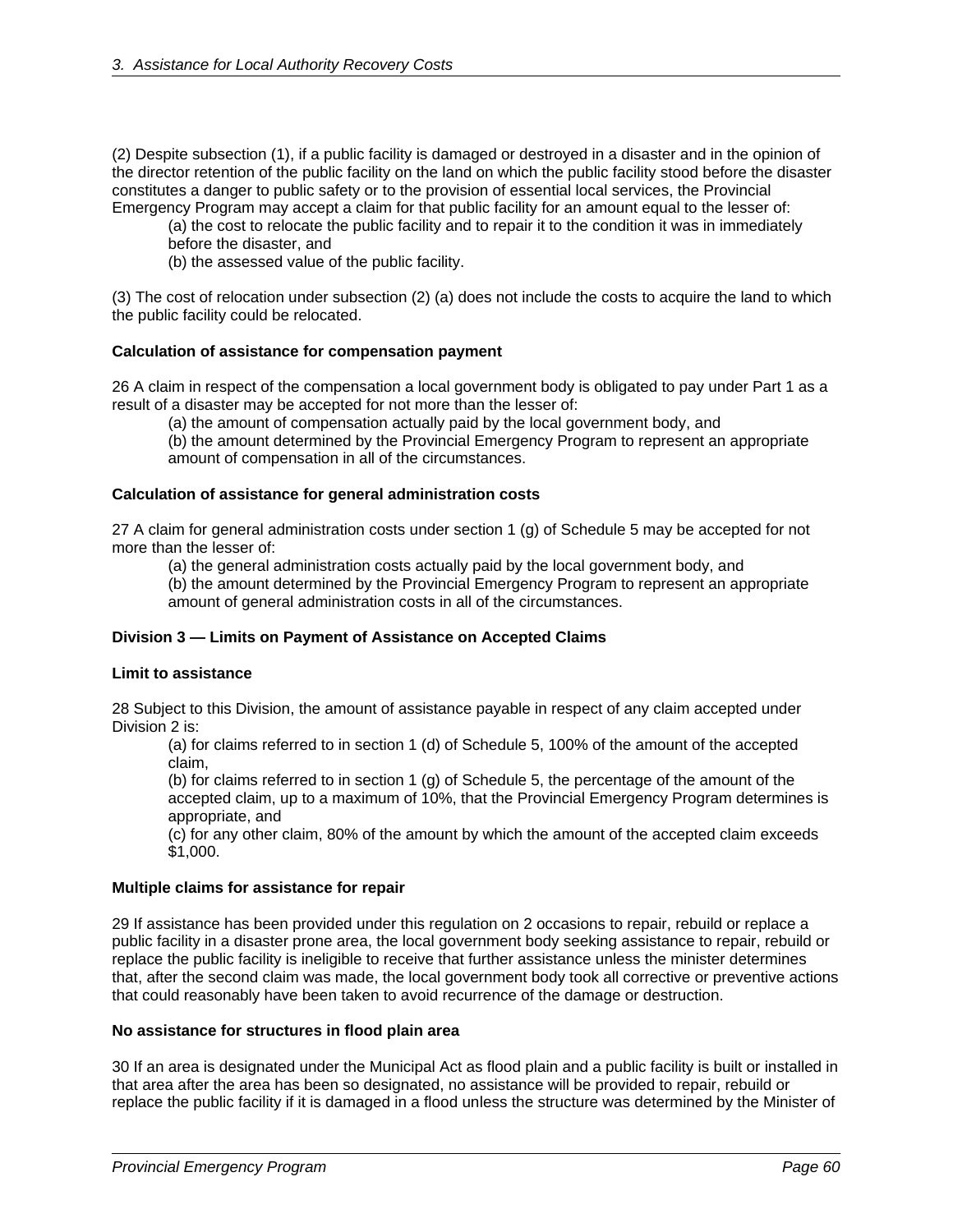Environment, Lands and Parks or by Canada Mortgage and Housing Corporation to have been properly flood protected.

#### **Claimant must act to protect property**

31 Assistance for an accepted claim may be reduced or denied if the minister determines that the local government body claimant took no or insufficient action to protect the claimant's property before, during or after the occurrence of a disaster.

#### **Effect of litigation on payment of assistance**

32 (1) If civil litigation is initiated by a local government body claimant to recover some or all of the loss, costs or damages suffered as a result of a disaster, assistance must not be paid to the claimant under this regulation unless:

(a) before payment of the assistance, the claimant agrees, in a manner satisfactory to the Provincial Emergency Program, that if judgment is awarded to the claimant in the litigation and the judgment includes an award in respect of an eligible expense for which assistance is provided, the claimant will repay to the government the portion of the amount recovered under the judgment that is attributable to that eligible expense up to a maximum amount repayable under this paragraph of the amount of assistance received by the claimant in respect of that eligible expense, or

(b) the assistance is paid after the conclusion of the litigation in an amount that reflects the recovery made by the claimant under the judgment.

(2) For the purposes of subsection (1) (a), if less than the full amount of the judgment referred to in that subsection is recovered by the claimant, the portion of the amount recovered under the judgment that is attributable to an eligible expense is the proportion of the amount recovered that the judgment awarded in respect of the eligible expense bears to the whole of the judgment amount awarded.

#### **Division 4 — Process for Payment of Assistance**

#### **Payment process generally**

33 (1) If a disaster occurs for which assistance may be provided under this Part, a local government body that intends to make a claim for assistance must:

(a) promptly notify the Provincial Emergency Program that it will be seeking assistance under this section, and

(b) specify the purposes for which that assistance will be sought.

(2) The Provincial Emergency Program must, after reviewing the notice provided by a local government body under subsection (1), notify the local government body as to whether it is eligible to receive some or all of the requested assistance.

(3) A local government body that has provided a notice under subsection (1) and that has been advised under subsection (2) that it is eligible for assistance under this section must, promptly after being advised of its eligibility, submit a recovery plan to the Provincial Emergency Program detailing the various projects it intends to undertake for cleanup and restoration and the recovery plan may be phased if the works detailed in the plan will take time to complete.

(4) A recovery plan submitted under subsection (3) must include:

(a) an estimate of the response costs,

(b) for each project within the recovery plan, a description of the damage incurred, the work to be done and an estimate of the costs required to restore a public facility to pre-disaster condition, (c) an identifying project number assigned by the claimant to each project in the recovery plan, and

(d) any other information the Provincial Emergency Program may require.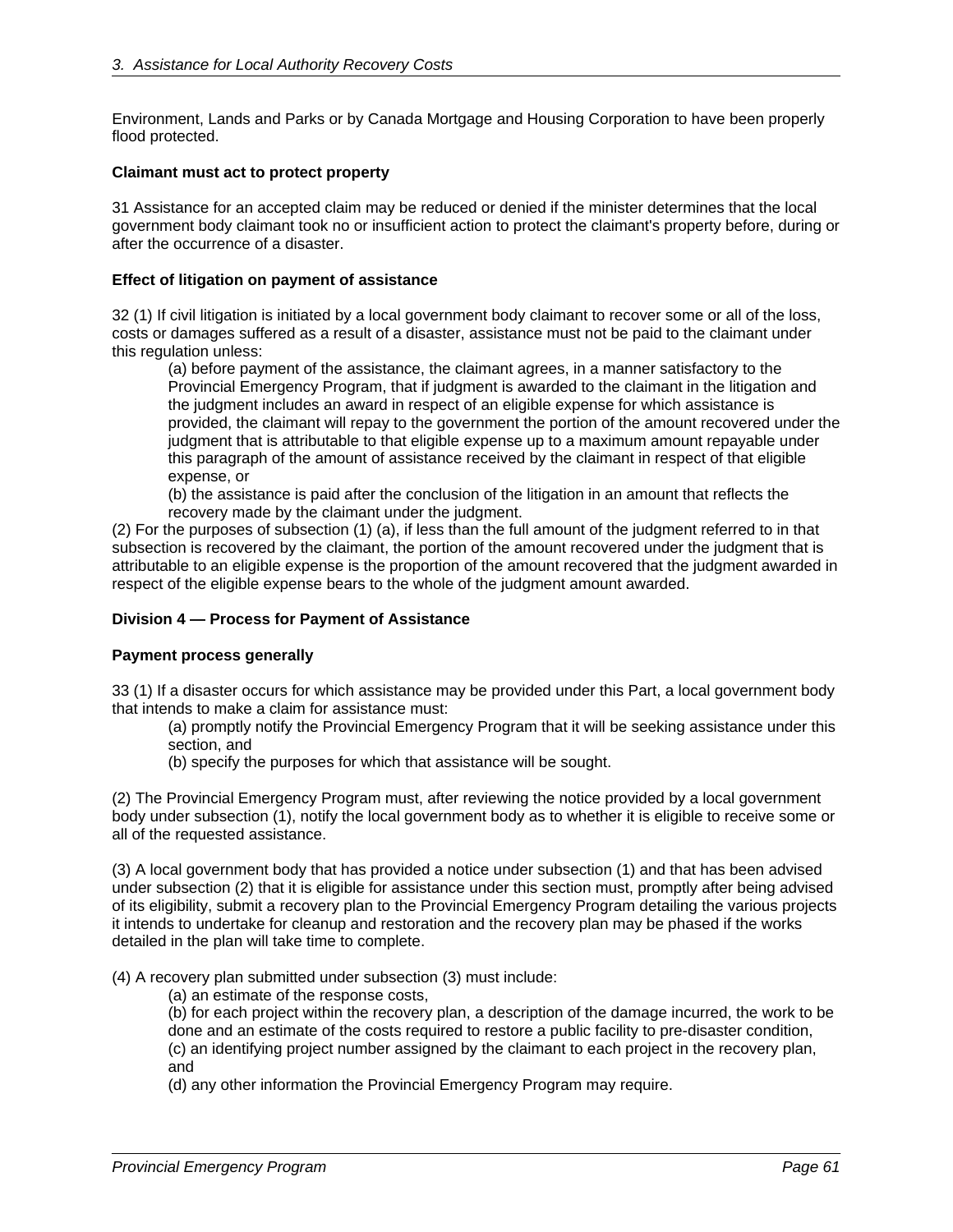(5) Recovery plans must be approved by the Provincial Emergency Program before implementation, and any work undertaken before that approval is given may ultimately be determined to be ineligible for assistance.

(6) The Provincial Emergency Program may appoint persons to act as adjusters and to conduct on-site assessments to confirm the damage described and costs estimated in the recovery plan.

(7) The Provincial Emergency Program may, in respect of a recovery plan submitted for approval, approve the plan as submitted, approve the plan subject to terms and conditions that the Provincial Emergency Program may impose or reject the plan and must, after approving or rejecting the plan:

(a) notify the local government body of that decision, and

(b) if the plan is approved or is approved subject to terms and conditions, notify the local government body that funding for the approved plan will be made available in accordance with this section.

(8) After it receives notice under subsection (7) that its recovery plan has been approved, the local government body must, at any time that it becomes aware that it will require assistance in an amount greater than the amount estimated in its recovery plan, notify the Provincial Emergency Program in writing of the increased funding, by project, stating the amount required and why the increase is needed.

(9) Subject to subsection (10), claims made under this section in respect of a project referred to in the recovery plan may be submitted to the Provincial Emergency Program:

(a) on the completion of that project, or

(b) if the project is phased as contemplated by subsection (3), at the end of each phase.

(10) All claims under this section must be submitted within 18 months after the date of the approval notice provided by the Provincial Emergency Program under subsection (7).

(11) Claims submitted under subsection (9) must be prepared on the following basis:

(a) recovery plan projects required to restore facilities must be distinguished and recorded separately from ongoing maintenance and other routine repair work;

(b) accounts must be maintained separately by project numbers assigned in the recovery plan;

(c) accurate time sheets for labour and equipment must be kept by project number to assist in the calculation of eligible costs;

(d) all invoices for goods and services must be kept by project number and must be accompanied by statements indicating the reason for purchasing the goods and services and their applicability to recovery operations.

(12) After a claim has been submitted under subsection (9), the Provincial Emergency Program must review the claim and must notify the local government body, in writing, of the results of that review and, if some or all of the claim has been accepted, of the amount of assistance that is to be provided to the local government body in respect of that claim.

(13) After determining the amount of assistance that is to be provided to a local government body under this section, the Provincial Emergency Program must promptly provide payment of that amount to the local government body along with an explanation as to how the final amount was determined and the reasons for the deletion of any claimed items.

#### **Schedule 5**

#### [am. B.C. Reg. 238/95.]

1 For the purposes of section 22 (1) "eligible local government body expenses" means eligible costs incurred or required for

(a) structural repair to or replacement of a public facility including

(i) foundations, footings, seals, slab floors, pilings, structural walls and attached garages,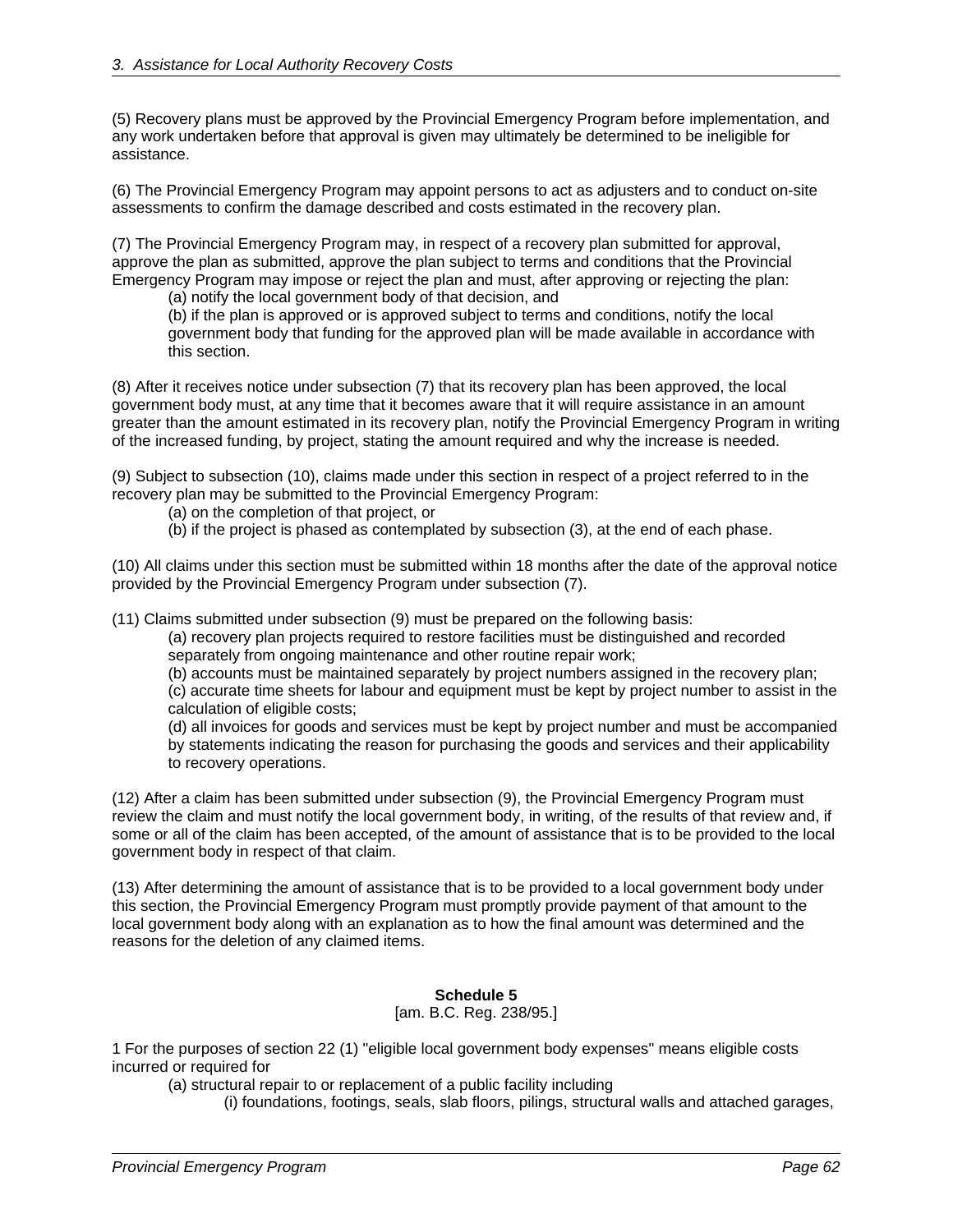(ii) framing, roofing, doors, windows, materials, wall coverings, mouldings, fixtures and finishings,

(iii) filling and levelling to restore essential access,

(iv) parking areas, pumps, services and connections and space and water heating equipment,

(v) retaining walls that form part of a public facility or that are essential to sustain land

that is immediately adjacent to and critical to the public facility, and

(vi) existing protective works designed to protect banks from erosion,

(b) repair to or replacement of eligible local government body materials including books, papers and other records essential to local government body functions and operation,

(c) clean up and debris removal including

(i) removal of damaged structures that constitute a threat to public safety,

(ii) pruning or removal of trees that constitute a threat to public safety,

(iii) removal of emergency works and the restoration of their sites to pre-disaster condition, and

(iv) necessary clearance of debris and wreckage from channels and streams, intakes and outfalls of sewers and storm drains and water supply reservoirs, and

(d) emergency response measures including

(i) the rescue and transportation of and the emergency health arrangements and feeding, shelter and clothing for persons evacuated as a result of a disaster,

(ii) shelter and feeding for livestock, including the restoration of facilities used for those purposes,

(iii) measures taken to reduce the extent of damage by the removal of hazardous materials, valuable chattels, and assets from the area of immediate risk, including the provision of storage space and transportation costs,

(iv) measures to determine the area and extent of the disaster,

(v) containment of the disaster including the provision of essential services, equipment, material and labour for protective works, both for individual protection and for that of publicly owned institutions and utilities,

(vi) the provision of emergency medical care to casualties of the disaster or of a resulting epidemic including the transportation of casualties from an apprehended disaster area and their return following the disaster or the transportation of regular patients to make way for casualties and their return following the disaster,

(vii) the establishment and implementation of special security measures, and

(viii) the establishment and operation of any one or more of special communications facilities, special registration and inquiry services, emergency control headquarters, and protective health and sanitation facilities,

(e) the deductible amounts for insurance costs,

(f) costs of inspection, appraisal, planning or design if the services for which the costs are incurred are essential to the local government body's ability to determine the costs of repair, rebuilding or replacement, provided that the claim, under this paragraph:

(i) must exclude costs incurred by the permanent staff of local government body agencies, and

(ii) may include the cost of temporarily filling positions of full-time staff while those fulltime staff are engaged in conducting disaster assistance surveys and assessments if documentation is available specifying the positions being filled, the persons employed and the actual time during which they were so employed,

(g) general administrative costs arising out of individual projects within a recovery plan submitted under section 33 (3),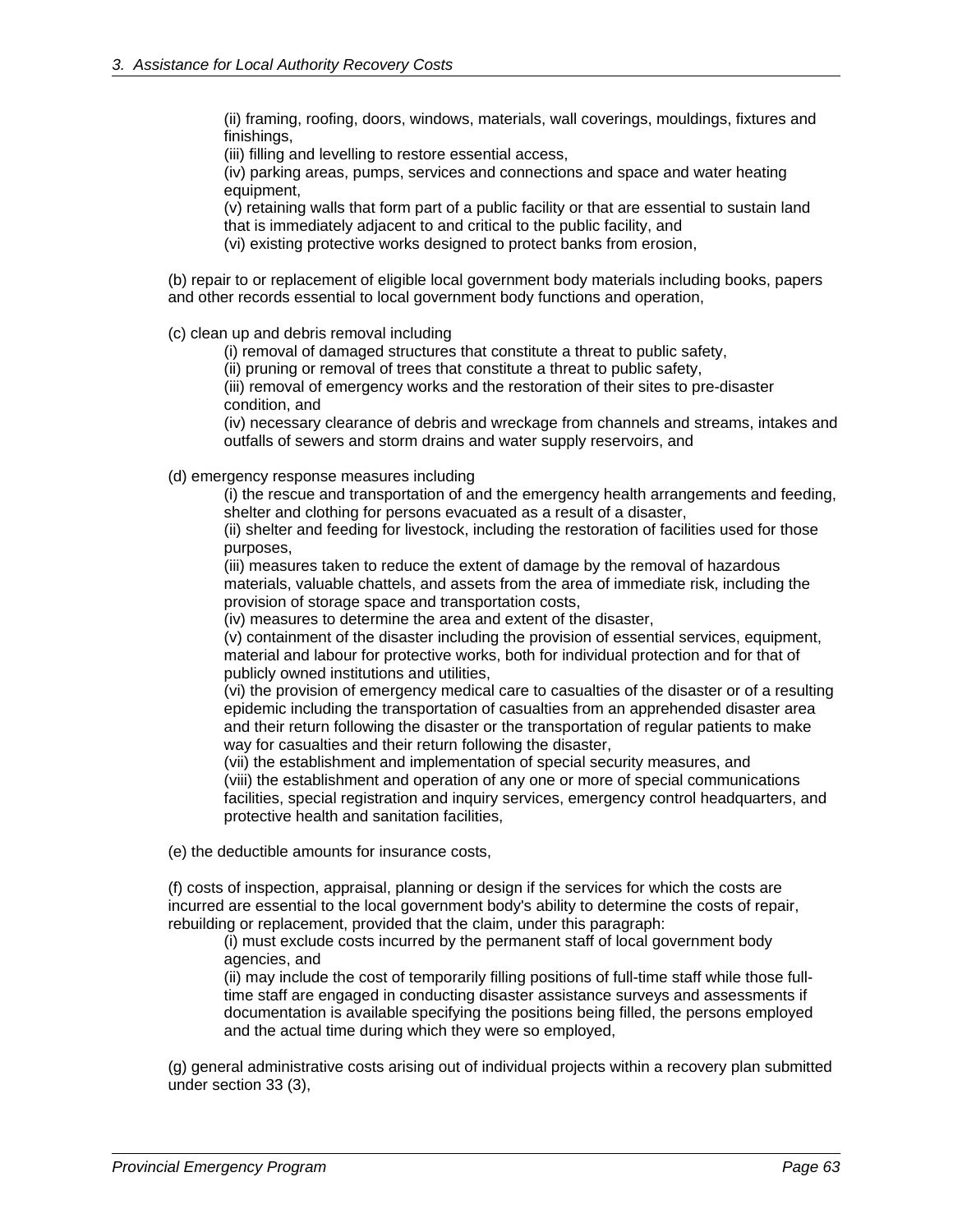(h) replacing local government body stores or materials that are damaged or destroyed in responding to emergencies or in repairing public facilities damaged in disasters, and

(i) payment by the local government body of compensation it is obligated to pay under Part 1 as a result of the disaster,

#### **but does not include**

(j) loss of operational income,

(k) amounts paid to private contractors in excess of the rates listed in the B.C. Equipment Rental Rate Guide, or

(l) costs incurred or required for or in relation to

(i) damages that are the direct result of inadequate drainage or internal sewer or storm backup for which insurance was reasonably and readily available,

(ii) works undertaken as preventive measures to guard against future disasters for which prior approval of the Provincial Emergency Program has not been obtained,

(iii) construction materials in storage or available for construction purposes, unless those materials are inventory,

(iv) Repealed. [B.C. Reg. 238/95.]

(v) landscaping,

(vi) eroded or damaged land except for essential access routes and the removal of debris,

(vii) Repealed. [B.C. Reg. 238/95.]

(viii) illegal encroachments on or improvements of land or structures for the purpose of damage reduction,

(ix) scalping of gravel beds other than the cost incurred or required to remove a deposition that is unusually heavy and that is directly related to the disaster,

(x) the purchase of special or additional equipment to fight the disaster,

(xi) salaries of permanent employees, except for overtime,

(xii) expenditures related to preventative measures taken before the disaster, including equipment purchased or measures taken that would or should be a normal part of preparations to avoid or mitigate the effects of a disaster,

(xiii) eroded or damaged land except for essential access routes and removal of debris, (xiv) chemicals, preservatives, fuels and other like items,

(xv) unoccupied government premises under construction,

(xvi) costs incurred in relation to illegal encroachment on or improvement of land for the purpose of damage reduction, and

(xvii) costs incurred due to the cancellation or rescheduling of regular works projects.

Copyright © 2004: Queen's Printer, Victoria, British Columbia, Canada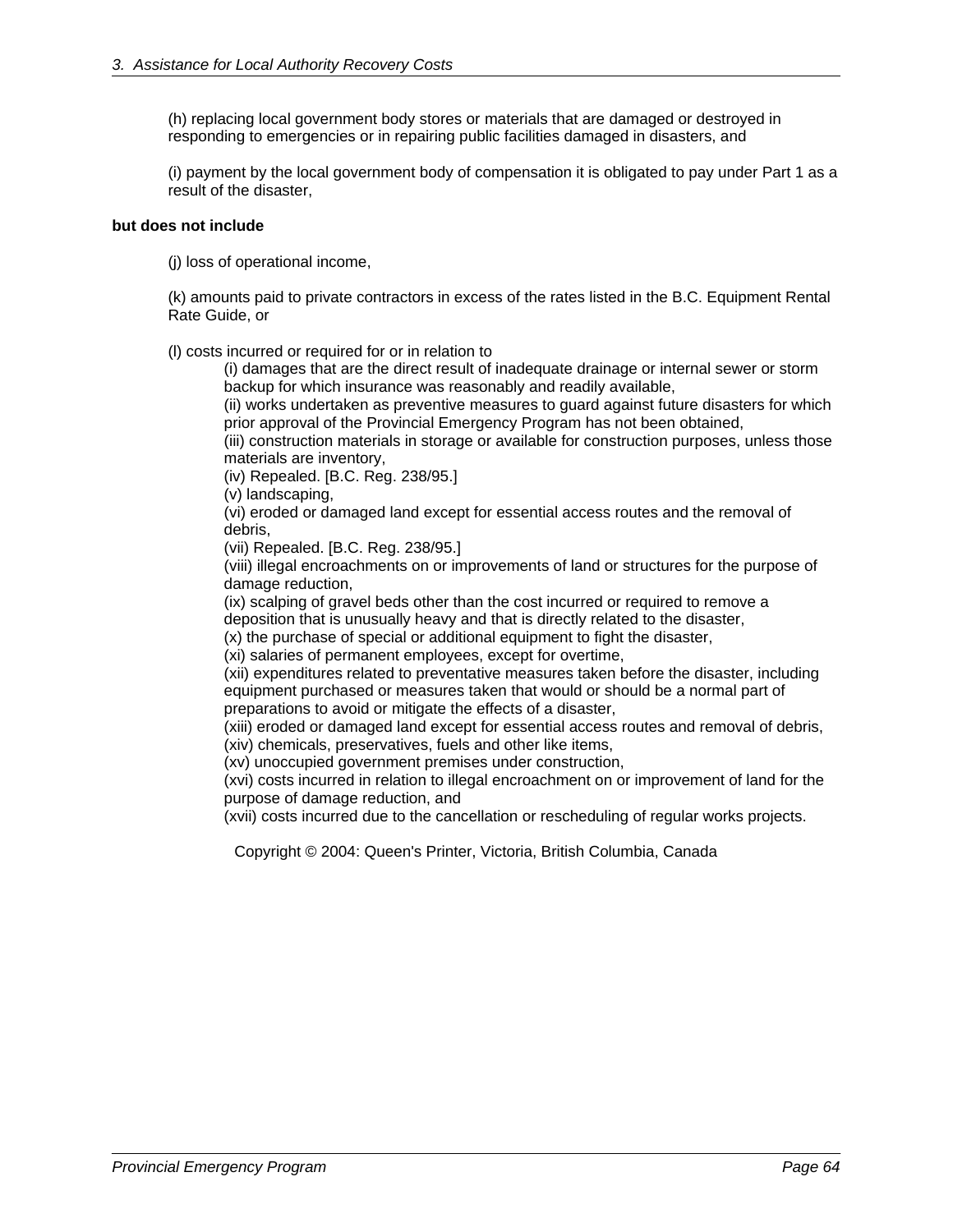# **5. Glossary**

This section offers definitions and support information for key topics in financial assistance.

# **British Columbia Emergency Response Management System (BCERMS)**

A comprehensive management scheme that ensures a coordinated and organized provincial response and recovery to any and all emergency incidents. The broad spectrum of BCERMS components includes operations and control management, qualifications, technology, training, and publications.

## **Disaster Financial Assistance (DFA)**

A provincial cost-sharing program with local government and private sector claimants based on provincial legislation. For more information, www.pep.bc.ca/dfa\_claims/dfa.html

## **Emergency Operations Centre (EOC)**

A designated facility established by an agency or jurisdiction to coordinate the overall agency or jurisdictional response and support to an emergency response.

The Finance / Administration function in the Emergency Operations Centre has direct responsibility for supporting subsequent claims for financial assistance for response costs, including:

- Complete Purchase Orders using local authority procedures and track in a worksheet for accessibility if amendments are required.
- Liaise with Incident Command Posts, providing clarity of financial process and procedures and eligibility criteria. If eligibility is unclear, consult PREOC for guidance.
- Ensure that all expenditures and financial claims received up to the demobilization date have been processed and documented.
- Complete all financial logs and documentation and forward to the EOC Documentation Unit.
- Ensure any open actions are assigned to appropriate local authority staff for follow up.

# **Expenditure Authorization Form (EAF)**

A local authority may use this form (EOC Form 530) to verify eligibility of specific emergency response costs. See the discussion in the section entitled "EOC Procedures – Step 2" and Form 530 under "Forms for Response."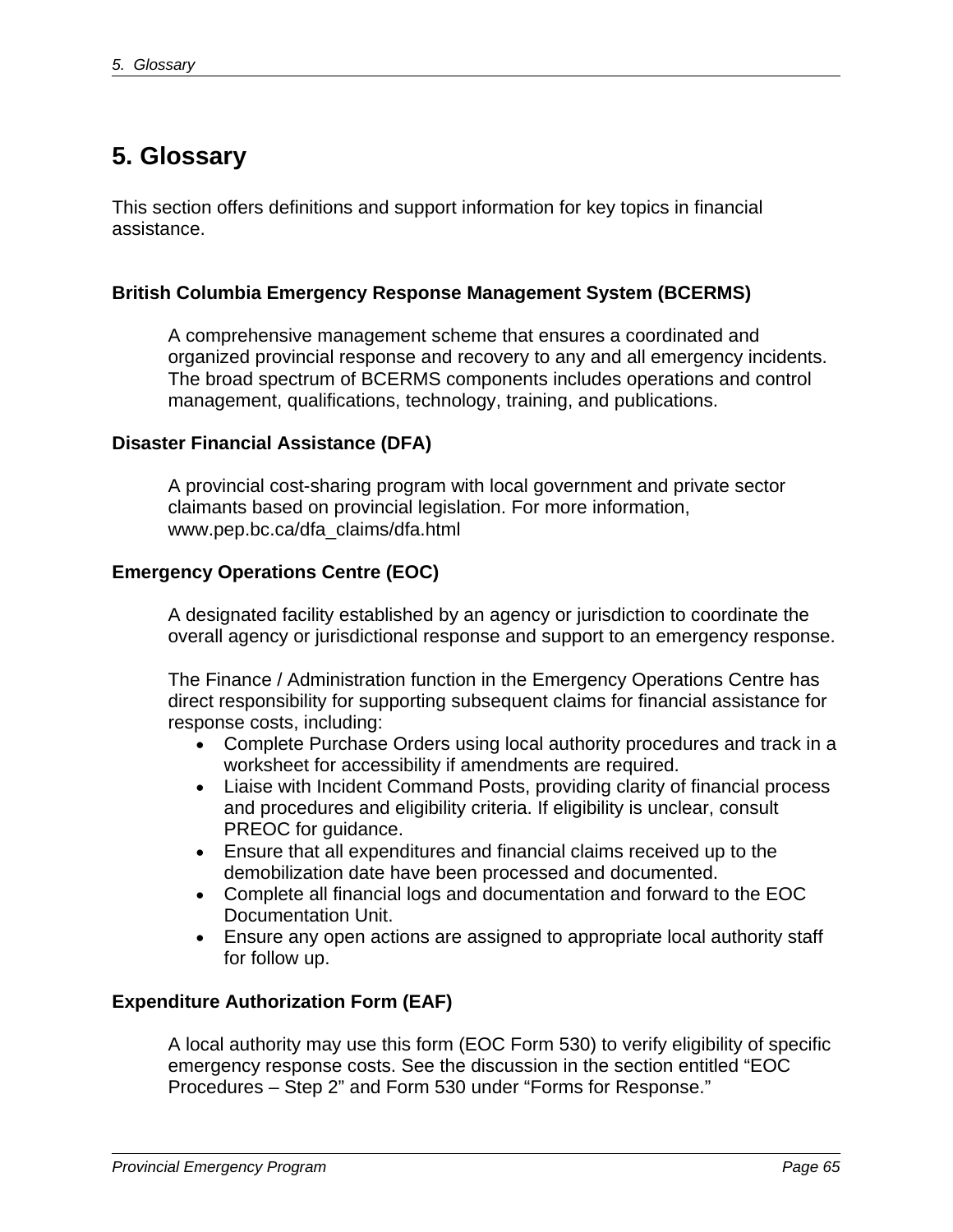## **Finance/Administration Section**

This Section of the Emergency Operations Centre (EOC) is responsible for all incident costs and financial considerations. The Finance/Administration Section includes the Time Unit, Purchasing Unit, Compensation/Claims Unit, and Cost Unit.

### **Indian and Northern Affairs Canada (INAC)**

The federal department that has primary responsibility for meeting the federal government's constitutional, treaty, political and legal responsibilities to First Nations, Inuit and Northerners.

### **Incident Commander (IC)**

The individual responsible for the management of all incident operations at the incident site. The term 'Incident Commander' shall be deemed to include Unified Command.

### **Incident Command Post (ICP)**

The location at which the primary command functions are executed. The ICP may be co-located or shared with the incident base or other incident facilities.

### **Livestock**

As defined in the British Columbia *Range Act* means cattle, horses, mules, asses, sheep, goats and any prescribed animal, but does not include wildlife designated under the Wildlife Act, exotic game animals, buffalo, swine or poultry.

### **Local Authority**

Local authority includes:

- for a municipality, the municipal council
- for an electoral area in a regional district, the board of the regional district
- for a national park, the park superintendent or park superintendent's delegate

### **Local Government Body**

For the purposes of DFA recovery, a public body, local public body, local government body, educational body, or health care body within the meaning of the *Freedom of Information and Protection of Privacy Act.*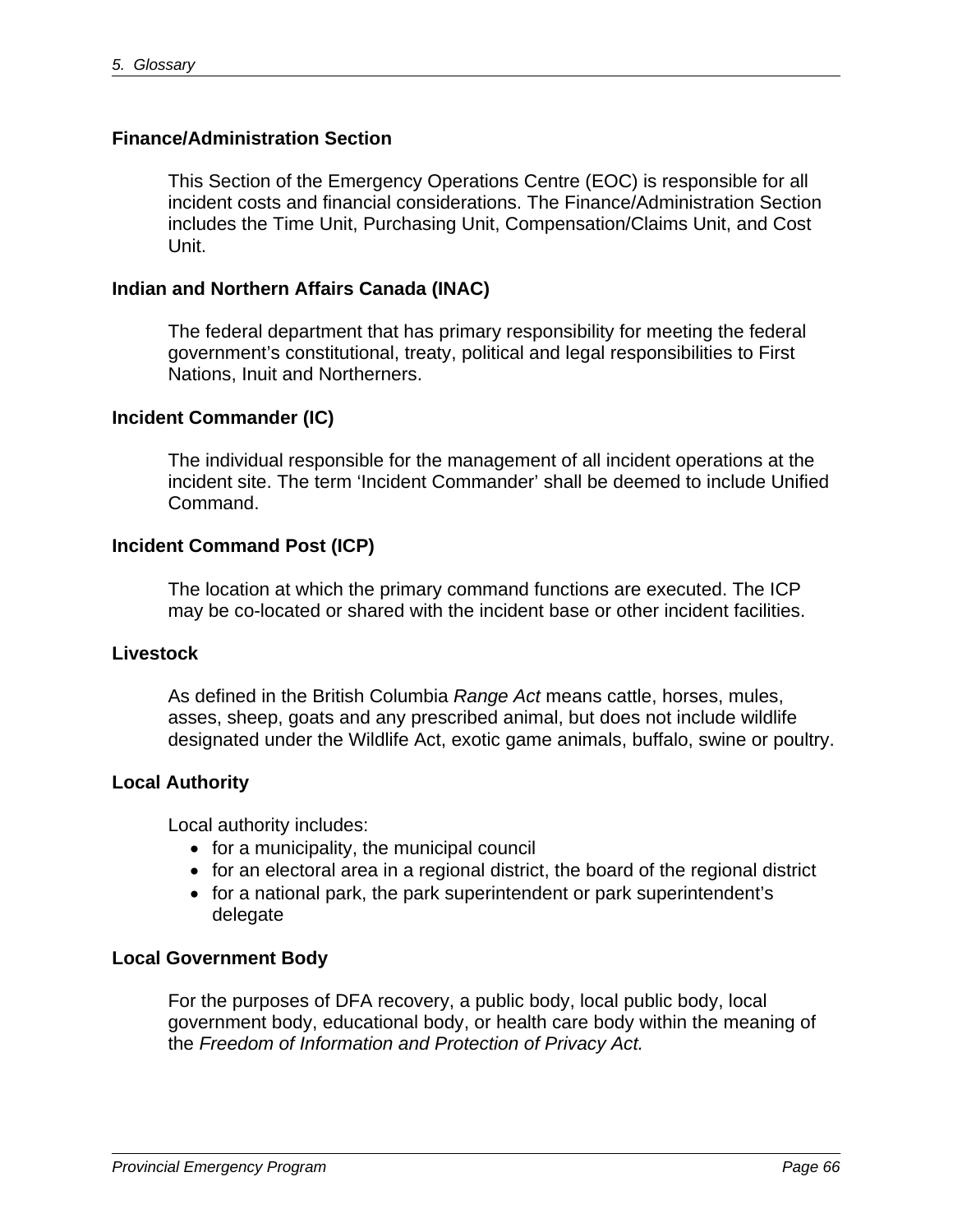## **Materials**

Materials, in relation to a local authority, means equipment and materials essential to the functions and operation of the local authority including, without limitation, essential office and institutional furnishings.

# **PEP Policies in Response**

The following policies are relevant to financial assistance, and are available on the PEP website at: <http://www.pep.bc.ca/>

| <b>Number</b> | <b>Title</b>                                                                     | <b>Effective Date</b> |
|---------------|----------------------------------------------------------------------------------|-----------------------|
| $00 - 2$      | Repair or Replacement of Lost / Damaged Equipment or<br><b>Personal Property</b> | January 2004          |
| $00 - 6$      | <b>Evacuee Living Assistance</b>                                                 | May 2000              |
| $00 - 7$      | <b>Emergency Service Volunteers</b>                                              | May 2000              |
| $00 - 8$      | Accommodation Expense Reimbursement - Volunteers                                 | May 2000              |
| $00 - 11$     | <b>Reimbursement for Local Government Services</b>                               | <b>June 2000</b>      |
| $00-12$       | Reimbursement Rates - Volunteers and Volunteer Groups                            | <b>July 2004</b>      |
| $01 - 03$     | Meal Reimbursement Emergency Service Volunteers                                  | April 2001            |

# **Provincial Regional Emergency Operations Centre (PREOC)**

The organizational structure responsible for managing the provincial response at the regional level.

## **Public Works**

Eligible public works includes streets, roads, bridges, dams, breakwaters, wharves, dikes, levees, drainage facilities, flood control and irrigation systems and publicly owned sewer and water utilities.

## **Recovery Claim Submission**

A claim for eligible recovery costs may be submitted by a local authority for projects approved on the recovery plan.

## **Recovery Costs**

Costs incurred to repair or replace essential local authority materials, structures and public works.

## **Recovery Plan**

The intent of the Recovery Plan is to provide enough detailed information to assess costs eligible for disaster financial assistance. A suggested spreadsheet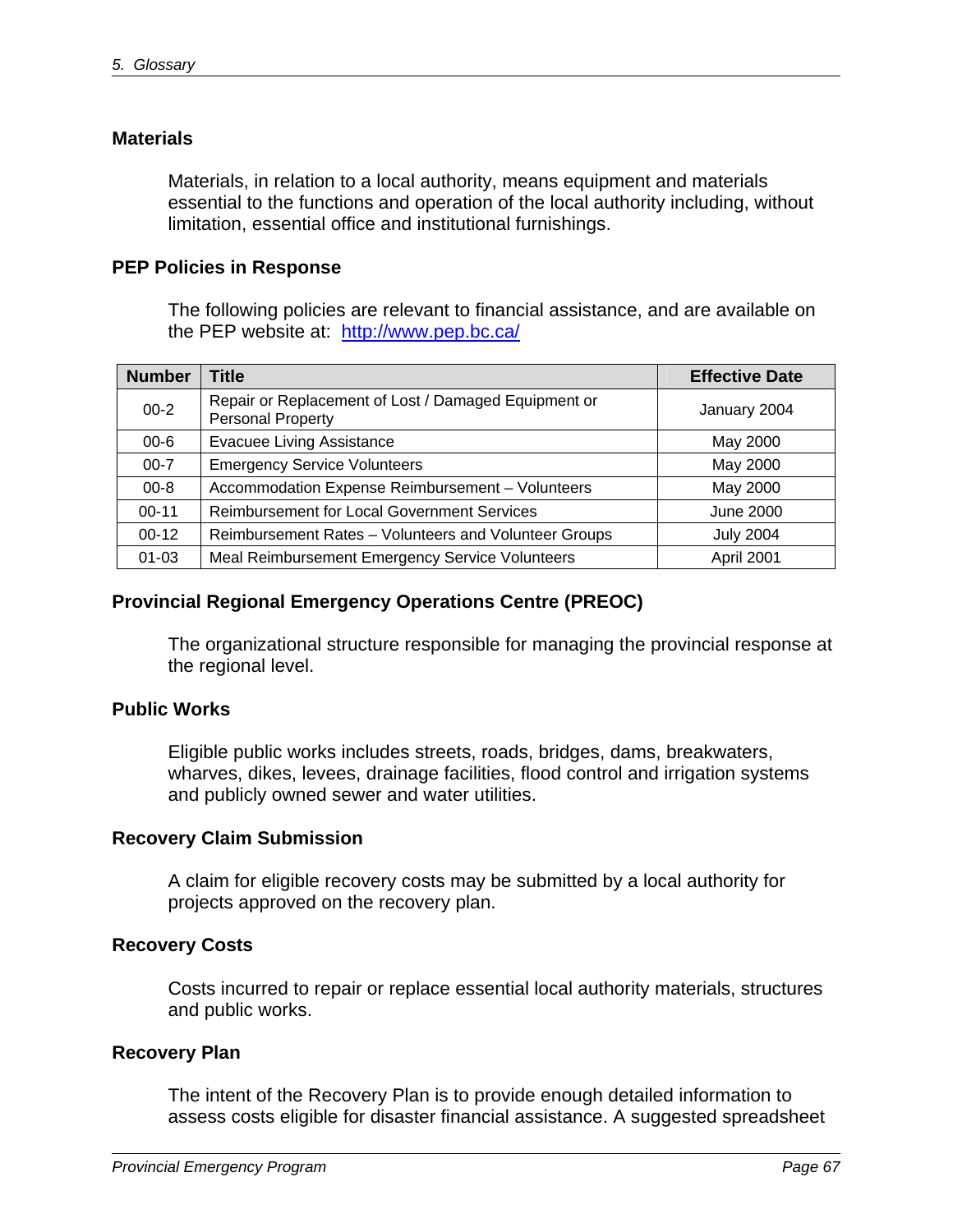format has been developed to assist local authorities in preparing the recovery plan.

Recovery costs that are not specific to one project (e.g., engineering fees to scope out and design repairs needed at all or some project sites), can be equally distributed across all relevant projects or a specific project number can be created specifically for these types of costs. If a specific project number is created, the projects the cost relates to must be included as a comment.

## **Resource Requests**

Requests for Resources (EOC Form 514) are completed by the Operations Section and then are forwarded to Logistics for acquisition of the resources. Logistics then forwards approved and completed Request for Resources to the Finance/Admin Section in the EOC to track costs.

## **Response Costs**

Also called "emergency response measures" in the C & DFA Regulation, this category includes:

- 1. The rescue and transportation of and the emergency health arrangements and feeding, shelter and clothing for persons evacuated as a result of a disaster.
- 2. Shelter and feeding for livestock, including the restoration of facilities used for those purposes.
- 3. Measures taken to reduce the extent of damage by the removal of hazardous materials, valuable chattels, and assets from the area of immediate risk, including the provision of storage space and transportation costs.
- 4. Measures to determine the area and extent of the disaster.
- 5. Containment of the disaster including the provision of essential services, equipment, material and labour for protective works, both for individual protection and for that of publicly owned institutions and utilities.
- 6. The provision of emergency medical care to casualties of the disaster or of a resulting epidemic including the transportation of casualties from an apprehended disaster area and their return following the disaster or the transportation of regular patients to make way for casualties and their return following the disaster.
- 7. The establishment and implementation of special security measures.
- 8. The establishment and operation of any one or more of special communications facilities, special registration and inquiry services, emergency control headquarters, and protective health and sanitation facilities.